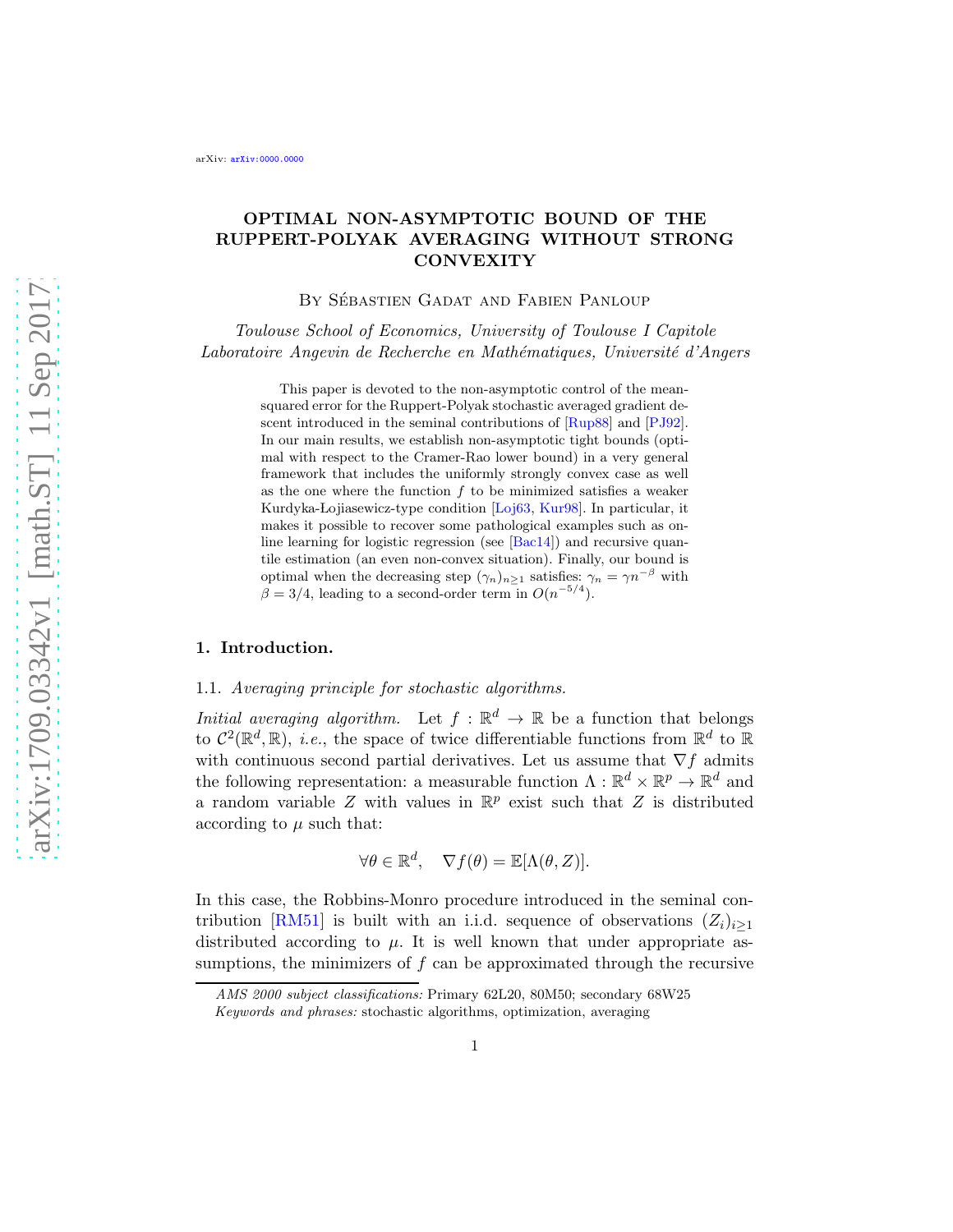stochastic algorithm  $(\theta_n)_{n\geq 0}$  defined by:  $\theta_0 \in \mathbb{R}^d$  and

(1.1) 
$$
\forall n \geq 0, \quad \theta_{n+1} = \theta_n - \gamma_{n+1} \Lambda(\theta_n, Z_{n+1}),
$$

where  $(\gamma_n)_{n\geq 1}$  denotes a non-increasing sequence of positive numbers such that:

<span id="page-1-0"></span>
$$
\Gamma_n := \sum_{k=1}^n \gamma_k \xrightarrow{n \longrightarrow +\infty} +\infty \quad \text{and} \quad \gamma_n \xrightarrow{n \longrightarrow +\infty} 0.
$$

The standard averaging procedure of Ruppert-Polyak (referred to as RP averaging) consists in introducing a Cesaro average over the iterations of the Robbins-Monro sequence defined by:

$$
\hat{\theta}_n = \frac{1}{n} \sum_{k=1}^n \theta_k, \quad n \ge 1.
$$

It is well known that such an averaging procedure is a way to improve the convergence properties of the original algorithm  $(\theta_n)_{n>1}$  by minimizing the asymptotic variance induced by the algorithm. More precisely, when  $f$  is a strongly convex function and possesses a unique minimum  $\theta^*$ ,  $(\hat{\theta}_n)_{n \geq 1}$ ,  $(\hat{\theta}_n - \theta^*)$ ,  $\theta_n$  converges in distribution to a Gaussian law whose variance  $\overline{n}(\hat{\theta}_n - \theta^{\star})_{n \geq 1}$  converges in distribution to a Gaussian law whose variance attains the Cramer-Rao lower bound of any (oracle) unbiased estimation of  $\theta^*$  (see Theorem [1](#page-2-0) for a precise statement of this state of the art result).

Such results are generally achieved asymptotically in general situations where f is assumed to be strongly convex, we refer to  $[PJ92]$  for the initial asymptotic description and to [\[For15](#page-33-5)] for some more general results. In [\[BM11](#page-33-6)], a non-asymptotic optimal (with a sharp first order term) result is obtained in the strongly convex situation under restrictive moment assumptions on the noisy gradients. It is also dealt with non asymptotically without sharp constants in some specific cases where such a strong convexity property fails (on-line logistic regression [\[Bac14\]](#page-32-0), recursive median estimation [\[CCZ13](#page-33-7), [CCGB17\]](#page-33-8) for example). Nevertheless, a general result for strongly convex or not situations under some mild conditions on the noise while preserving a sharp optimal  $O(n^{-1})$  rate of convergence of the L<sup>2</sup>-risk is yet missing. In this paper, our purpose is to derive a sharp study on the  $\mathbb{L}^2$ -risk of the averaged process  $(\theta_n)_{n>0}$  and derive an optimal variance result, which depends on the Hessian of f at  $\theta^*$  without restricting ourself to the strongly convex or even convex case. To do so, we will introduce a weak assumption on f that generalizes a global Kurdyka-Lojasiewicz inequality assumption on  $f$ (see [\[Loj63](#page-33-2), [Kur98](#page-33-3)]). We are also interested in the adaptivity of  $(\hat{\theta}_n)_{n>0}$ : the ability of the algorithm to behave optimally and independently on the local value of the Hessian of f at  $\theta^*$ . We also alleviate the convexity conditions on f under which such bounds can be achieved.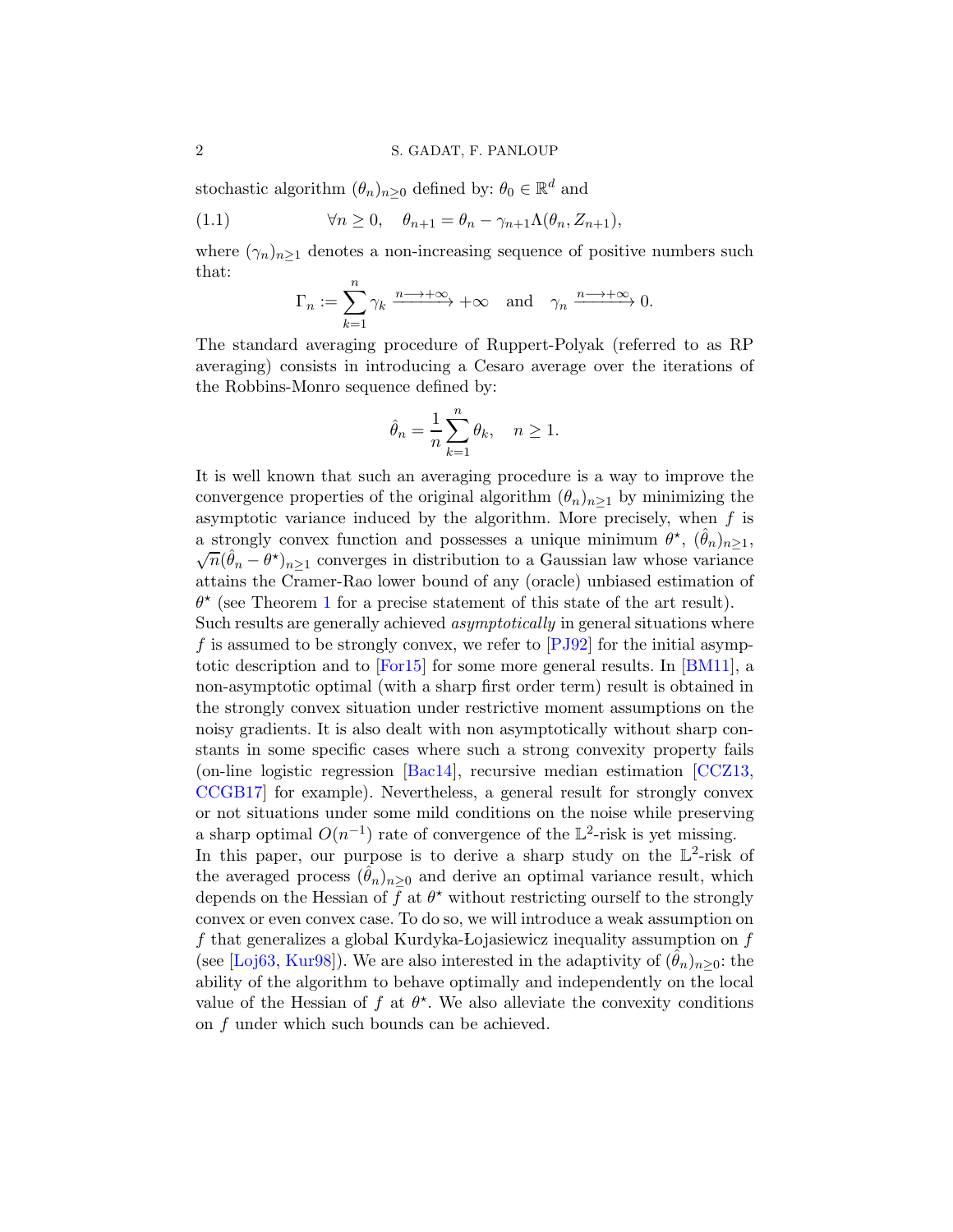1.2. Polyak-Juditsky central limit theorem. To assess the quality of a nonasymptotic control of the sequences  $(\hat{\theta}_n)_{n\geq 0}$ , we recall the CLT associated with  $(\hat{\theta}_n)_{n\geq 0}$ , whose statement is adapted from  $[PJ92]$ <sup>[1](#page-2-1)</sup> with the strongly convex assumption  $(\mathbf{H}_{\mathbf{SC}(\alpha)})$  commonly used in the optimization community:

 ${\rm Assumption~H}_{\mathbf{SC}(\alpha)}$  -  ${\rm \ Strongly\ convex\ function\ }f\ {\it is\ a\ strongly\ convex}$ function of parameter  $\alpha > 0$  in the set:

(1.2) 
$$
SC(\alpha) := \left\{ f \in \mathcal{C}^2(\mathbb{R}^d) : D^2 f - \alpha I_d \ge 0 \right\}
$$

where  $D^2f$  stands for the Hessian matrix of f and inequality  $A > 0$  for any matrix A has to be understood in the sense of quadratic forms. The set  $SC(\alpha)$  captures many practical situations such as the least square optimization problem in statistical linear models for example.

<span id="page-2-0"></span>THEOREM1 ( $[PJ92]$ ). Assume that:

- i) the function f is in  $SC(\alpha)$  and  $x \mapsto D^2f(x)$  is bounded.
- ii)  $\gamma_n \xrightarrow{n \to +\infty} 0$  and  $\gamma_n^{-1}(\gamma_n \gamma_{n+1}) = o_{+\infty}(\gamma_n)$ ,
- iii) the convergence in probability of the conditional covariance holds, i.e.,

$$
\lim_{n \to +\infty} \mathbb{E}[\Delta M_{n+1} \Delta M_{n+1}^T | \mathcal{F}_n] = S^{\star},
$$

then

<span id="page-2-2"></span>
$$
\sqrt{n}(\hat{\theta}_n - \theta^{\star}) \xrightarrow{\mathcal{L}, n \to +\infty} \mathcal{N}(0, \Sigma^{\star}),
$$

where

(1.3) 
$$
\Sigma^* = \{D^2 f(\theta^*)\}^{-1} S^* \{D^2 f(\theta^*)\}^{-1}.
$$

Theorem [1](#page-2-0) shows that the Ruppert-Polyak averaging produces an asymptotically optimal algorithm whose rate of convergence is  $O(n^{-1})$ , which is minimax optimal in the class of strongly convex stochastic minimization problems (see,  $e.g.,$   $[NY83]$ ). Moreover, the asymptotic variance is also opti-mal because it attains the Cramer-Rao lower bound (see e.g. [\[PJ92](#page-33-1), [CB01](#page-33-10)]). It is also important to observe that  $(\hat{\theta}_n)_{n>0}$  is an adaptive sequence since the previous result is obtained independently of the size of  $D^2 f(\theta^*)$  as soon as the sequence  $(\gamma_n)_{n\geq 1}$  is chosen as  $\gamma_n = \gamma n^{-\beta}$  with  $\beta \in (0, 1)$ .

<span id="page-2-1"></span><sup>&</sup>lt;sup>1</sup>In [\[PJ92](#page-33-1)], the result is stated in a slightly more general framework with the help of a Lyapunov function. We have chosen to simplify the statement for the sake of readability.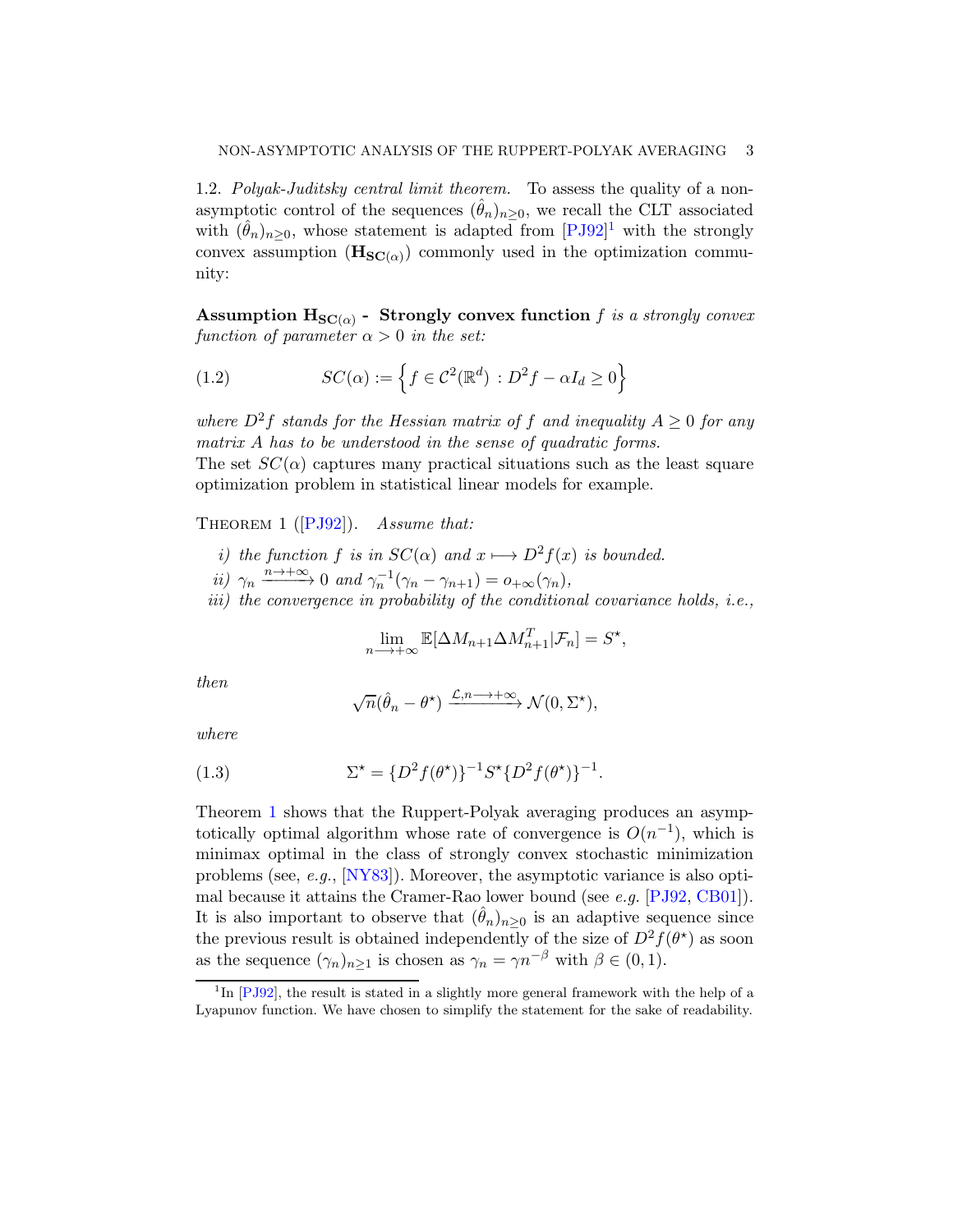1.3. Main results. As pointed out by many authors in some recent works (we refer to [\[BM11](#page-33-6)], [\[Bac14](#page-32-0)] and [\[CCZ13\]](#page-33-7), among others), even though very general, Theorem [1](#page-2-0) has the usual drawback of being only asymptotic with respect to n. To bypass this weak quantitative result, some improvements are then obtained for various particular cases of minimization problems (e.g., logistic regression, least square minimization, median and quantile estimations) in the literature.

Below, we are interested in deriving some non-asymptotic inequality results on the RP averaging for the minimization of  $f$ . We therefore establish some non-asymptotic mean squared error upper bounds for  $(|\hat{\theta}_n - \theta^{\star}|_2^2)_{n \geq 1}$ . We also investigate some more specific situations without any strong convexity property (quantile estimation and logistic regression). In each case, we are interested in the first-order term of the limiting variance involved in Theorem [1](#page-2-0) (and in the Cramer-Rao lower bound as well).

1.3.1. *Notations*. The canonical filtration  $(\mathcal{F}_n)_{n>1}$  refers to the filtration associated with the past events before time  $n + 1$ :  $\mathcal{F}_n = \sigma(\theta_1, \ldots, \theta_n)$  for any  $n \geq 1$ . The conditional expectation at time n is then denoted by  $\mathbb{E}[.\mathcal{F}_n]$ . For any vector  $y \in \mathbb{R}^d$ ,  $y^T$  denotes the transpose of y, whereas |y| is the Euclidean norm of y in  $\mathbb{R}^d$ . The set  $\mathcal{M}_d(\mathbb{R})$  refers to the set of squared real matrices of size  $d \times d$  and the tensor product  $\otimes$ 2 is used to refer to the following quadratic form:

$$
\forall M \in \mathcal{M}_d(\mathbb{R}) \quad \forall y \in \mathbb{R}^d \qquad My^{\otimes 2} = y^T My.
$$

 $I_d$  is the identity matrix in  $\mathcal{M}_d(\mathbb{R})$  and  $\mathcal{O}_d(\mathbb{R})$  denotes the set of orthonormal real matrices of size  $d \times d$ :

$$
\mathcal{O}_d(\mathbb{R}) := \left\{ Q \in \mathcal{M}_d(\mathbb{R}) \, : \, Q^T Q = I_d \right\}.
$$

Finally, the notation  $\| \cdot \|$  corresponds to a (non-specified) norm on  $\mathcal{M}_d(\mathbb{R})$ . For two positive sequences  $(a_n)_{n\geq 1}$  and  $(b_n)_{n\geq 1}$ , the notation  $a_n \lesssim b_n$  refers to the domination relationship, *i.e.*  $a_n \leq cb_n$  where c is independent of n. The binary relationship  $a_n = \mathcal{O}(b_n)$  then holds if and only if  $|a_n| \lesssim |b_n|$ . Finally, if for all  $n \in \mathbb{N}$ ,  $b_n \neq 0$ ,  $a_n = o(b_n)$  if  $\lim_{n \to \infty} \frac{a_n}{b_n} = 0$  when  $n \to +\infty$ .

In the rest of the paper, we assume that  $f$  satisfies the following properties:

(1.4) lim  $\lim_{|x| \to +\infty} f(x) = +\infty$  and  $\{x \in \mathbb{R}^d, \nabla f(x) = 0\} = \{\theta^{\star}\}\$ 

where  $\theta^*$  is thus the unique minimum of f. Without loss of generality, we also assume that  $f(\theta^*) = 0$ .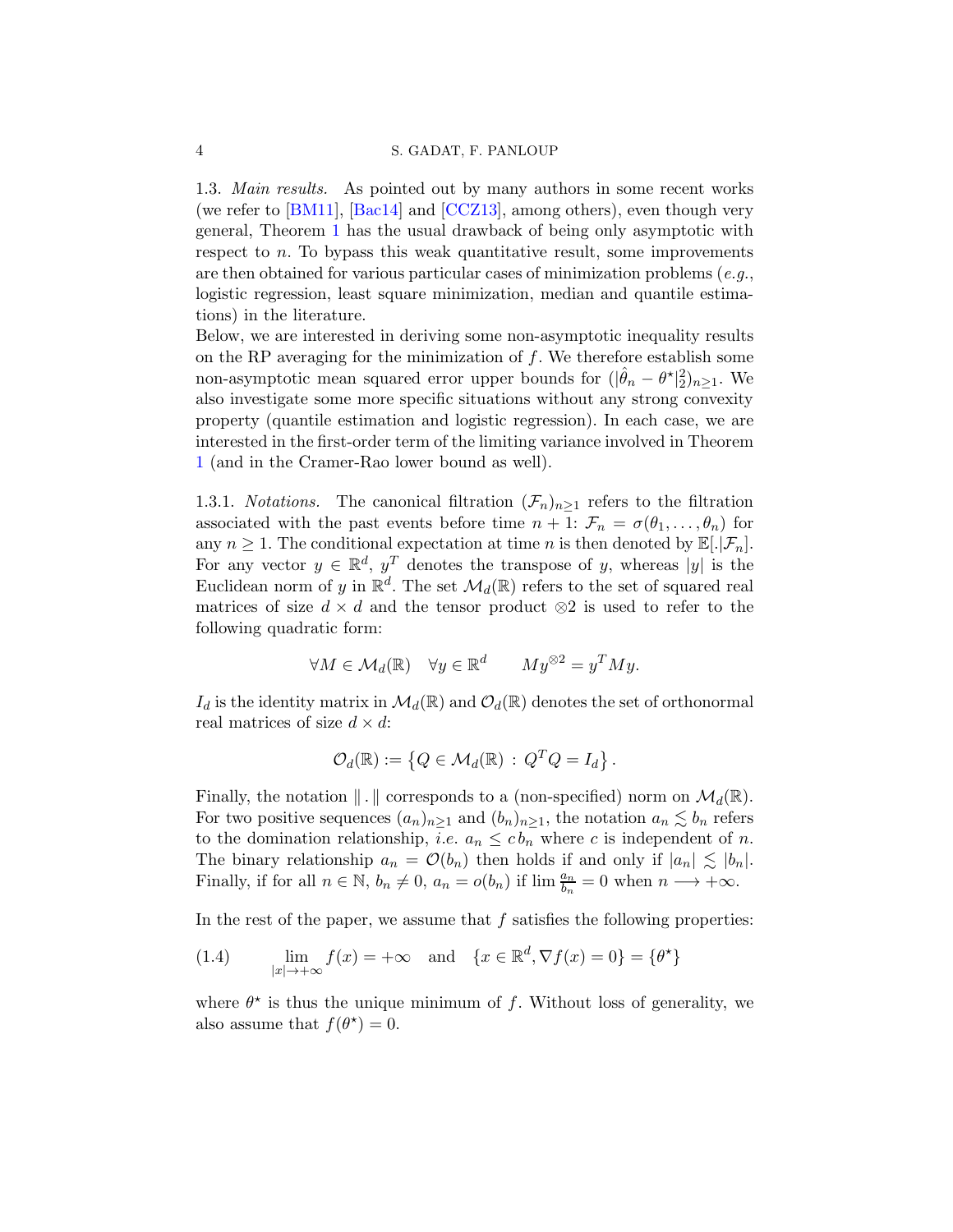We also consider the common choice for  $(\gamma_n)_{n\geq 1}$  (for  $\gamma > 0$  and  $\beta \in (0,1)$ ):

$$
\forall n \ge 1 \qquad \gamma_n = \gamma n^{-\beta}.
$$

In particular, we have  $\Gamma_n \sim \frac{\gamma}{1-\gamma}$  $\frac{\gamma}{1-\beta}n^{1-\beta} \longrightarrow +\infty$  and  $\gamma_n \longrightarrow 0$  as  $n \longrightarrow +\infty$ .

The rest of this section is devoted to the statement of our main results. In Subsection [1.3.2,](#page-4-0) we state our main general result (Theorem [2\)](#page-5-0) under some general assumptions on the noise part and on the behavior of the  $L^p$ -norm of the **original procedure**  $(\theta_n)_{n\geq 1}$  ( $(L^p, \sqrt{\gamma_n})$ -consistency). Then, in the next subsections, we provide some settings where this consistency condition is satisfied: under a strong convexity assumption in Subsection [1.3.3](#page-6-0) and under a Kurdyka-Lojiasewicz-type assumption in Subsection [1.3.4.](#page-7-0)

<span id="page-4-0"></span>1.3.2. Non asymptotic adaptive and optimal inequality. Our first main result is Theorem [2](#page-5-0) and we introduce the following definition.

<span id="page-4-1"></span>DEFINITION 1.1  $((L^p, \sqrt{\gamma_n})$ -consistency). Let  $p > 0$ . We say that a sequence  $(\theta_n)_{n\geq 1}$  satisfies the  $(L^p,\sqrt{\gamma_n})$ -consistency (convergence rate condition) if  $\left(\frac{\theta_n}{\sqrt{\gamma}}\right)$  $\gamma_n$  $\overline{\wedge}$  $n\geq 1$ is bounded in  $L^p$ , i.e., if:

$$
\exists c_p > 0 \quad \forall n \ge 1 \qquad \mathbb{E}|\theta_n|^p \le c_p \{\gamma_n\}^{\frac{p}{2}}.
$$

Note that according to the Jensen inequality, the  $(L^p, \sqrt{\gamma_n})$ -consistency implies the  $(L^q, \sqrt{\gamma_n})$ -consistency for any  $0 < q < p$ . As mentioned before, this definition refers to the behaviour of the crude procedure  $(\theta_n)_{n\geq 1}$  defined by Equation [\(1.1\)](#page-1-0). We will prove that Definition [1.1](#page-4-1) is a key property to derive non-asymptotic bounds for the RP-averaged algorithm  $(\theta_n)_{n>1}$  (see Theorem [2](#page-5-0) below).

We also introduce a smoothness assumption on the covariance of the martingale increment:

Assumption  $(H<sub>S</sub>)$  - Covariance of the martingale increment The covariance of the martingale increment satisfies:

$$
\forall \theta \in \mathbb{R}^d \qquad \mathbb{E}\left[\Delta M_{n+1} \Delta M_{n+1}^t | \mathcal{F}_n\right] = S(\theta_n) \qquad a.s.
$$

where  $S : \mathbb{R}^d \to \mathcal{M}_d(\mathbb{R})$  is a Lipschitz continuous function:

$$
\exists L > 0 \quad \forall (\theta_1, \theta_2) \in \mathbb{R}^d \qquad ||S(\theta_1) - S(\theta_2)|| \le L|\theta_1 - \theta_2|.
$$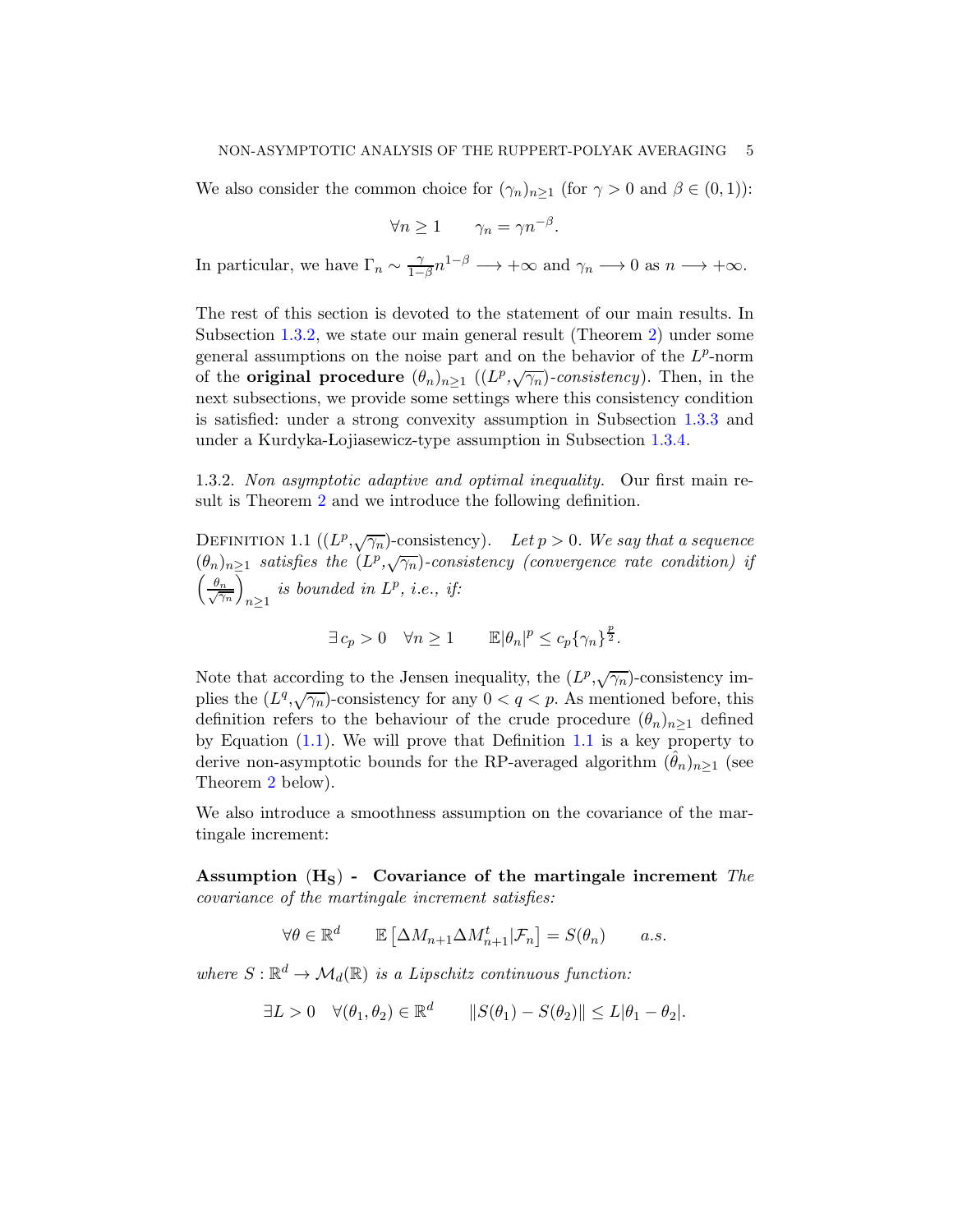When compared to Theorem [1,](#page-2-0) Assumption  $(H<sub>S</sub>)$  is more restrictive but in fact corresponds to the usual framework. Under additional technicalities, this assumption may be relaxed to a local Lipschitz behaviour of S. For reasons of clarity, we preferred to reduce our purpose to this reasonable setting.

We now state our main general result:

<span id="page-5-0"></span>THEOREM 2 (Optimal non-asymptotic bound for the averaging procedure). Let  $\gamma_n = \gamma n^{-\beta}$  with  $\beta \in (1/2, 1)$ . Assume that  $(\theta_n)_{n \geq 1}$  is  $(L^4, \sqrt{\gamma_n})$ -consistent and that Assumption ( $\mathbf{H}_{S}$ ) holds. Suppose moreover that  $D^{2} f(\theta^{\star})$  is positivedefinite. Then, a large enough  $C$  exists such that:

$$
\forall n \in \mathbb{N}^{\star} \qquad \mathbb{E}\left[|\hat{\theta}_n - \theta^{\star}|^2\right] \le \frac{\text{Tr}(\Sigma^{\star})}{n} + Cn^{-r_{\beta}},
$$

where  $\Sigma^*$  is defined in Equation [\(1.3\)](#page-2-2) (with  $S^* = S(\theta^*)$ ) and

$$
r_{\beta} = \left(\beta + \frac{1}{2}\right) \wedge (2 - \beta).
$$

In particular,  $r_\beta > 1$  for all  $\beta \in (1/2, 1)$  and  $\beta \mapsto r_\beta$  attains its maximum for  $\beta = 3/4$ , which yields:

$$
\forall n \in \mathbb{N}^{\star} \qquad \mathbb{E}\left[|\hat{\theta}_n - \theta^{\star}|^2\right] \le \frac{\text{Tr}(\Sigma^{\star})}{n} + Cn^{-5/4}.
$$

The result stated by Theorem [2](#page-5-0) deserves three main remarks.

• First, we obtain the exact optimal rate  $O(n^{-1})$  with the sharp constant  $\text{Tr}(\Sigma^*)$  as shown by Theorem [1.](#page-2-0) Hence, at the first order, Theorem [2](#page-5-0) shows that the averaging procedure is minimax optimal with respect to the Cramer-Rao lower bound. Moreover, the result is adaptive with respect to the value of the Hessian  $D^2 f(\theta^*)$ : any sequence  $\gamma_n = \gamma n^{-\beta}$  with  $\beta \in (1/2, 1)$  and  $\gamma > 0$ , regardless the value of  $\beta$  or  $\gamma$ , produces the result of Theorem [2.](#page-5-0) We should note that such an adaptive property does not hold for the initial sequence  $(\theta_n)_{n\geq 1}$  as proved by the central limit theorem satisfied by  $(\theta_n)_{n\geq 1}$ (see [\[Duf97\]](#page-33-11) for example). To the best of our knowledge, such a result was only obtained in [\[BM11](#page-33-6)] for strongly convex objective functions.

• Second, Theorem [2](#page-5-0) does not require any convexity assumptions on  $f$ . However, this formulation is misleading by itself since we instead assume a  $(L^p, \sqrt{\gamma_n})$ -consistency for the initial sequence  $(\theta_n)_{n\geq 1}$ . We will discuss how we can guarantee such a property in Theorem [4](#page-25-0) in convex situations or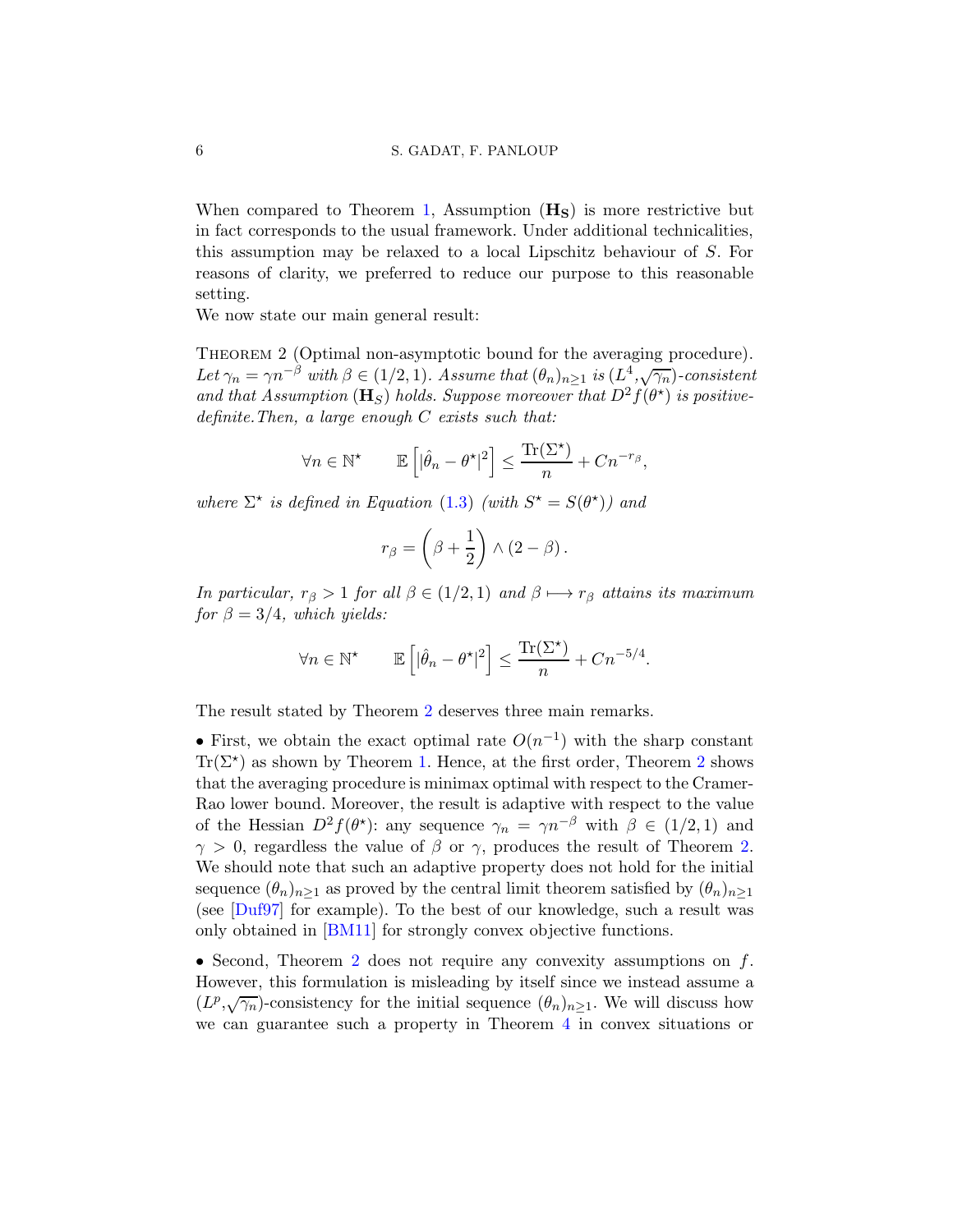in some more general cases. The conclusion of Theorem [2](#page-5-0) holds as soon as  $(\theta_n)_{n\geq 1}$  satisfies  $\mathbb{E}[\theta_n - \theta^{\star}]^4 \leq C\{\gamma_n\}^2$ , which permits us to efficiently linearize the drift of the sequence  $(\hat{\theta}_n)_{n>1}$ .

Our proof is quite different from the one of [\[BM11\]](#page-33-6), which gives an optimal result only in the strongly convex case, whereas the rate is seriously damaged in the non-strongly convex situation (Theorems 3 and 6 of [\[BM11](#page-33-6)]). In contrast, our result can also apply to some non-strongly convex objective functions while preserving the optimal upper bound, and holds under much weaker conditions on the noise setting. Our improvement is achieved through a spectral analysis of the second-order Markov chain induced by  $(\theta_n)_{n>1}$ . This spectral analysis requires a preliminary linearization step of the drift from  $\hat{\theta}_n$  to  $\hat{\theta}_{n+1}$ . The cost of this linearization is absorbed by a preliminary control of the initial sequence  $(\theta_n)_{n\geq 1}$ ,  $(L^p, \sqrt{\gamma_n})$ -consistency for  $p=4$  (see Proposition [1.1](#page-7-1) and Theorem [3](#page-9-0) for results on the  $(L^p, \sqrt{\gamma_n})$ -consistency). Note that this  $(L^p, \sqrt{\gamma_n})$ -consistency for  $p = 4$  is also a property used in [\[CCGB17\]](#page-33-8) and [\[BM11](#page-33-6)].

• Finally, we prove that the second order term is  $O(n^{-r_\beta})$  and that its size is minimized according to the choice  $\beta = 3/4$ . With this optimal calibration of  $\beta$ , the size of the second-order term is  $n^{-5/4}$  in the general case. (As mentioned in Remark [2.2,](#page-25-1) this bound can be improved if the third derivative of f vanishes in  $\theta^*$ . In the literature, several choices for the value of  $\beta$ have been proposed. In the particular case of the recursive quantile problem (see e.g. [\[CCGB17](#page-33-8)]), the authors suggest to use  $\beta = 2/3$  to minimize the second-order terms without any explicit quantitative result. For strongly convex functions, it is indicated in [\[BM11](#page-33-6)] to also use  $\beta = 2/3$  and the second order term obtained in [\[BM11](#page-33-6)] is  $n^{-7/6}$ , which is larger than  $n^{-5/4}$ . Even though the second-order terms are of marginal importance, Theorem [2](#page-5-0) provides stronger results than Theorem 3 of [\[BM11](#page-33-6)] and results stated in [\[CCZ13](#page-33-7), [CCGB17\]](#page-33-8). It also appears that the condition  $\beta > 1/2$  and  $\beta < 1$  is necessary to obtain the tight constant  $\text{Tr}(\Sigma^{\star})$ , and the choice  $\beta = 1/2$  does not seem appropriate in a general situation according to what is claimed in [\[BM11](#page-33-6)] and contrary to what is claimed in [\[Bac14](#page-32-0)] in the particular case of the on-line logistic regression.

<span id="page-6-0"></span>1.3.3.  $(L^p, \sqrt{\gamma_n})$ -consistency with strong convexity. In this section, we temporarily restrict our study to the classical setting  $H_{SC(\alpha)}$  and we need to add an additional condition on the noise, denoted by  $(\mathbf{H}_{\mathbf{\Sigma}_{\mathbf{p}}}^{\mathbf{SC}})$ :

Assumption ( $H_{\Sigma_p}^{SC}$ ) - Moments of the martingale increment For a given  $p \in \mathbb{N}^*$ , the sequence of martingale increments satisfies: a constant  $\Sigma_p$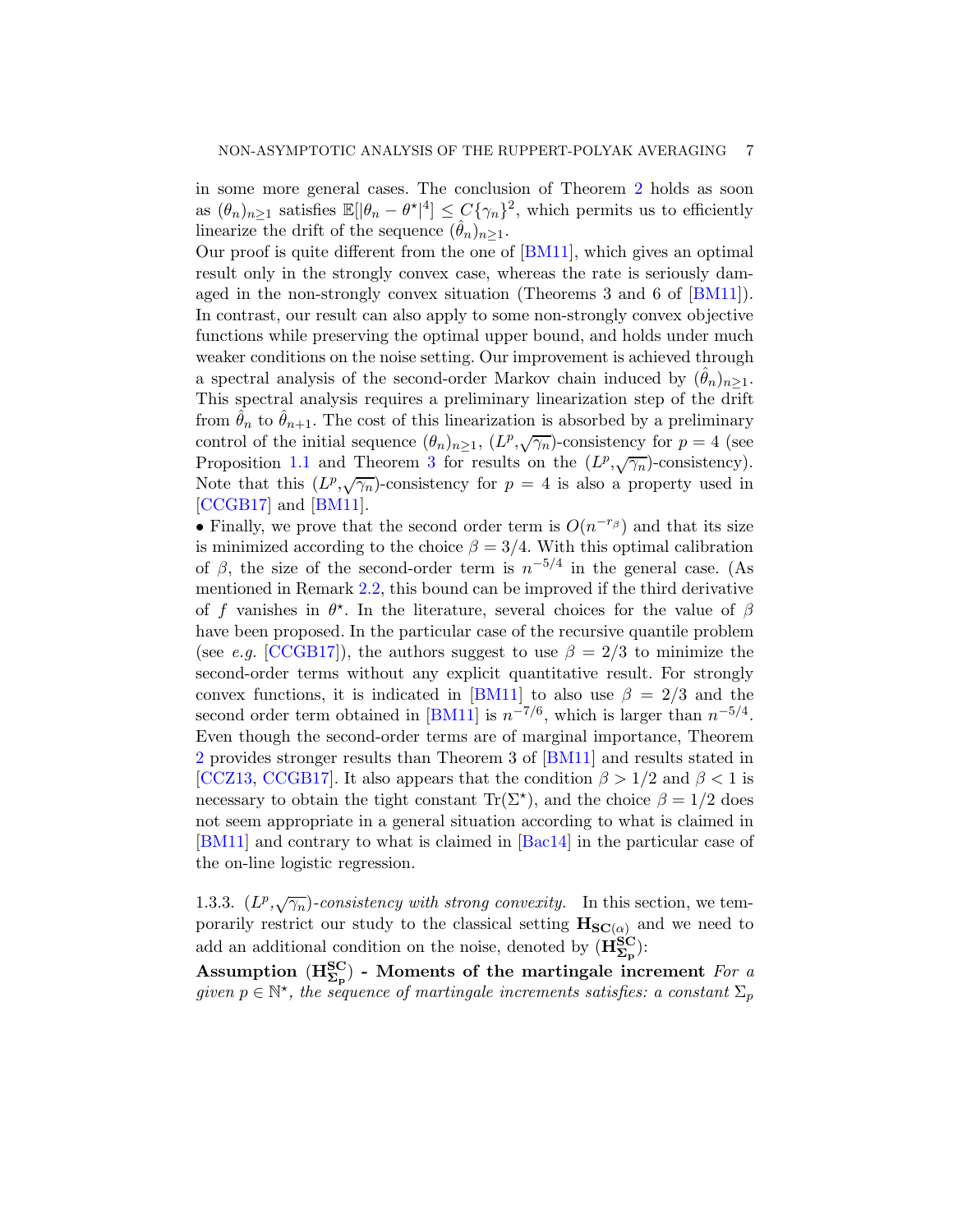exists such that for any  $n \in \mathbb{N}$ :

$$
\mathbb{E}[\left|\Delta M_n\right|^{2p}|\mathcal{F}_n]\leq \Sigma_p(1+(f(\theta_n))^p\qquad a.s.
$$

We emphasize that even though Assumption  $\mathbf{H}_{\mathbf{SC}(\alpha)}$  is a potentially restrictive assumption on  $f$ , the one on the martingale increments is not restrictive and allows a polynomial dependency in  $f(\theta_n)$  of the moments of  $\Delta M_n$ , which is much weaker than the one used in Theorem 3 of [\[BM11](#page-33-6)]. For example, such an assumption holds in the case of the recursive linear least square problem. In that case, we retrieve the baseline assumption introduced in  $\text{[Duf97]}$  that only provides an almost sure convergence of  $(\theta_n)_{n\geq 1}$  towards  $\theta^*$  without any rate. In this setting, we can state the following proposition, whose proof is left to the reader and up to some minor modifications, is contained in the more general result stated in Theorem [4](#page-25-0) (see Section [1.3.4\)](#page-7-0).

<span id="page-7-1"></span>PROPOSITION 1.1. Assume that  $\alpha > 0$  exists such that f is  $\mathbf{H}_{SC(\alpha)}$  and that  $x \mapsto D^2f(x)$  is Lipschitz bounded. Then, if the sequence  $(\Delta M_n)_{n>1}$ satisfies  $(\mathbf{H}_{\Sigma_{\mathbf{p}}}^{\mathbf{SC}})$ , then  $(\theta_n)_{n\geq 1}$  is  $(L^p, \sqrt{\gamma_n})$ -consistent: a constant  $C_p$  exists such that:

$$
\mathbb{E}|\theta_n - \theta^\star|^p \le C_p \{\gamma_n\}^{p/2}.
$$

An immediate consequence of Proposition [1.1](#page-7-1) and of Theorem [2](#page-5-0) on the sequence  $(\theta_n)_{n>1}$  is given by the next corollary.

<span id="page-7-2"></span>COROLLARY 1.1. Assume that  $\gamma_n = \gamma n^{-\beta}$  with  $\beta \in (1/2, 1)$ . Then, if  $(\mathbf{H_S})$ and the assumptions of Proposition [1.1](#page-7-1) hold, we have:

$$
\forall n \in \mathbb{N}^{\star} \qquad \mathbb{E}\left[|\hat{\theta}_n - \theta^{\star}|^2\right] \le \frac{\text{Tr}(\Sigma^{\star})}{n} + Cn^{-r_{\beta}}
$$

where  $r_\beta$  is defined in Theorem [2.](#page-5-0)

<span id="page-7-0"></span>1.3.4.  $(L^p, \sqrt{\gamma_n})$ -consistency without strong convexity. In some many interesting cases, the latter strongly convex Assumption  $\mathbf{H}_{SC(\alpha)}$  does not hold because the repelling effect towards  $\theta^*$  of  $\nabla f(x)$  is not strong enough for large values of  $|x|$ . For example, this is the case in the logistic regression problem or in the recursive quantile estimation where the function  $\nabla f$  is asymptotically flat for large values of  $|x|$ . Motivated by these examples, we thus aim to generalize the class of functions f for which the  $(L^p, \sqrt{\gamma_n})$ consistency property holds. For this purpose, we introduce Assumption  $(\mathbf{H}_{\phi})$ defined by:

Assumption (H<sub> $\phi$ </sub>) - Weakly reverting drift *The function f is*  $C^2(\mathbb{R}^d, \mathbb{R})$ with  $D^2f$  bounded and Lipschitz with  $D^2f(\theta^*)$  invertible and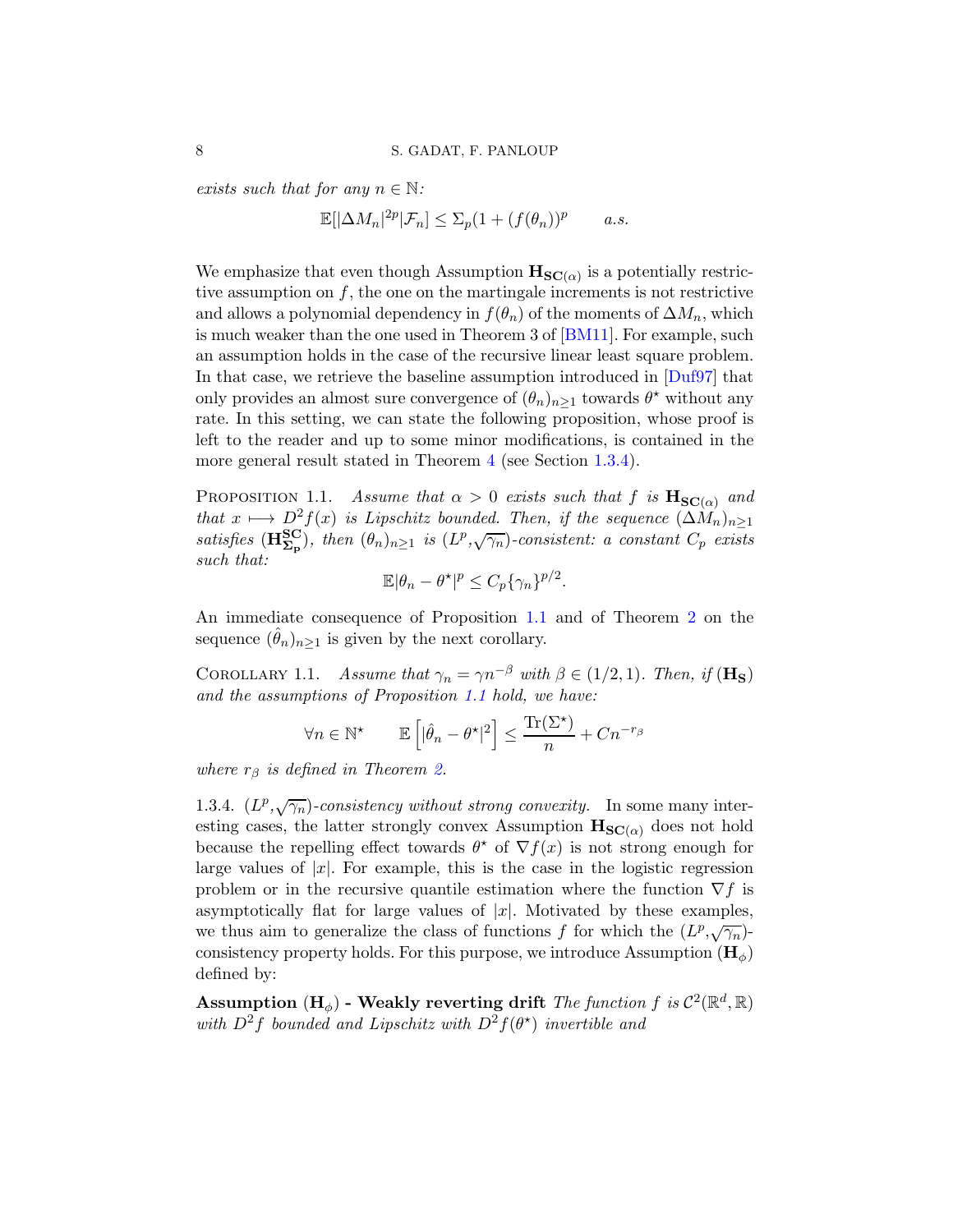- i)  $\phi$  is  $\mathcal{C}^2(\mathbb{R}_+, \mathbb{R}_+)$  non-decreasing and  $\exists x_0 \geq 0 : \forall x \geq x_0, \, \phi''(x) \leq 0$ .
- ii) Two positive numbers m and M exist such that  $\forall x \in \mathbb{R}^d \setminus \{\theta^{\star}\}\$ :

<span id="page-8-1"></span>(1.5) 
$$
0 < m \le \phi'(f(x)) |\nabla f(x)|^2 + \frac{|\nabla f(x)|^2}{f(x)} \le M.
$$

Roughly speaking, the function  $\phi$  quantifies the lack of convexity far from  $\theta^*$  and is calibrated in such a way that the function  $x \to f^p(x)e^{\phi(f(x))}$ is strongly convex. The extremal situations are the following ones: when  $\phi \equiv 1$ , we recover the previous case or more precisely, when  $x \mapsto D^2f(x)$  is Lipschitz continuous,  $(\mathbf{H}_{\mathbf{SC}(\alpha)}) \Longrightarrow (\mathbf{H}_{\phi})$  with  $\phi \equiv 1$ . Actually, in this case, it is straightforward to prove that some positive constants  $c_1$  and  $c_2$  exist such that for all  $x \in \mathbb{R}^d$ ,

$$
c_1|x - \theta^*|^2 \le f(x) \le c_2|x - \theta^*|^2
$$
, and  $c_1|x - \theta^*| \le |\nabla f(x)| \le c_2|x - \theta^*|$ .

Note that  $(\mathbf{H}_{\phi})$  remains slightly more general since it even can be true in some cases where  $D^2f$  is not strictly positive everywhere.

The opposite case is  $\phi(x) = x$ . In this setting,  $(\mathbf{H}_{\phi})$  is satisfied when  $m \leq$  $|\nabla f(x)|^2 \leq M$  with some positive m and M. Note that this framework includes the online logistic regression and the recursive quantile estimation (see Subsection [1.5\)](#page-13-0).

For practical purposes, we introduce below a kind of parametric version of Assumption  $(H_{\phi})$  denoted by  $(H_{KL}^r)$ , which may be seen as a global Kurdyka-Lojasiewicz gradient inequality (see, e.g., [\[Kur98,](#page-33-3) [Loj63\]](#page-33-2) and Subsection [1.4](#page-11-0) for details):

Assumption  $(H_{KL}^r)$  - Global KL inequality The function f is  $C^2(\mathbb{R}^d, \mathbb{R})$ with  $D^2f$  bounded and Lipschitz with  $D^2f(\theta^*)$  invertible and

• For  $r \in [0, 1/2]$ , we have

(1.6) 
$$
\liminf_{|x| \to +\infty} f^{-r} |\nabla f| > 0 \quad and \quad \limsup_{|x| \to +\infty} f^{-r} |\nabla f| > 0
$$

 $(\mathbf{H}_{\phi})$  and  $(\mathbf{H}_{\mathbf{KL}}^{r})$  are linked by the following lemma:

<span id="page-8-2"></span>PROPOSITION 1.2. Let  $r \in [0, 1/2]$  such that  $(\mathbf{H}_{KL}^{r})$  holds. Then,  $(\mathbf{H}_{\phi})$ holds with  $\phi$  defined by  $\phi(x) = (1+|x|^2)^{\frac{1-2r}{2}}$ . Furthermore,

<span id="page-8-0"></span>(1.7) 
$$
\liminf_{|x| \to +\infty} f(x)|x|^{-\frac{1}{1-r}} > 0.
$$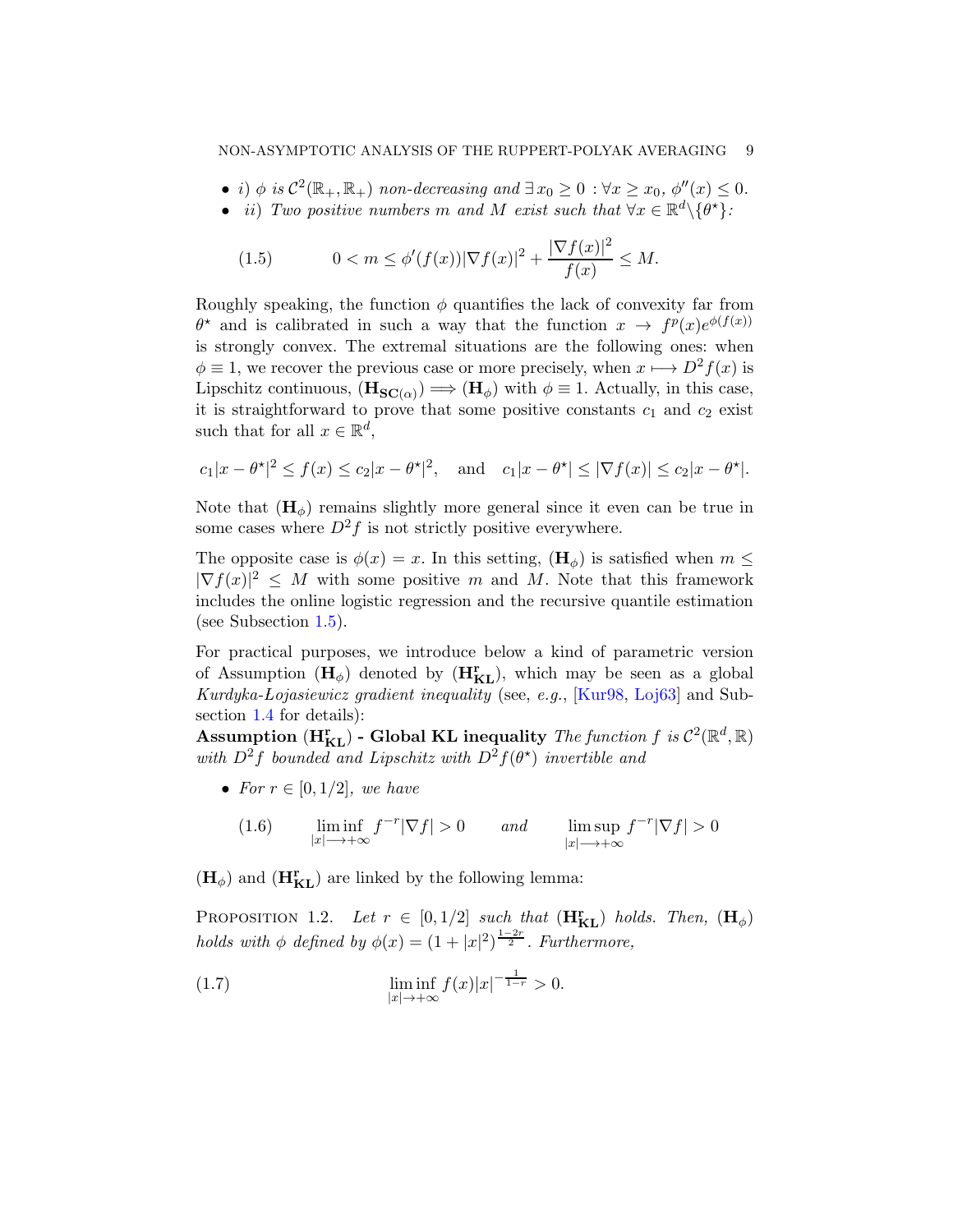#### 10 S. GADAT, F. PANLOUP

The implication is easy to prove (using that near  $\theta^*$ ,  $f(x) \lesssim |x - \theta^*|^2$  and  $|x - \theta^*| \lesssim |\nabla f(x)|$  since  $\nabla f(\theta^*) = 0$  and  $D^2 f(\theta^*)$  is strictly positive). The proof of the more intricate property [\(1.7\)](#page-8-0) is postponed to Appendix [B.](#page-39-0) Note that this property will be important to derive the  $(L^p, \sqrt{\gamma_n})$ -consistency (see Theorem [3\)](#page-9-0). As mentioned before, further comments on these assumptions are postponed to Subsection [1.4](#page-11-0) and the rest of this paragraph is devoted to the main corresponding results.

As in the strongly convex case, Assumptions  $(\mathbf{H}_{\phi})$  and  $(\mathbf{H}_{KL}^{r})$  certainly need to be combined with some assumption on the martingale increment. As one might expect, the condition is unfortunately (much) more stringent than in the strongly convex case:

 $\operatorname{Assumption \,} (H^\phi_{\boldsymbol{\Sigma}_{\mathbf{p}}})$  - Moments of the martingale increment A locally bounded deterministic function  $\rho_p : \mathbb{R}_+ \mapsto \mathbb{R}_+$  exists such that:

<span id="page-9-1"></span>(1.8) 
$$
\forall u \ge 0 \qquad \mathbb{E}[|\Delta M_n|^{2p+2} e^{\phi(u|\Delta M_n|^2)} | \mathcal{F}_n] \le \rho_p(u) \qquad \text{a.s.}
$$

REMARK 1.1. The general form of this assumption can be roughly explained as follows: one of the main ideas of the proof of Theorem [3](#page-9-0) below is to use the function  $x \mapsto f^p(x)^p e^{\phi(f(x))}$  as a Lyapunov-type function in order to obtain some contraction properties. Note that when  $(\Delta M_n)_{n\geq 1}$  is a bounded sequence,  $(\mathbf{H}_{\mathbf{\Sigma}_{\mathbf{p}}}^{\phi})$  is automatically satisfied (this is the case for the quantile recursive estimation and for the logistic regression of bounded variables: see Subsection [1.5\)](#page-13-0).

However, when  $\phi \equiv 1$  (i.e. strongly convex case), it can be observed that  $(\mathbf{H}_{\Sigma_{\mathrm{p}}}^{\mathrm{SC}})$  is not retrieved as it would have been expected. This can be explained by the fact that Assumption  $(\mathbf{H}_{\mathbf{\Sigma}_{\mathbf{p}}}^{\phi})$  is adapted to the general case and that the particular case  $\phi \equiv 1$ , certainly leads to some simplifications (especially in the derivation of the Lyapunov function). Nevertheless, we could (with additional technicalities) also allow a dependency in  $f(\theta_n)$  by replacing the right-hand member of the assumption with  $C(1 + (f(\theta_n))^{p-1})$ . However, this seems of limited interest in the general case in view of the exponential term of the left-hand side. More precisely, the dependency in  $f(\theta_n)$  could be really interesting for applications if it were of comparable size to the left-hand member. Finally, let us remark that as it can be expected, the constraint on the noise increases with  $\phi$ , i.e., with the lack of convexity of the function f.

We then state the main result of this paragraph that holds in a generic potentially non-convex situation supported by  $(\mathbf{H}_{\phi})$ .

<span id="page-9-0"></span>THEOREM 3. For any  $p > 1$ :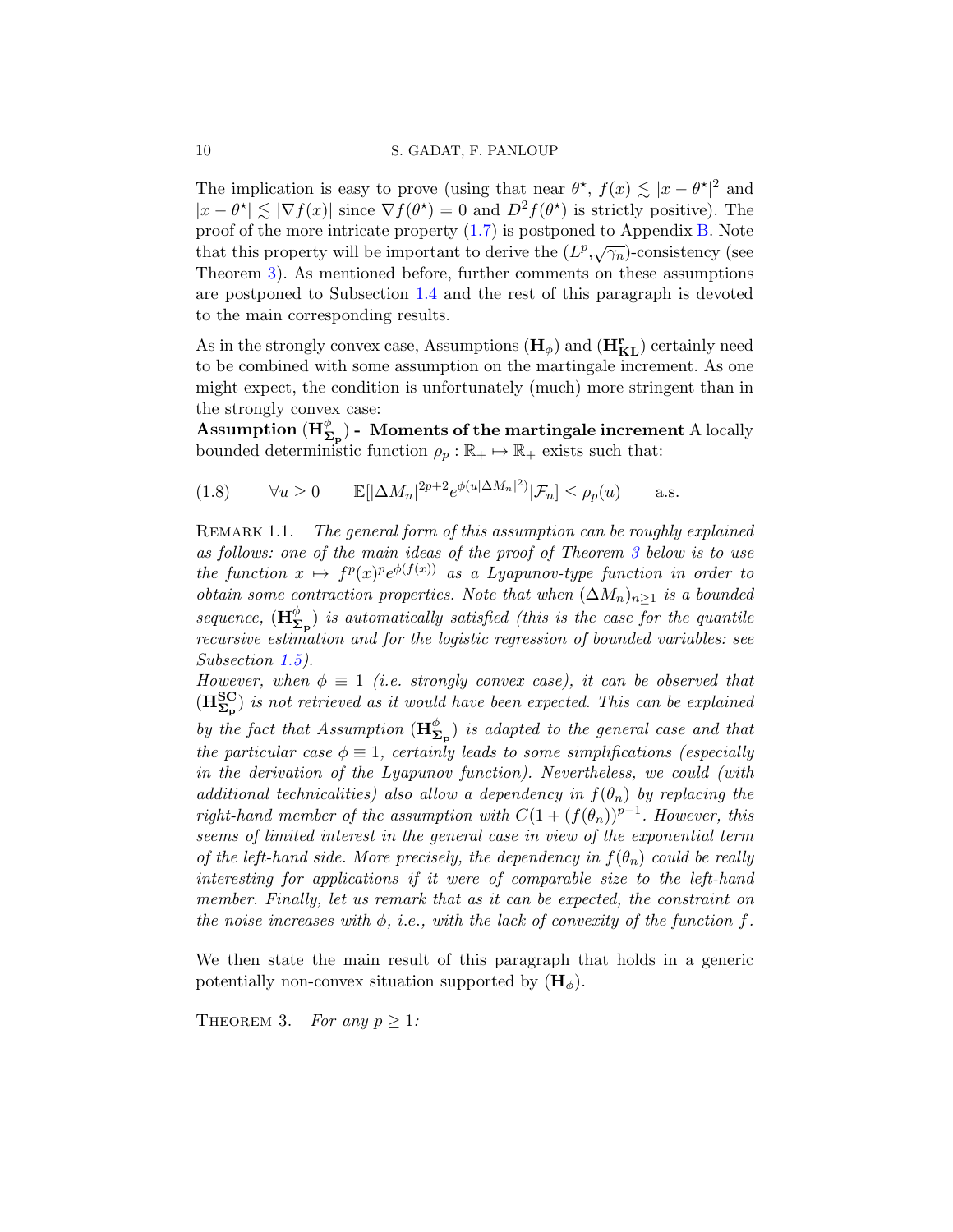i) Assume that f satisfies  $(H_0)$  and that the martingale increment sequence satisfies  $(\mathbf{H}_{\mathbf{\Sigma}_{\mathbf{p}}}^{\phi})$ , then a constant  $C_p$  exists such that:

$$
\mathbb{E}[f^p(\theta_n)e^{\phi(f(\theta_n))}] \leq C_p\{\gamma_n\}^p.
$$

ii) If, furthermore,  $\liminf_{|x|\to+\infty} |x|^{-2p} f^p(x) e^{\phi(f(x))} > 0$ , then  $(\theta_n)_{n\geq 1}$  is  $(L^{2p},\sqrt{\gamma_n})$ -consistent: a constant  $C_p$  exists such that:

$$
\mathbb{E}|\theta_n - \theta^\star|^{2p} \le C_p \{\gamma_n\}^p.
$$

iii) In particular,  $(\theta_n)_{n\geq 1}$  is  $(L^{2p}, \sqrt{\gamma_n})$ -consistent if  $(\mathbf{H}_{\textbf{KL}}^{\textbf{r}})$  holds for a given  $r \in [0, 1/2]$  and  $(\mathbf{H}_{\Sigma_{\mathbf{p}}}^{\phi})$  holds with  $\phi(t) = (1 + t^2)^{(1-2r)/2}$ .

PROOF. The proof of Theorem  $3\ i)$  $3\ i)$  is postponed to Section [3.](#page-25-2)

The second statement  $ii$ ) is a simple consequence of  $i$ ): actually, we only need to prove that the function  $\tau$  defined by  $\tau(x) = f^p(x)e^{\phi(f(x))}$ ,  $x \in \mathbb{R}^d$ , satisfies  $\inf_{x \in \mathbb{R}^d \setminus \{0\}} \tau(x)|x - \theta^{\star}|^{-2p} > 0.$  Near  $\theta^{\star}$ , the fact that  $D^2 f(\theta^{\star})$  is positivedefinite (see Subsection [1.4](#page-11-0) for comments on this property) can be used to ensure that  $x \mapsto \tau(x)|x|^{-2p}$  is lower-bounded by a positive constant. Then, since  $\tau$  is positive on  $\mathbb{R}^d$ , the result follows from the additional assumption  $\liminf_{|x| \to +\infty} \tau(x)|x|^{-2p} > 0.$ 

Finally, for  $iii)$ , we only have to prove that the additional statement of  $ii)$ holds under  $(H_{KL}^r)$ . This point is a straightforward consequence of [\(1.7\)](#page-8-0) and of the fact that  $\phi(x) = (1+|x|^2)^{\frac{1-2r}{2}}$  in this case.  $\Box$ 

Applying Theorem [2](#page-5-0) makes it possible to derive non-asymptotic bounds under  $(\mathbf{H}_{\phi})$ . We chose to only state the result under the parametric assumption  $(\mathbf{H}_{\mathbf{KL}}^{\mathbf{r}}).$ 

<span id="page-10-0"></span>COROLLARY 1.2. Assume  $(\mathbf{H}_{S})$ ,  $(\mathbf{H}_{KL}^{r})$  and  $(\mathbf{H}_{\Sigma_{P}}^{\phi})$  with  $p = 2, r \in [0, 1/2]$ and  $\phi(t) = (1+t^2)^{\frac{1-2r}{2}}$ . If  $\gamma_n = \gamma n^{-\beta}$  with  $\beta \in (1/2, 1)$ , then  $(\hat{\theta}_n)_{n \geq 1}$  satisfies:

$$
\forall n \in \mathbb{N}^{\star} \qquad \mathbb{E}\left[|\hat{\theta}_n - \theta^{\star}|^2\right] \le \frac{\text{Tr}(\Sigma^{\star})}{n} + Cn^{-r_{\beta}},
$$

where  $r_\beta$  is defined in Theorem [2.](#page-5-0)

REMARK 1.2. At first sight, the result brought by Corollary  $(1.2)$  may appear surprising since we obtain a  $O(1/n)$  rate for the mean-squared error of the averaged sequence towards  $\theta^*$  without strong convexity, including, for example, some situations where  $f(x) \sim |x|$  as  $|x| \to +\infty$ . This could be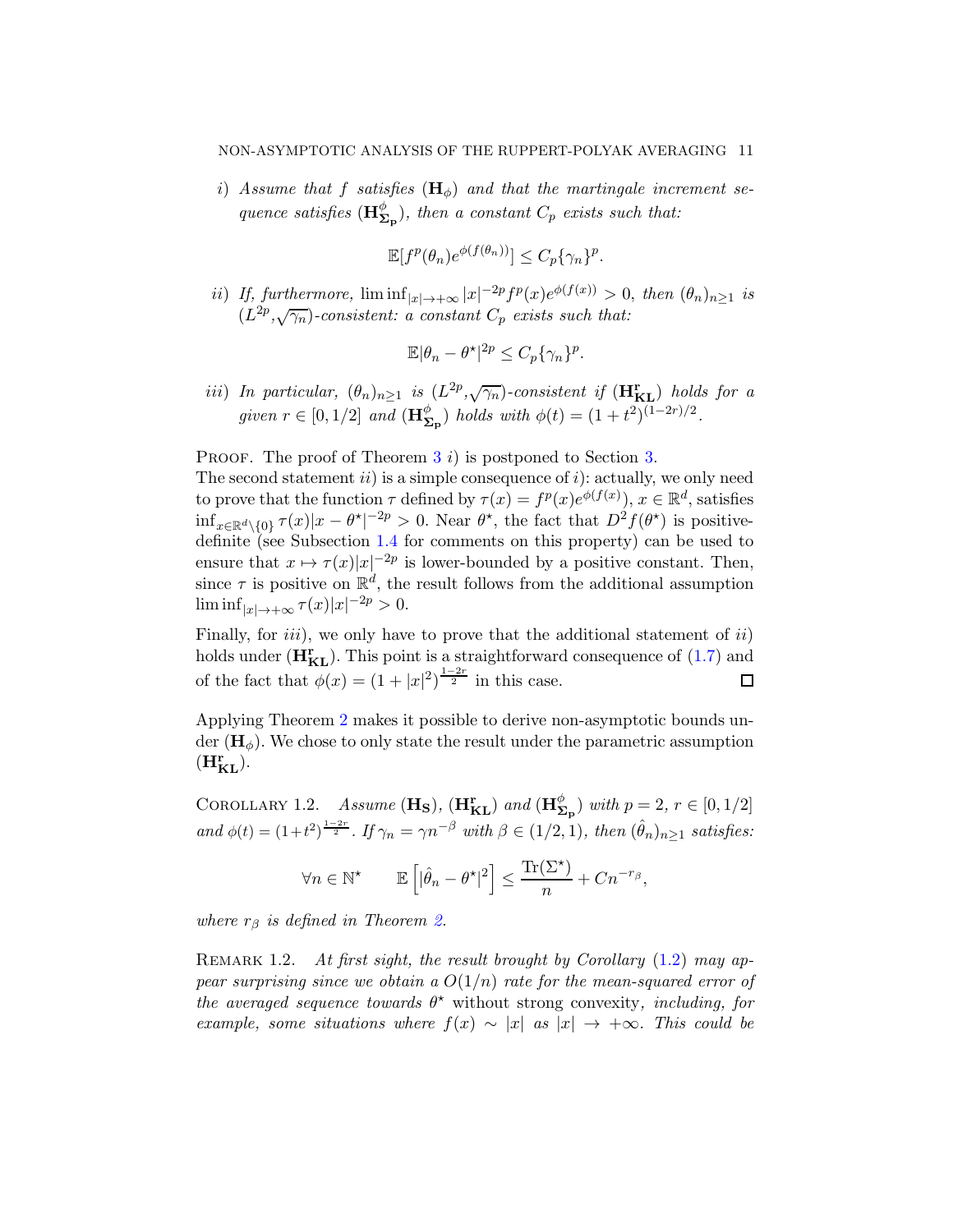viewed as a contradiction with the minimax rate of convergence  $O(1/\sqrt{n})$ for stochastic optimization problems in the simple convex case (see, e.g., [\[NY83](#page-33-9)] or [\[ABRW12](#page-32-1)]). The above minimax result simply refers to the worst situation in the class of convex functions that are not necessarily differentiable, whereas Assumption  $(\mathbf{H}_{\phi})$  used in Corollary [1.2](#page-10-0) describes a set of functions that are not necessarily strongly convex or even simply convex, but all the functions involved in  $(\mathbf{H}_{\phi})$  or in  $(\mathbf{H}_{\mathbf{KL}}^{\mathbf{r}})$  belong to  $\mathcal{C}^{2}(\mathbb{R}^{d},\mathbb{R})$ . In par-ticular, the worst case is attained in [\[ABRW12](#page-32-1)] through linear combinations of shifted piecewise affine functions  $x \mapsto |x + 1/2|$  and  $x \mapsto |x - 1/2|$ , functions for which Assumption  $(\mathbf{H}_{\phi})$  is obviously not satisfied.

<span id="page-11-0"></span>1.4. Comments on Assumption  $(\mathbf{H}_{\phi})$  and link with the Kurdyka-Lojasiewicz inequality . To the best of our knowledge, this assumption is not standard in the stochastic optimization literature and thus deserves several comments, included in this section. For this purpose, for any symmetric real matrix  $A$ , let us denote the lowest eigvenvalue of A by  $\lambda_A$ .

f does not necessarily need to be convex. It is important to notice that the function f itself is not necessarily assumed to be convex under Assumption  $(H_{\phi})$ . The minimal requirement is that f only possesses a unique critical point (minimum). Of course, our analysis will still be based on a descent lemma for the sequences  $(\theta_n)_{n>0}$ . Nevertheless, we will use a Lyapunov analysis that will involve  $f^p e^{\phi(f)}$  instead of f itself for the sequence  $(\theta_n)_{n\geq 0}$ . The descent property will then be derived from Equation [\(1.5\)](#page-8-1) in ii) of  $(\mathbf{H}_{\phi})$ . Thereafter, we will be able to exploit a spectral analysis of the dynamical system that governs  $(\hat{\theta}_n)_{n\geq 0}$ . We stress the fact that, in general, the results without any convexity assumption on  $f$  are usually limited to almost sure convergence with the help of the Robbins-Siegmund Lemma (see, e.g., [\[Duf97](#page-33-11)] and the references therein). As will be shown later on, Assumption  $(H_{\phi})$  will be sufficient to derive efficient convergence rates for the averaged sequence  $(\hat{\theta}_n)_{n\geq 0}$  without any strong convexity assumption.

f is necessarily a sub-quadratic and L-smooth function. Let us first remark that  $(\mathbf{H}_{\phi})$  entails an a priori upper bound for f that cannot increase faster than a quadratic form. We have:

$$
\forall x \in \mathbb{R}^d \qquad \frac{|\nabla f(x)|^2}{f(x)} \le M \quad \Longrightarrow \quad |\nabla(\sqrt{f})| \le \frac{\sqrt{M}}{2}
$$

$$
\quad \Longrightarrow \quad f(x) \le \frac{M}{4} \|x\|^2.
$$

However, we also need a slightly stronger condition with  $D^2f$  bounded over  $\mathbb{R}^d$ , meaning that f is L-smooth for a suitable value of L (with an L-Lipschitz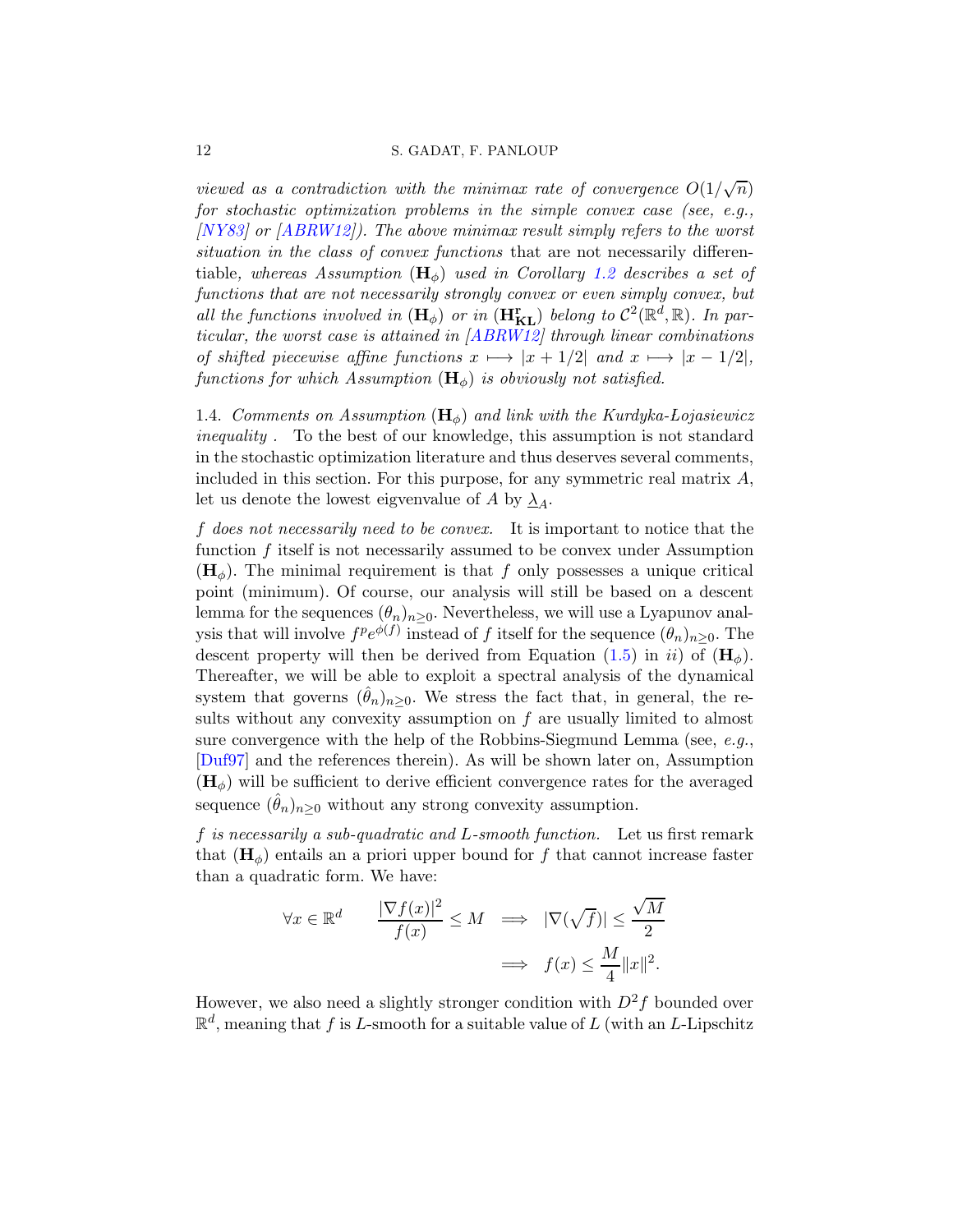gradient). We refer to [\[Nes04](#page-33-12)] for a general introduction to this class of functions. Even in the deterministic setting, the L-smooth property is a common minimal requirement for obtaining a good convergence rate for smooth optimization problems, since it makes it possible to produce a descent lemma result (see,  $e.g.,$  [\[Ber99](#page-33-13)]).

About the Kurdyka-Lojasiewicz inequality. As mentionned before It is important to note that  $(\mathbf{H}_{\phi})$  should be related to the Kurdyka-Lojasiewicz gradient inequalities. In the deterministic setting, the Lojasiewicz gradient inequality  $\lfloor$ Loj<sub>63</sub> $\rfloor$  with exponent r may be stated as follows:

<span id="page-12-0"></span>(1.9)  $\exists m > 0 \quad \exists r \in [0,1) \quad \forall x \in \mathbb{R}^d \quad f(x)^{-r} |\nabla f(x)| \ge m,$ 

while a generalization (see, e.g.,  $\text{Kur98}$ ) is governed by the existence of a concave increasing "desingularizing" function  $\psi$  such that:

$$
|\nabla(\psi \circ f)| \ge 1.
$$

The Lojasiewicz gradient inequality is then just a particular case of the previous inequality while choosing  $\psi(t) = ct^{1-r}$ . We refer to [\[BDLM10](#page-33-14)] for a recent work on how to characterize some large families of functions  $f$  such that a generalized KL-inequality holds.

In this paper, the Kurdyka-Lojasiewicz-type gradient inequality appears through Assumption  $(H_{KL}^r)$  with  $r \in [0, 1/2]$ , which implies  $(H_{\phi})$  (see Proposition [1.2\)](#page-8-2). However, it should be noted that Assumption  $(H_{KL}^r)$  is slightly different from [\(1.9\)](#page-12-0) since we only enforce the function  $f^{-r}|\nabla f|$  to be asymptotically lower-bounded by a positive constant.

Nevertheless, in our setting where  $f$  has only one critical point and where  $D^2 f(\theta^*)$  is positive-definite, it is easy to prove that  $(\mathbf{H}_{KL}^r)$  implies [\(1.9\)](#page-12-0). Indeed, around  $\theta^*, D^2 f(\theta^*)$  is positive definite so that we could choose  $r = 1/2$ and then satisfy the Lojasiewicz gradient inequality  $(1.9)$  on the neighborhood of  $\theta^*$ . Hence, the link between  $(\mathbf{H}_{KL}^r)$  and  $(1.9)$  has to be understood for large values of  $|x|$ .

Moreover, Proposition [1.2](#page-8-2) states that the classical Lojasiewicz gradient inequality [\(1.9\)](#page-12-0) associated with the assumption of the local invertibility of  $D^2 f(\theta^*)$  implies Assumption ( $\mathbf{H}_{\phi}$ ). The choice  $r = 1/2$  in Equation [\(1.9\)](#page-12-0) corresponds to the strongly-convex case with  $\phi = 1$  and  $\psi(t) = \sqrt{t}$ . Conversely, the Lojasiewicz exponent  $r = 0$  corresponds to the weak repelling force  $|\nabla f(x)|^2 \propto 1$  as  $|x| \to +\infty$  and  $\phi(t) = \sqrt{1+t^2}$ , leading to  $\psi(t) = t$ .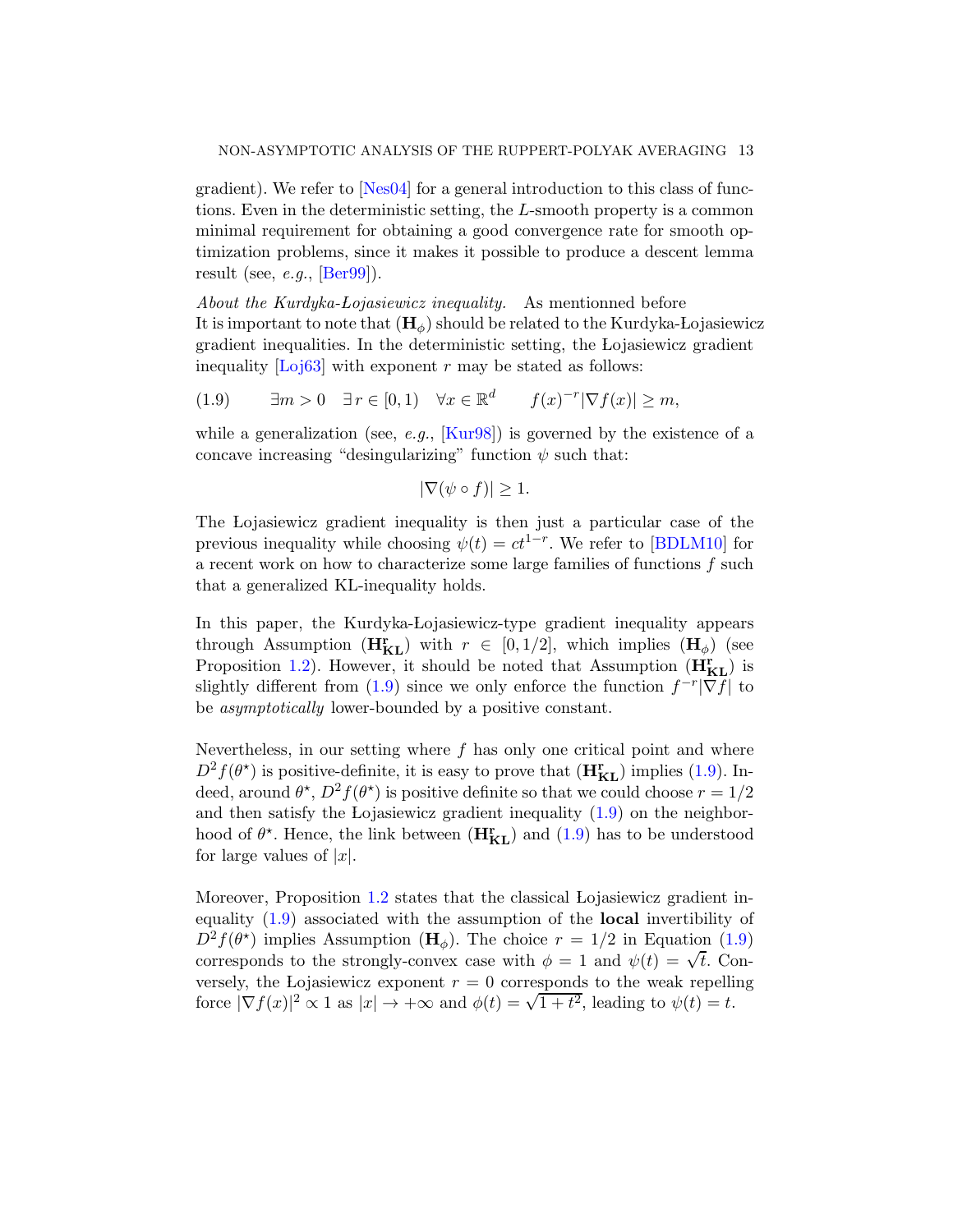Finally, we can observe that the interest of Assumption  $(H_{\phi})$  in the stochastic framework is more closely related to the behavior of the algorithm when  $(\theta_n)_{n\geq 1}$  is far away from the target point  $\theta^*$ , whereas in the deterministic framework, the main interest of the desingularizing function  $\psi$  is used around  $\theta^*$  to derive fast linear rates even in non strongly convex situations. For example, [\[BNPS16\]](#page-33-15) established exponential convergence of the forwardbackward splitting FISTA to solve the Lasso problem with the help of KL inequalities although the minimization problem is not strongly convex and the core of the study is the understanding of the algorithm near  $\theta^*$ . In simple terms, the difficulty to assert some good properties of stochastic algorithms is not exactly the same as the one for deterministic problems: it is much more difficult to control the time for a stochastic algorithm to come back far away from  $\theta^*$  than for a deterministic method with a weakly reverting effect of  $-\nabla f$  because of the noise on the algorithm. In contrast, the rate of a deterministic method crucially depends on the local behavior of  $\nabla f$ around  $\theta^*$ .

Counter-examples of the global KL inequality. Finally, we should have in mind what kind of functions do not satisfy the global Lojasiewicz gradient inequality given in Equation  $(1.9)$ . Since we assumed f to have a unique minimizer  $\theta^*$  with  $D^2 f(\theta^*)$  invertible, Inequality  $f^{-r}|\nabla f| \geq m > 0$  should only fail asymptotically. From Equation [\(1.7\)](#page-8-0) of Proposition [1.2,](#page-8-2) we know that  $|x| \lesssim f(x)$  for large values of |x|. As a consequence, any function f with logarithmic growth or comparable to  $|x|^r$  growth with  $r \in (0,1)$  at infinity can not be managed by this assumption. In the deterministic case, it is nevertheless possible to handle some less increasing functions since deterministic gradient methods are essentially affected by the local behaviour of f around  $\theta^*$  under a local KL-inequality (see, e.g., [\[BNPS16](#page-33-15)]). In our stochastic setting, the effect of the noise when the algorithm is far from the target point  $\theta^*$  is not negligible in comparison with the local behaviour of the algorithm near  $\theta^*$ .

Another counter-example of  $f$  occurs when  $f$  exhibits an infinite sequence of oscillations in the values of  $f' \geq 0$  with longer and longer areas near  $f' = 0$ when  $|x|$  is increasing. We refer to [\[BNPS16](#page-33-15)] for the following function that do not satisfy the KL inequality for any  $r \geq 2$ :

$$
f: x \longrightarrow x^{2r}[2 + \cos(x^{-1})]
$$
 if  $x \neq 0$  and  $f(0) = 0$ .

### <span id="page-13-0"></span>1.5. Applications.

Strongly convex situation. First, we can observe that in the strongly convex situation, Corollary [1.1](#page-7-2) provides a very tractable criterion to assess the non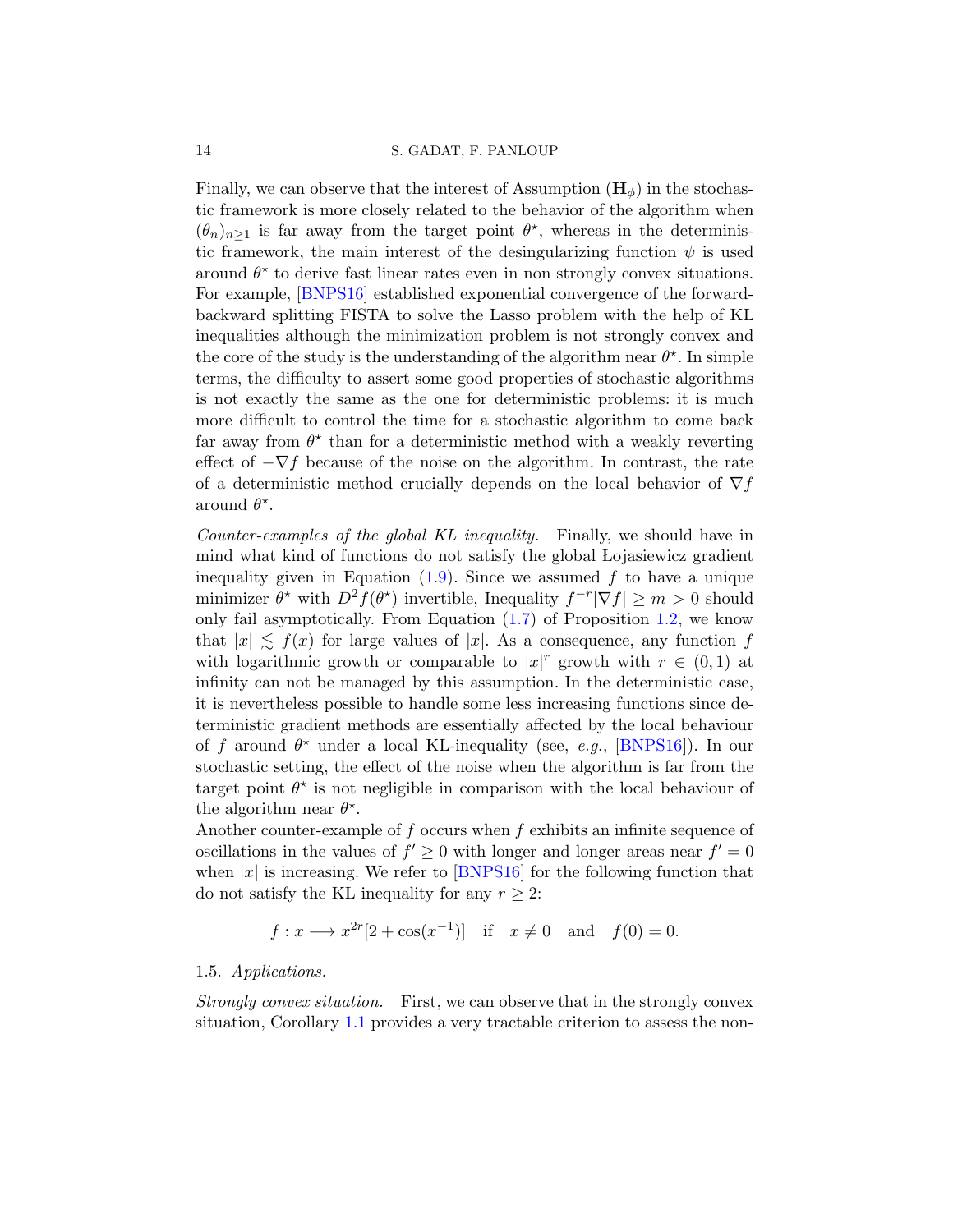asymptotic first-order optimality of the averaging procedure since  $(\mathbf{H}_{\mathbf{\Sigma}_{\mathbf{p}}}^{\mathbf{SC}})$  is very easy to check.

For example, considering the stochastic recursive least mean square estimation problem (see, *i.e.*,  $[\text{Duf97}]$ ), it can immediately be checked that  $\theta \longrightarrow f(\theta)$  is quadratic. In that case, the problem is strongly convex, and the noise increment satisfies:

$$
\mathbb{E}[\left|\Delta M_n\right|^{2p}|\mathcal{F}_n] \le \Sigma_p (1 + (f(\theta_n))^p \quad \text{a.s.},
$$

and Proposition [1.1](#page-7-1) yields the  $L^p\text{-}\{\sqrt{\gamma_n}\}$  consistency rate of  $(\theta_n)_{n\geq 1}$ . We stress the fact that the recent contribution of [\[BM11](#page-33-6)] proves a non-asymptotic  $O(1/n)$  rate of convergence for an averaging procedure that uses a constant step-size stochastic gradient descent. Unfortunately, [\[BM11](#page-33-6)] do not obtain a sharp constant in front of the rate  $n^{-1}$  regarding the Cramer-Rao lower bound. Hence, Corollary [1.1](#page-7-2) yields a stronger (and optimal) result in that case.

Assumptions ( $\mathbf{H}_{\phi}$ ) and ( $\mathbf{H}_{\mathbf{\Sigma}_{\mathbf{p}}}^{\phi}$ ) hold for many stochastic minimization problems. We end this section by pointing out that Assumption  $(\mathbf{H}_{\phi})$  and  $(\mathbf{H}_{\mathbf{\Sigma}_{\mathbf{p}}}^{\phi})$  capture many interesting situations where the f is not strongly convex and may even not be convex in some cases.

• Before providing explicit examples, a general argument relies on the statement of Theorem 2 of [\[BDLM10](#page-33-14)]: every coercive convex continuous function f, which is proper and semi-algebraic (see [\[BDLM10\]](#page-33-14) for some precise definitions), satisfies the KL inequality. Note that such a result holds in nonsmooth situations, as stated in [\[BDL06\]](#page-32-2), when using sub-differential instead of gradients, but our work does not deal with non smooth-functions f.

• The **on-line logistic regression** problem deals with the minimization of f defined by:

<span id="page-14-1"></span>(1.10) 
$$
f(\theta) := \mathbb{E}\left[\log\left(1 + e^{-Y < X, \theta >}\right)\right]
$$

where X is a  $\mathbb{R}^d$  random variable and  $Y|X$  takes its value in  $\{-1,1\}$  with:

<span id="page-14-0"></span>(1.11) 
$$
P[Y = 1 | X = x] = \frac{1}{1 + e^{-\langle x, \theta^* \rangle}}.
$$

We then observe a sequence of i.i.d. replications  $(X_i, Y_i)$  and the baseline stochastic gradient descent sequence  $(\theta_n)_{n\geq 1}$  is defined by:

<span id="page-14-2"></span>
$$
(1.12)\ \theta_{n+1} = \theta_n + \gamma_{n+1} \frac{Y_n X_n}{1 + e^{Y_n \langle \theta_n, X_n \rangle}} = \theta_n - \gamma_{n+1} \nabla f(\theta_n) + \gamma_{n+1} \Delta M_{n+1}.
$$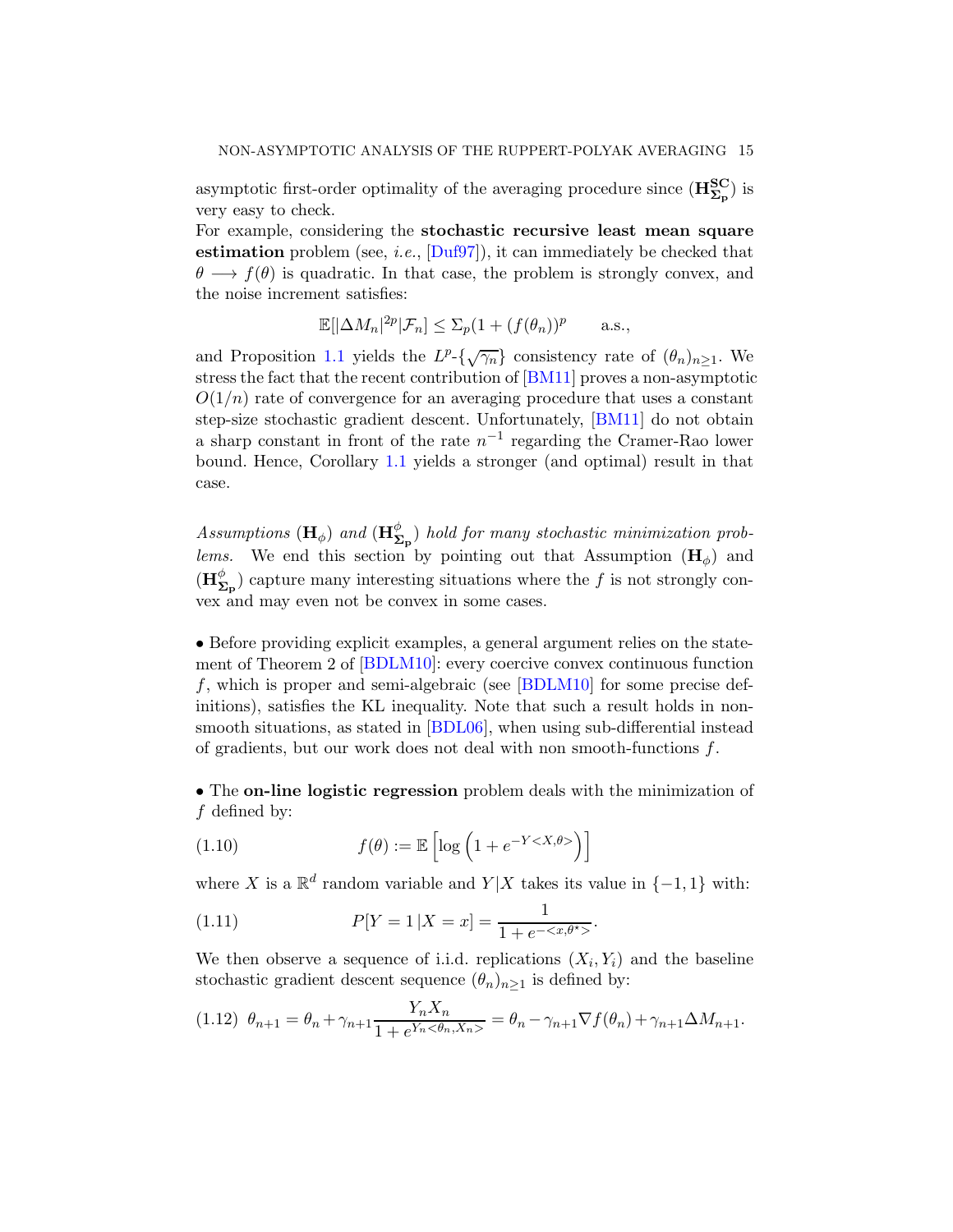#### 16 S. GADAT, F. PANLOUP

In the recent contribution [\[Bac14\]](#page-32-0), the author derives an adaptive and nonasymptotic  $O(1/n)$  rate of convergence of the averaging procedure with the help of self-concordant functions (see [\[Nes83](#page-33-16)] for a basic introduction). However, the result of [\[Bac14](#page-32-0)] does not lead to a tight constant regarding the Cramer-Rao lower bound since the result of [\[Bac14](#page-32-0)] is deteriorated exponentially fast with  $R$ , which corresponds to the essential supremum of the design of  $|X|$ . We state the following result below.

PROPOSITION 1.3. Assume that the law of the design  $X$  is compactly supported in  $B_{\mathbb{R}^d}(0, R)$  for a given  $R > 0$  and is elliptic: for any  $e \in S^{d-1}(\mathbb{R}^d)$ ,  $Var(< X, e >) \geq 0$ . Assume that Y satisfies the logistic Equation [\(1.11\)](#page-14-0). Then

- i) f defined in Equation [\(1.10\)](#page-14-1) is convex with  $D^2f$  bounded and Lipschitz. Moreover  $D^2 \hat{f}(\theta^*)$  is invertible and satisfies  $(H_{KL}^r)$  with  $r=0$ .
- ii) Recall that  $\Sigma^{\star}$  is defined in [\(1.3\)](#page-2-2), the averaged sequence  $(\hat{\theta}_n)_{n\geq 1}$  built from the sequence  $(\theta_n)_{n\geq 1}$  introduced in [\(1.12\)](#page-14-2) satisfies:

$$
\exists C > 0 \quad \forall n \geq 1 \qquad \mathbb{E} |\hat{\theta}_n - \theta^\star|^2 \leq \frac{Tr(\Sigma^\star)}{n} + C n^{-5/4}.
$$

PROOF. We study *i*). Some straightforward computations yield  $\forall \theta \in \mathbb{R}^d$ :

$$
\nabla f(\theta) = \mathbb{E}\left[\frac{X\left[e^{-e}\right]}{\left[1+e|\left[1+e\right]\right]}\right] \quad \text{and} \quad D^2 f(\theta)_{k,l} = \mathbb{E}\left[\frac{X_k X_l e}{\left(1+e)\right^2}\right]
$$

We can deduce that  $\nabla f(\theta^*) = 0$  and that (see [\[Bac14](#page-32-0)] for example) f is convex with

$$
<\theta-\theta^{\star},\nabla f(\theta)>=\mathbb{E}\left[\frac{[-]\left[e^{-}e^{}\right]}{[1+e^{}]\left[1+e^{}\right]}\right]\geq 0,
$$

because  $(x - y)[e^x - e^y] > 0$  for every pair  $(x, y)$  such that  $x \neq y$ . It implies that  $\theta^*$  is the unique minimizer of f. Moreover,  $D^2 f(\theta^*) = \mathbb{E}\left[XX^T\frac{e^{\langle X,\theta^*\rangle}}{(1+e^{\langle X,\theta^*\rangle})}\right]$ i is invertible as soon as the design matrix is invertible. This property easily follows from the ellipticity condition on the distribution of the design:

$$
\forall e \in \mathcal{S}^{d-1}(\mathbb{R}^d) \qquad Var() = e^T \mathbb{E}[XX^T]e > 0,
$$

which proves that the Hessian  $D^2 f(\theta^*)$  is invertible.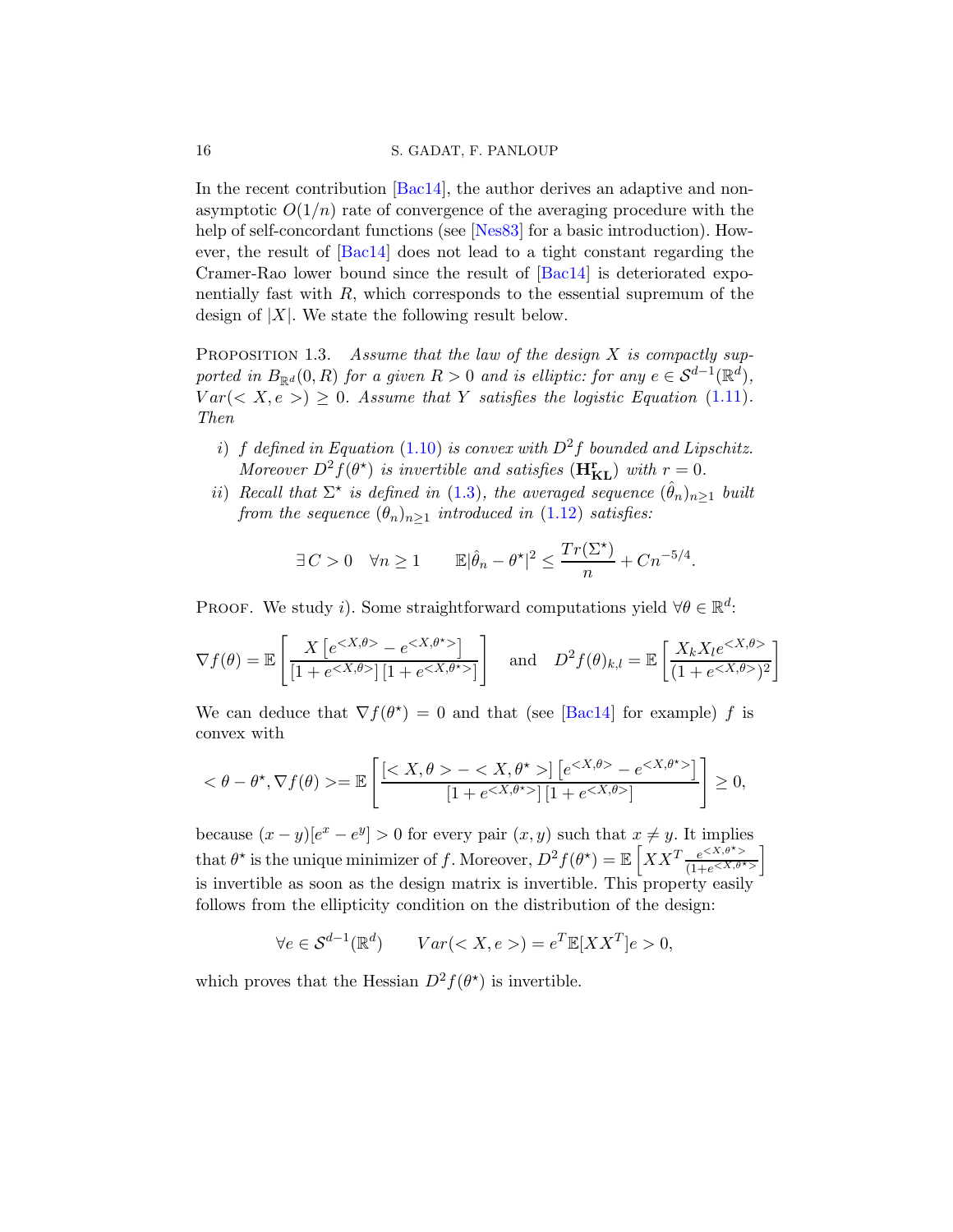Regarding now the asymptotic norm of  $|\nabla f(\theta)|$ , the Lebesgue Theorem yields,  $\forall e \in \mathcal{S}^{d-1}(\mathbb{R}^d)$ :

$$
\lim_{t \to +\infty} |\nabla f(te)| = \left| \mathbb{E} \left[ \frac{X \mathbf{1}_{< X, e > \ge 0} - X e^{< X, \theta^* > \mathbf{1}_{< X, e > < 0}}{1 + e^{< X, \theta^* > \mathbf{1}_{< X, e > < 0}} \right] \right|
$$
\n
$$
= \left| \left\langle \mathbb{E} \left[ \frac{X \mathbf{1}_{< X, e > \ge 0} - X e^{< X, \theta^* > \mathbf{1}_{< X, e > < 0}}{1 + e^{< X, \theta^* > \mathbf{1}_{< X, e > < 0}} \right], e \right\rangle \right|
$$
\n
$$
\geq \left| \mathbb{E} \left[ \frac{\leq X, e > \mathbf{1}_{< X, e > \ge 0} - \leq X, e > e^{< X, \theta^* > \mathbf{1}_{< X, e > < 0}}{1 + e^{< X, \theta^* > \mathbf{1}_{< X, -e > \ge 0}} \right] \right| \wedge \left| \mathbb{E} \left[ \frac{\leq X, -e > e^{< X, \theta^* > \mathbf{1}_{< X, -e > \ge 0}}{1 + e^{< X, \theta^* > \mathbf{1}_{< X, -e > \ge 0}} \right] \right|
$$

where we used the orthogonal decomposition on e and  $e^{\perp}$ . It then proves that for any  $e \in \mathcal{S}^{d-1}(\mathbb{R}^d)$ ,  $\lim_{t \to +\infty} |\nabla f(te)| > 0$  and a compactness and continuity argument leads to:

$$
\liminf_{|\theta|\longrightarrow +\infty}|\nabla f(\theta)|\geq \frac{\inf_{e\in \mathcal{S}^{d-1}(\mathbb{R}^d)}\mathbb{E}\left[_{+}\right]}{e^{R|\theta^{\star}|}(1+e^{R|\theta^{\star}|})}>0,
$$

since we assumed the design to be elliptic:  $Var(< X, e >) > 0$  for any unit vector e. At the same time, it is also straightforward to check that:

$$
\limsup_{|\theta| \to +\infty} |\nabla f(\theta)| \leq +\infty,
$$

which concludes the proof of  $i$ ).

We now prove *ii*) and apply Corollary [1.2.](#page-10-0) In that case, Assumption  $(H_{KL}^r)$ holds with  $r = 0$ . Regarding Assumption  $(\mathbf{H}_{\Sigma_{\mathbf{p}}}^{\phi})$ , we can observe that the martingale increments are *bounded* (see [\[Bac14](#page-32-0)], for example) and Inequality [\(1.8\)](#page-9-1) is satisfied. Hence, Corollary [1.2](#page-10-0) implies that  $(\theta_n)_{n\geq 1}$  is a  $L^p\text{-}\{\sqrt{\gamma_n}\}$ consistent sequence for any  $p \geq 2$  $p \geq 2$ . We can therefore apply Theorem 2 for the averaging procedure  $(\hat{\theta}_n)_{n\geq 1}$ , with  $\Sigma^*$  given in [\(1.3\)](#page-2-2). This ends the proof.  $\Box$ 

• The recursive quantile estimation problem is a standard example that may be stated as follows (see, e.g.,  $[{\rm Duf97}]$  for details). For a given cumulative distribution function G defined over  $\mathbb{R}$ , the problem is to find the quantile  $q_{\alpha}$  such that  $G(q_{\alpha}) = 1 - \alpha$ . We assume that we observe a sequence of i.i.d. realizations  $(X_i)_{i\geq 1}$  distributed with a cumulative distribution G. The recursive quantile algorithm is then defined by:

$$
\theta_{n+1} = \theta_n - \gamma_{n+1} \left[ \mathbf{1}_{X_n \leq \theta_n} - (1 - \alpha) \right] = \theta_n - \gamma_{n+1} [G(\theta_n) - (1 - \alpha)] + \gamma_{n+1} \Delta M_{n+1},
$$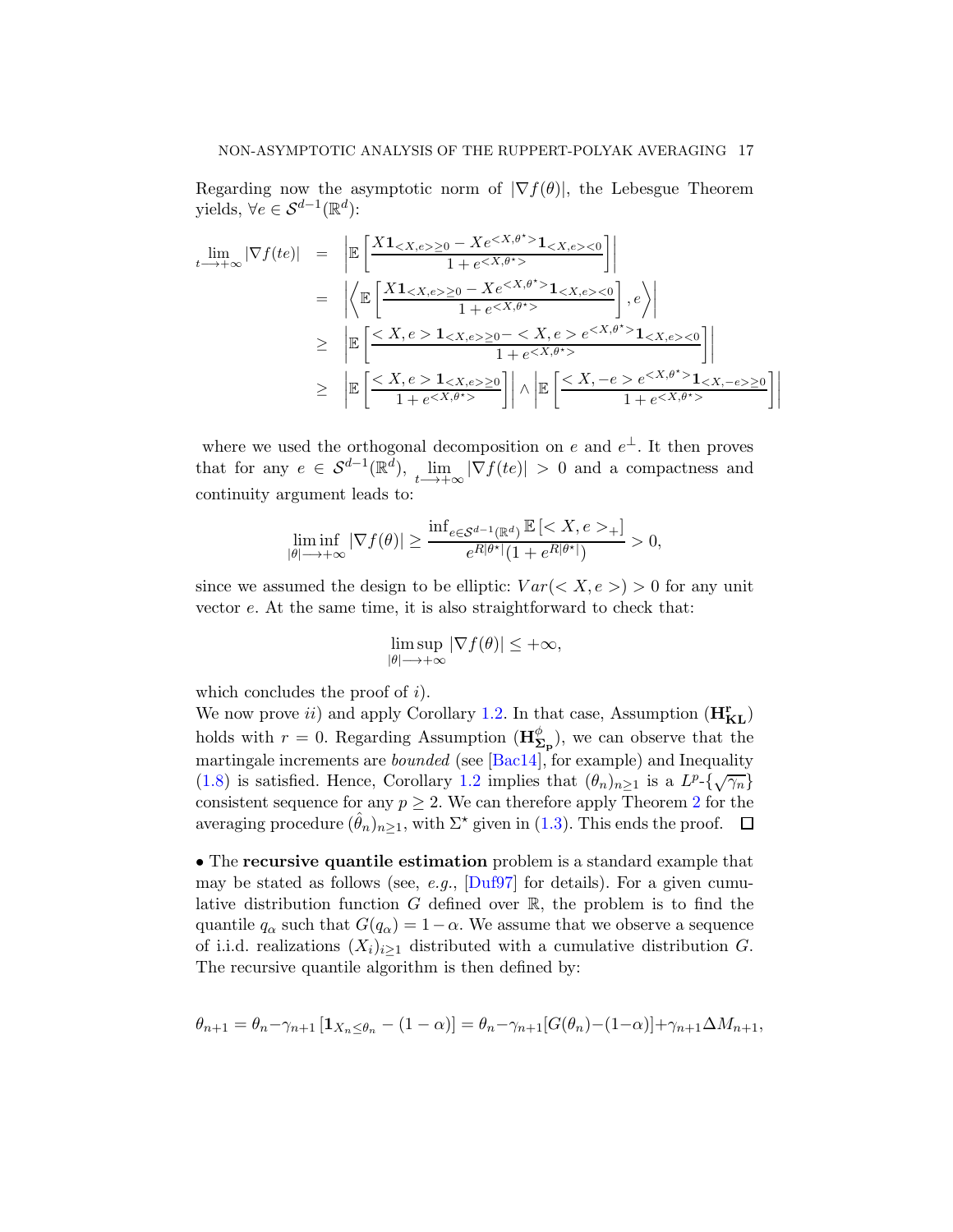In that situation, the function  $f'$  is defined by:

$$
f'(\theta) = \int_{q_{\alpha}}^{\theta} p(s)ds = G(\theta) - G(q_{\alpha}),
$$

where p is the density with respect to the Lebesgue measure such that  $G(q)$  =  $\int$ <sup>q</sup>  $J^{\infty}$  the function f is then defined by: p. Assuming without loss of generality that  $q_{\alpha} = 0$  so that  $f(0) = 0$ ,

$$
f(\theta) := \int_0^{\theta} \int_0^u p(s) ds du,
$$

whose minimum is attained at 0. It can be immediately be checked that  $f''(0) \neq 0$  as soon as  $p(q_{\alpha}) > 0$  and  $f'(\theta) \longrightarrow 1 - \alpha$  when  $\theta \longrightarrow +\infty$  while  $f'(\theta) \longrightarrow -\alpha$  when  $\theta \longrightarrow -\infty$ . Therefore, f satisfies  $(\mathbf{H}_{\phi})$  since  $(\mathbf{H}_{KL}^r)$ and Equation [\(1.9\)](#page-12-0) hold with  $r = 0$  and  $\phi(t) = \sqrt{1+t^2}$ . Again, regarding Assumption  $(\mathbf{H}_{\Sigma_{\mathbf{p}}}^{\phi})$ , we can observe that the martingale increments are bounded (see [\[CCZ13](#page-33-7), [Duf97\]](#page-33-11), for example). Therefore, Inequality [\(1.8\)](#page-9-1) is obviously satisfied since  $\phi$  is a monotone increasing function. We can apply Corollary [1.2](#page-10-0) and conclude that the averaging sequence  $(\theta_n)_{n>1}$  satisfies the non-asymptotic optimal inequality: a constant  $C > 0$  exists such that:

$$
\forall n \ge 1 \qquad \mathbb{E}|\hat{\theta}_n - q_\alpha|^2 \le \frac{\alpha(1-\alpha)}{p(q_\alpha)n} + Cn^{-5/4}
$$

• The on-line geometric median estimation We end this section with considerations on a problem close to the former one in larger dimensional spaces. The median estimation problem described in [\[CCZ13,](#page-33-7) [CCGB17](#page-33-8)] relies on the minimization of:

$$
\forall \theta \in \mathbb{R}^d \qquad f(\theta) = \mathbb{E}[|X - \theta|],
$$

where X is a random variable distributed over  $\mathbb{R}^d$ . Of course, our framework does not apply to this situation since f is not  $C^2(\mathbb{R}^d, \mathbb{R})$ . Nevertheless, if we assume for the sake of simplicity that the support of  $X$  is bounded (which is not assumed in the initial works of [\[CCZ13,](#page-33-7) [CCGB17](#page-33-8)]), then following the arguments of [\[Kem87](#page-33-17)], the median is uniquely defined as soon as the distribution of  $X$  is not concentrated on a single straight line, meaning that the variance of X is elliptic in any direction of the sphere of  $\mathbb{R}^d$ . Moreover, it can be easily seen that:

$$
\lim_{|\theta| \to +\infty} |\nabla f(\theta)| = 1,
$$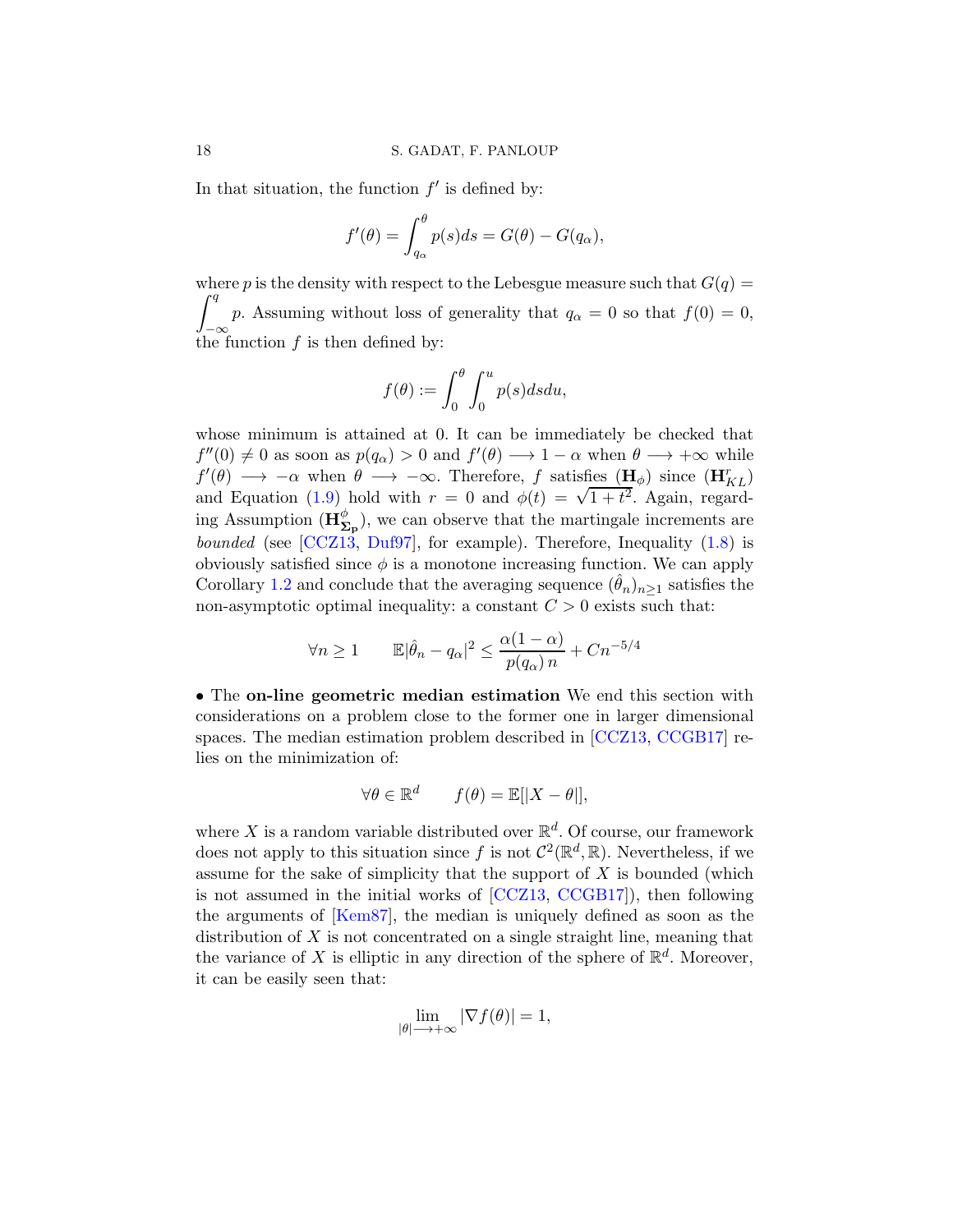so that Equation [\(1.9\)](#page-12-0) holds with  $r = 0$ . To apply Corollary [1.2,](#page-10-0) it would be necessary to extend our work to this non-smooth situation, which is beyond the scope of this paper, but that would be an interesting future subject of investigation.

1.6. Organization of the paper. The rest of the paper is dedicated to the proofs of the main results and the text is then organized as follows. We first assume without loss of generality that  $\theta^* = 0$  (and that  $f(\theta^*) = 0$ ). In Section [2,](#page-18-0) we detail our spectral analysis of the behavior of  $(\theta_n)_{n>1}$  and prove Theorem [2.](#page-5-0) In particular, Proposition [2.4](#page-22-0) provides the main argument to derive the sharp exact first-order rate of convergence, and the results postponed below in Section [2](#page-18-0) only represent technical lemmas that are useful for the proof of Proposition [2.4.](#page-22-0) Section [3](#page-25-2) is dedicated to the proof of the  $(L^p, \sqrt{\gamma_n})$ -consistency under Assumption  $(\mathbf{H}_{\phi})$  (proof of Theorem [3](#page-9-0) *i*)). The generalization to the stronger situation of strong convexity (Proposition [1.1\)](#page-7-1) is left to the reader since it only requires slight modifications of the proof).

<span id="page-18-0"></span>2. Non asymptotic optimal averaging procedure (Theorem [2\)](#page-5-0). The aim of this paragraph is to prove Theorem [2.](#page-5-0) We will use a coupled relationship between  $\hat{\theta}_{n+1}$  and  $(\hat{\theta}_n, \theta_{n+1})$ . For this purpose, we introduce the notation for the drift at time n:

<span id="page-18-1"></span>(2.1) 
$$
\Lambda_n := \int_0^1 D^2 f(t\theta_n) dt \text{ so that } \Lambda_n \theta_n = \nabla f(\theta_n)
$$

using the Taylor formula and the fact that  $\theta^* = \nabla f(\theta^*) = 0$ . The coupled evolution  $(\theta_n, \hat{\theta}_n) \to (\theta_{n+1}, \hat{\theta}_{n+1})$  is then described by the next proposition.

PROPOSITION 2.1. If we now introduce  $Z_n = (\theta_n, \hat{\theta}_n)$ , then we have the 2d-dimensional recursion formula:

$$
(2.2) \quad Z_{n+1} = \begin{pmatrix} I_d - \gamma_{n+1} \Lambda_n & 0 \\ \frac{1}{n+1} (I_d - \gamma_{n+1} \Lambda_n) & (1 - \frac{1}{n+1}) I_d \end{pmatrix} Z_n + \gamma_{n+1} \begin{pmatrix} \Delta M_{n+1} \\ \frac{\Delta M_{n+1}}{n+1} \end{pmatrix}.
$$

PROOF. We begin with the simple remark:

$$
\forall n \in \mathbb{N} \qquad \hat{\theta}_{n+1} = \hat{\theta}_n + \frac{1}{n+1} \left( \theta_{n+1} - \hat{\theta}_n \right).
$$

Now, Equation [\(1.1\)](#page-1-0) yields:

$$
\forall n \in \mathbb{N} \qquad \begin{cases} \theta_{n+1} = \theta_n - \gamma_{n+1} \nabla f(\theta_n) + \gamma_{n+1} \Delta M_{n+1} \\ \hat{\theta}_{n+1} = \hat{\theta}_n (1 - \frac{1}{n+1}) + \frac{1}{n+1} (\theta_n - \gamma_{n+1} \nabla f(\theta_n) + \gamma_{n+1} \Delta M_{n+1}). \end{cases}
$$

 $\Box$ 

The result then follows from  $(2.1)$ .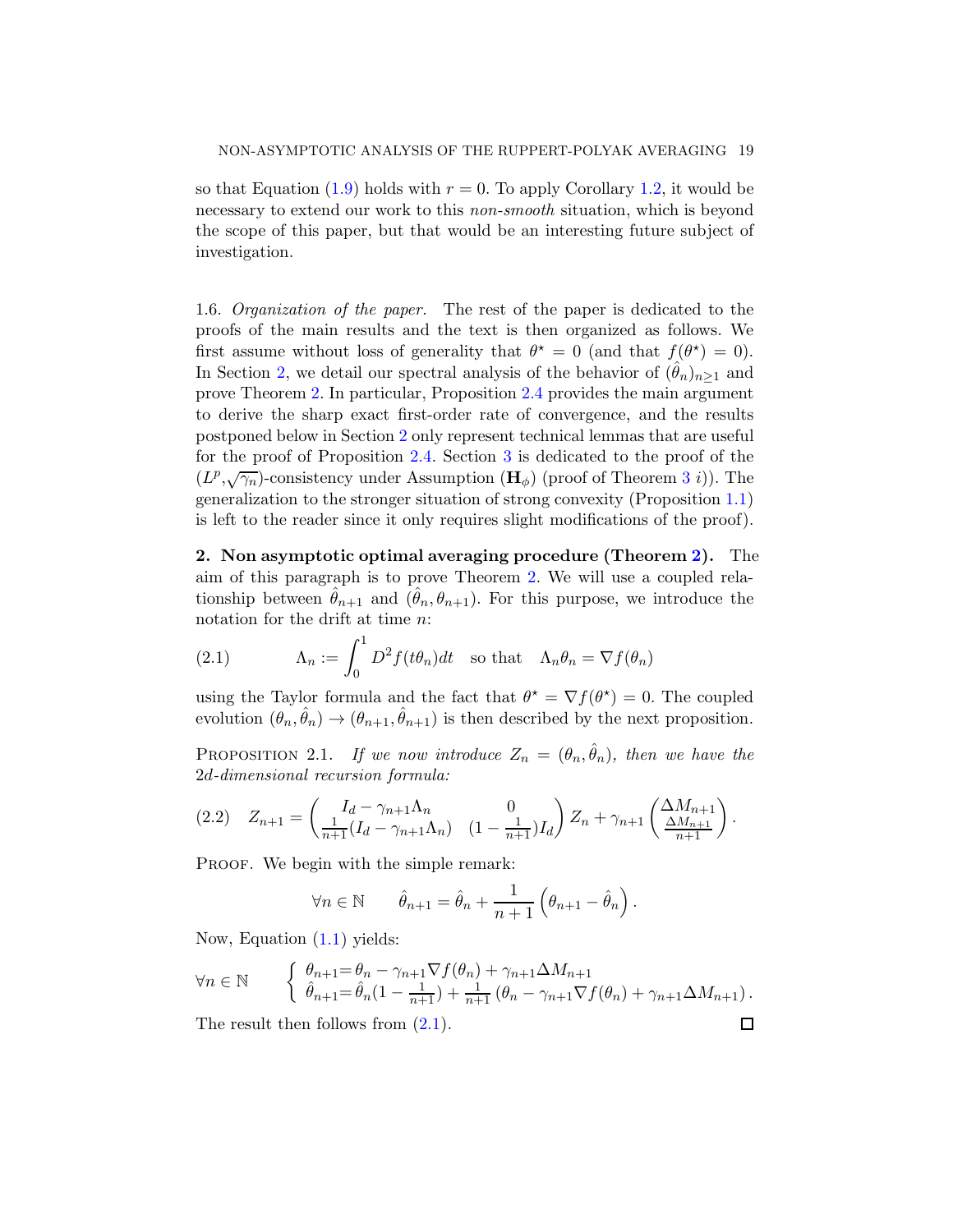The next proposition describes the linearization procedure by replacing  $\Lambda_n$ with the fixed Hessian of f at  $\theta^*$ .

PROPOSITION 2.2. Set  $\Lambda^* = D^2 f(\theta^*)$  and assume that  $\Lambda^*$  is a positivedefinite matrix. Then, a matrix  $Q \in \mathcal{O}_d(\mathbb{R})$  exists such that  $\check{Z}_n =$  $\int Q = 0$  $0\quad Q$  $\setminus$  $Z_n$ satisfies:

<span id="page-19-1"></span>
$$
(2.3) \qquad \check{Z}_{n+1} = A_n \check{Z}_n + \gamma_{n+1} \left( \underbrace{Q \Delta M_{n+1}}_{n+1} \right) + \underbrace{\gamma_{n+1} \left( Q(\Lambda^* - \Lambda_n) \theta_n \atop Q(\Lambda_n - \Lambda^*) \frac{\theta_n}{n+1} \right)}_{:= \check{v}_n},
$$

where  $D^*$  is the diagonal matrix associated with the eigenvalues of  $\Lambda^*$  and

(2.4) 
$$
A_n := \begin{pmatrix} I_d - \gamma_{n+1} D^* & 0 \\ \frac{1}{n+1} (I_d - \gamma_{n+1} D^*) & (1 - \frac{1}{n+1}) I_d \end{pmatrix}.
$$

PROOF. We write  $\Lambda_n = D^2 f(\theta^{\star})$  $:= \Lambda^*$  $+(\Lambda_n - D^2 f(\theta^*))$  and use the eigenvalue decomposition of  $\Lambda^*$ .

(2.5)

<span id="page-19-3"></span>
$$
Z_{n+1} = \begin{pmatrix} I_d - \gamma_{n+1} \Lambda^* & 0 \\ \frac{1}{n+1} (I_d - \gamma_{n+1} \Lambda^*) & (1 - \frac{1}{n+1}) I_d \end{pmatrix} Z_n + \gamma_{n+1} \begin{pmatrix} \Delta M_{n+1} \\ \frac{\Delta M_{n+1}}{n+1} \end{pmatrix} + v_n,
$$

where the linearization term  $v_n$  will be shown to be negligible and is defined by

$$
v_n := \gamma_{n+1} \left( \frac{(\Lambda^* - \Lambda_n) \theta_n}{(\Lambda_n - \Lambda^*) \frac{\theta_n}{n+1}} \right).
$$

The matrix  $\Lambda^*$  is the Hessian of f at  $\theta^*$  and is a symmetric positive matrix, which may be reduced into a diagonal matrix  $D^* = Diag(\mu_1^*, \ldots, \mu_d^*)$  with positive eigenvalues in an orthonormal basis:

<span id="page-19-0"></span>(2.6) 
$$
\exists Q \in \mathcal{O}_d(\mathbb{R})
$$
  $\Lambda^* = Q^T D^* Q$  with  $Q^T = Q^{-1}$ .

It is natural to introduce the new sequence adapted to the spectral decomposition of  $\Lambda^*$  given by Equation [\(2.6\)](#page-19-0):

<span id="page-19-2"></span>(2.7) 
$$
\tilde{Z}_n = \begin{pmatrix} Q & 0 \\ 0 & Q \end{pmatrix} Z_n = \begin{pmatrix} Q\theta_n \\ Q\hat{\theta}_n \end{pmatrix}.
$$

Using  $Q\Lambda^* = D^*Q$ , we obtain the equality described in Equation [\(2.3\)](#page-19-1).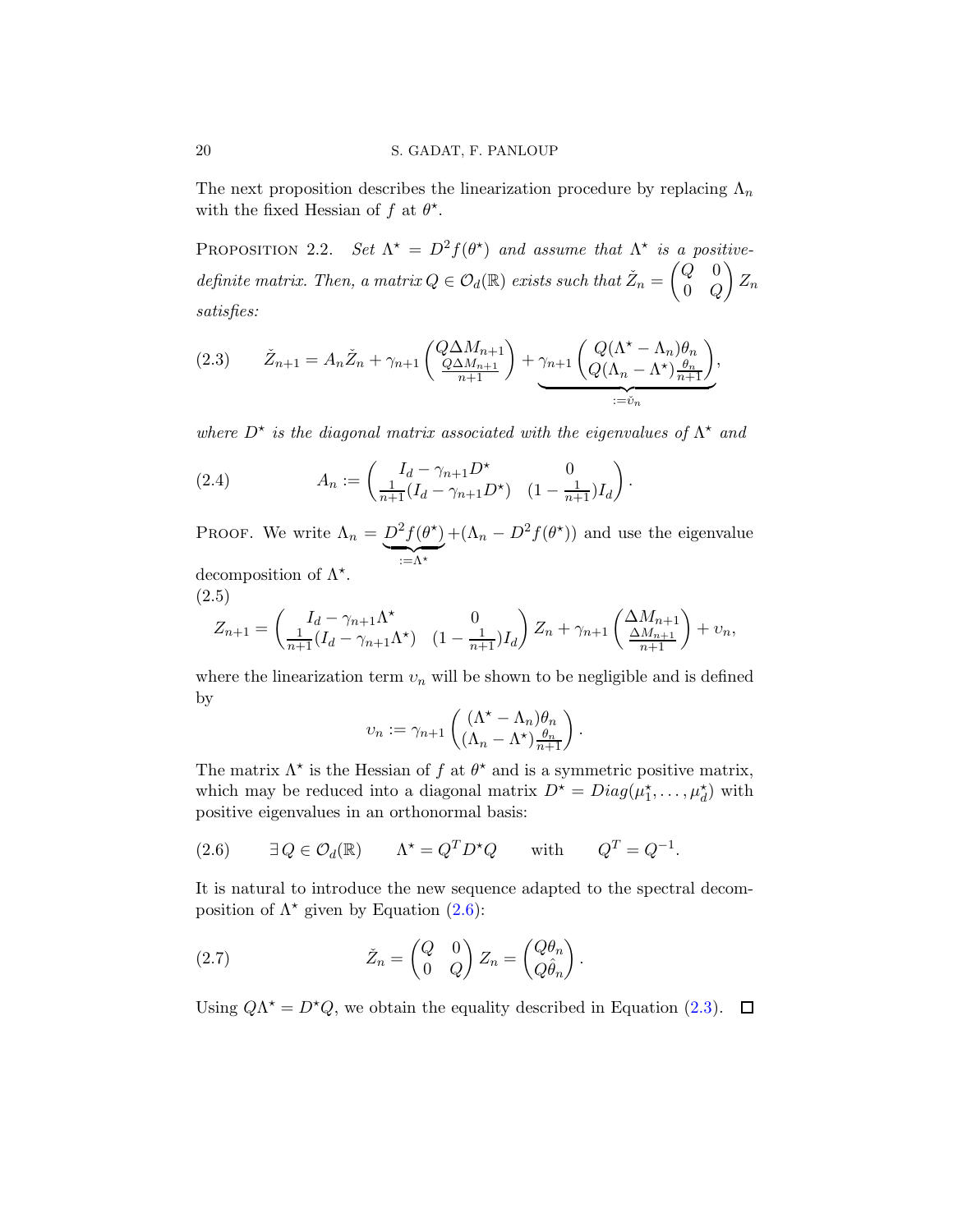The important fact about the evolution of  $(\check{Z}_n)_{n\geq 1}$  is the blockwise structure of  $A_n$  as d blocks of  $2 \times 2$  matrices:

<span id="page-20-0"></span>
$$
(2.8) \quad A_n = \begin{pmatrix} 1 - \gamma_{n+1} \mu_1^* & 0 & \dots & 0 \\ 0 & 1 - \gamma_{n+1} \mu_2^* & \dots & \vdots \\ \vdots & \dots & \ddots & \vdots \\ 0 & \dots & 0 & 1 - \gamma_{n+1} \mu_d^* \\ \frac{1 - \gamma_{n+1} \mu_1^*}{n+1} & 0 & \dots & 0 \\ 0 & \frac{1 - \gamma_{n+1} \mu_2^*}{n+1} & \dots & \vdots \\ \vdots & \dots & \ddots & \vdots \\ 0 & \dots & 0 & \frac{1 - \gamma_{n+1} \mu_d^*}{n+1} \end{pmatrix} \quad (1 - \frac{1}{n+1}) \mathbf{I_d}
$$

.

In particular, we can observe that the matrices made of components  $(i, i)$  $(i, d+i)$ ,  $(d+i, i)$  and  $(d+i, d+i)$  have a similar form. In the next proposition, we focus on the related spectrum of such  $2 \times 2$ -matrices (the proof is left to the reader).

PROPOSITION 2.3. For  $\mu \in \mathbb{R}$  and  $n \ge 1$ , set  $E_{\mu,n} := \begin{pmatrix} 1 - \gamma_{n+1} \mu & 0 \\ \frac{1 - \mu \gamma_{n+1}}{n+1} & 1 - \frac{1}{n+1} \end{pmatrix}$  $n+1$  $\setminus$ . • If  $1 - \mu \gamma_{n+1}(n+1) \neq 0$ , define  $\epsilon_{\mu,n+1}$  by:

(2.9) 
$$
\epsilon_{\mu,n+1} := \frac{1 - \mu \gamma_{n+1}}{1 - \mu \gamma_{n+1}(n+1)},
$$

The eigenvalues of  $E_{\mu,n}$  are then given by

$$
Sp(E_{\mu,n}) = \left\{1 - \mu \gamma_{n+1}, 1 - \frac{1}{n+1}\right\},\,
$$

whereas the associated eigenvectors are:

$$
u_{\mu,n} = \begin{pmatrix} 1 \\ \epsilon_{\mu,n+1} \end{pmatrix}
$$
 and  $v = \begin{pmatrix} 0 \\ 1 \end{pmatrix}$ .

• If  $1 - \mu \gamma_{n+1}(n+1) = 0$ ,  $E_{\mu,n}$  is not diagonalizable in  $\mathbb{R}$ .

At this stage, we point out that the eigenvectors are modified from one iteration to another in our spectral analysis of  $(\theta_n)_{n\geq 1}$ . Lemma [A.1](#page-34-0) (stated in Appendix [A](#page-34-1) will be useful to assert how much the eigenvectors are moving.

REMARK 2.1. The spectral decomposition of  $E_{\mu,n}$  will be important below.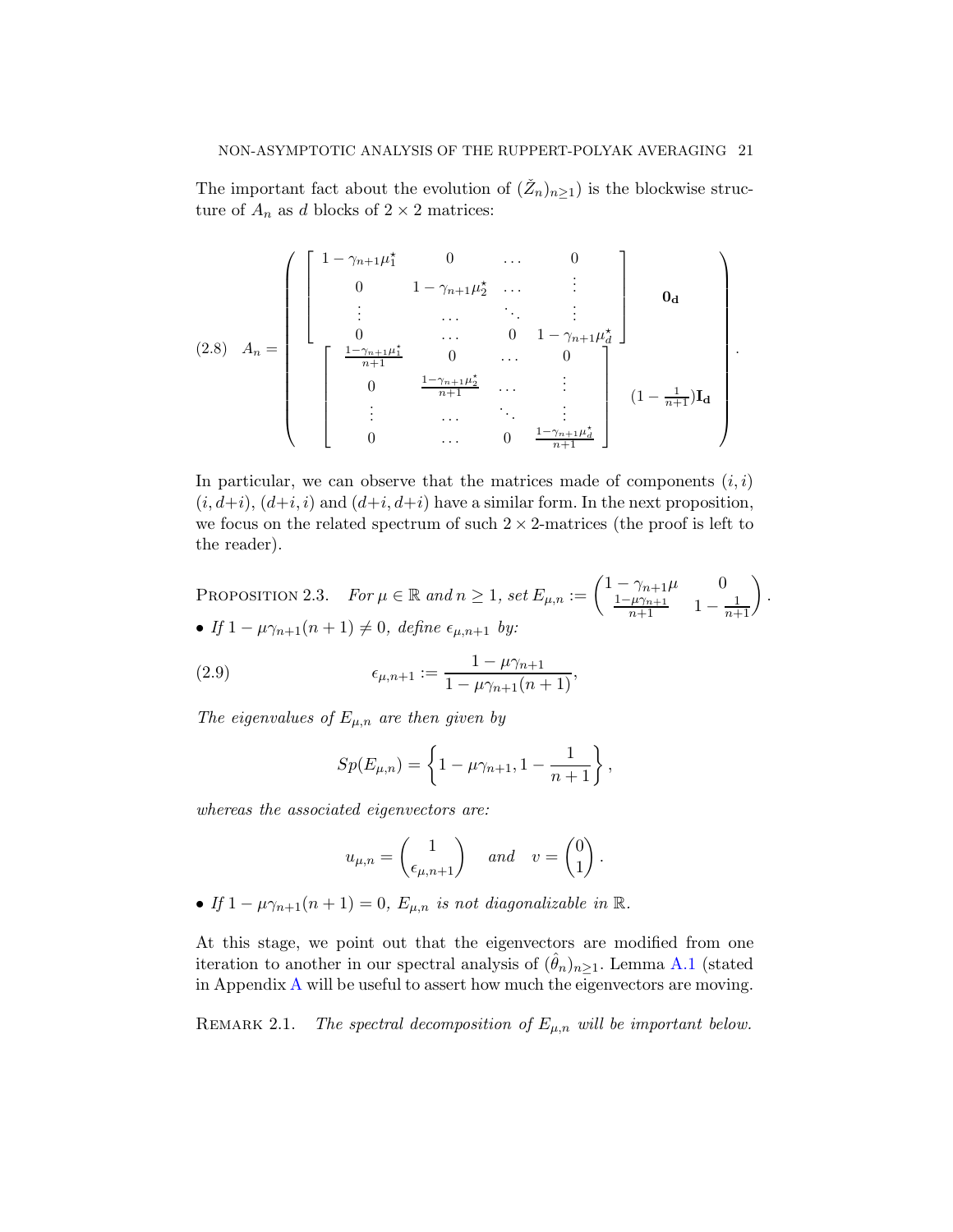#### 22 S. GADAT, F. PANLOUP

- The first important remark is that  $E_{\mu,n}$  is not symmetric. The same remark holds for  $A_n$  as well as shown in Equation [\(2.8\)](#page-20-0). This generates a non-orthonormal change of basis to reduce  $E_{\mu,n}$  and  $A_n$  into a diagonal form, which implies some technical complications for the study of  $(\check{Z}_n)_{n\geq 1}$ .
- To a lesser extent, it is also interesting to point out that this "no self-adjointness" property of  $A_n$  is a new example of acceleration of convergence rates with the help of non symmetric dynamical systems. This phenomenon also occurs for the kinetic diffusion dynamics [\[Vil09](#page-33-18), [GM13](#page-33-19)]) and for the Nesterov accelerated gradient descent [\[Nes83,](#page-33-16) [CEG09\]](#page-33-20) even though we do not claim that such a clear common point exists between these methods.
- The first eigenvalue of  $E_{\mu,n}$  is  $1 \mu \gamma_{n+1}$ , and essentially acts on the component  $\theta_n$  of the vector  $Z_n$ . We then expect a contraction of  $\theta_n$ related to  $\prod_{k=1}^{n} (1 - \mu \gamma_{k+1})$  where  $\mu$  is the associated eigenvalue of the Hessian of f at  $\theta^*$ . In a sense, there is nothing new for the standard stochastic gradient descent algorithm in this last observation.
- Interestingly, the second eigenvalue of  $E_{\mu,n}$  is  $1 (n + 1)^{-1}$ , which is independent of the value of  $\mu$ . Moreover, this eigenvalue acts on the component brought by  $\ddot{\theta}_n$  in the vector  $Z_n$ . This key observation will be at the core of the argument for a non-asymptotic study of the Ruppert-Polyak algorithm and an important fact to obtain the adaptivity property for the unknown value of  $D^*$ . In the following section, we obtain some helpful properties on the averaging procedure due to a careful inspection of the evolution of the eigenvalues of  $E_{\mu,n}$  from n to  $n+1$ .

The reduction of  $E_{\mu,n}$  may be written as:

$$
E_{\mu,n} = \begin{pmatrix} 1 & 0 \\ \epsilon_{\mu,n+1} & 1 \end{pmatrix} \begin{pmatrix} 1 - \mu \gamma_{n+1} & 0 \\ 0 & 1 - \frac{1}{n+1} \end{pmatrix} \begin{pmatrix} 1 & 0 \\ -\epsilon_{\mu,n+1} & 1 \end{pmatrix}.
$$

Therefore, if we define the diagonal matrix  $\mathcal{E}_{n,D^*}$  by:

(2.10) 
$$
\mathcal{E}_{n,D^*} = Diag(\epsilon_{\mu_1^*,n+1},\ldots,\epsilon_{\mu_d^*,n+1}),
$$

we then deduce the spectral decomposition of  $A_n$ :

<span id="page-21-1"></span>
$$
(2.11) \quad A_n = \begin{pmatrix} I_d & 0 \\ \mathcal{E}_{n,D^*} & I_d \end{pmatrix} \begin{pmatrix} I_d - \gamma_{n+1} D^* & 0 \\ 0 & (1 - \frac{1}{n+1}) I_d \end{pmatrix} \begin{pmatrix} I_d & 0 \\ -\mathcal{E}_{n,D^*} & I_d \end{pmatrix}.
$$

We introduce the last change of basis as:

<span id="page-21-0"></span>(2.12) 
$$
\widetilde{Z}_n := \begin{pmatrix} I_d & 0 \\ -\mathcal{E}_{n,D^*} & I_d \end{pmatrix} \check{Z}_n.
$$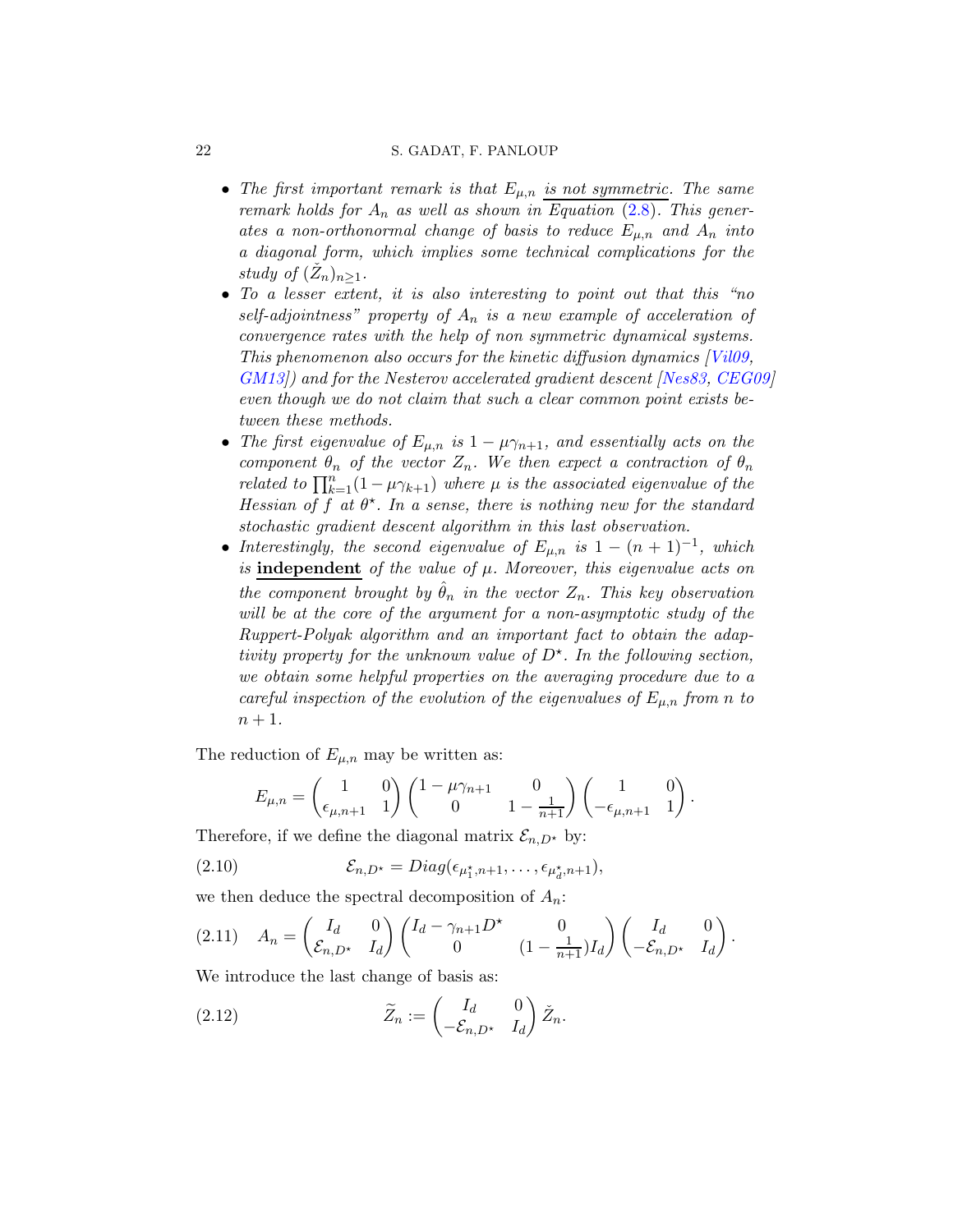We will establish the following proposition.

<span id="page-22-0"></span>PROPOSITION 2.4. Assume that  $\Lambda^*$  is a positive-definite matrix. If  $(\theta_n)_{n\geq 1}$ is a  $(L^p, \sqrt{\gamma_n})$ -consistent sequence with  $p \geq 4$  and if  $(\mathbf{H}_S)$  holds then the sequence  $(\widetilde{Z}_n)_{n\geq 0} = (\widetilde{Z}_n^{(1)}, \widetilde{Z}_n^{(2)})_{n\geq 0}$  satisfies:

• i) Some constants  $(c_p)_{p\geq 1}$  exists such that:

$$
\forall n \geq 1 \qquad \mathbb{E} \left| \widetilde{Z}_n^{(1)} \right|^p \lesssim c_p \{ \gamma_n \}^{\frac{p}{2}}.
$$

• ii) A constant  $c_2$  exists such that:

$$
\forall n \ge 1 \qquad \mathbb{E} \left| \widetilde{Z}_n^{(2)} \right|^2 \le \frac{\text{Tr}(\Sigma^\star)}{n} + \frac{c_2}{n^{r_\beta}},
$$
  
where  $r_\beta = \{ (\beta + 1/2) \land (2 - \beta) \} > 1$  as soon as  $\beta \in (1/2, 1)$ .

Since we aim to obtain the highest possible value for the second order term  $r_{\beta}$ , we are driven to the "optimal" choice  $\beta = 3/4$ , which in turns implies that

$$
\forall n \in \mathbb{N}^\star \qquad \mathbb{E}|\widetilde{Z}_n|_2^2 \le \frac{\text{Tr}(\Sigma^\star)}{n} + Cn^{-5/4}.
$$

PROOF. Proof of *i*): We first observe that the sequence in  $\mathbb{R}^d \times \mathbb{R}^d$  may be written as  $\widetilde{Z}_n = (\widetilde{Z}_n^{(1)}, \widetilde{Z}_n^{(2)})$  and Equations  $(2.7)$  and  $(2.12)$  prove that  $\widetilde{Z}_n^{(1)} = Q\theta_n$ . Then, the  $(L^p, \sqrt{\gamma_n})$ -consistency of  $(\widetilde{Z}_n^{(1)})_{n\geq 1}$  is a direct consequence of the one of  $(\theta_n)_{n\geq 1}$ .

Proof of *ii*): We pick  $n_0$  such that  $\forall n \geq n_0 : \epsilon_{\mu,n} < 0$  for any  $\mu \in Sp(\Lambda^{\star})$ . Step 1: Recursion formula

We first establish a recursion between  $\widetilde{Z}_n$  and  $\widetilde{Z}_{n+1}$  that will be used in Lemma [A.2.](#page-34-2) It will provide a key relationship on the covariance between  $\widetilde{Z}_n^{(1)}$  and  $\widetilde{Z}_n^{(2)}$  and on the variance of  $\widetilde{Z}_n^{(2)}$ .

Definitions [\(2.7\)](#page-19-2), [\(2.12\)](#page-21-0), the recursive link [\(2.5\)](#page-19-3) and the definition of  $\check{\nu}_n$ given in Equation  $(2.3)$  yield:

$$
\widetilde{Z}_{n+1} = \begin{pmatrix} I_d & 0 \\ -\mathcal{E}_{n+1,D^*} & I_d \end{pmatrix} \widetilde{Z}_{n+1}
$$
\n
$$
= \begin{pmatrix} I_d & 0 \\ -\mathcal{E}_{n+1,D^*} & I_d \end{pmatrix} \begin{pmatrix} A_n \widetilde{Z}_n + \gamma_{n+1} \begin{pmatrix} Q \Delta M_{n+1} \\ \frac{Q \Delta M_{n+1}}{n+1} \end{pmatrix} + \widetilde{v}_n \end{pmatrix}
$$
\n
$$
= \begin{pmatrix} I_d & 0 \\ -\mathcal{E}_{n+1,D^*} & I_d \end{pmatrix} \begin{pmatrix} I_d & 0 \\ \mathcal{E}_{n,D^*} & I_d \end{pmatrix} \begin{pmatrix} I_d - \gamma_{n+1}D^* & 0 \\ 0 & (1 - \frac{1}{n+1})I_d \end{pmatrix} \widetilde{Z}_n
$$
\n
$$
+ \gamma_{n+1} \left[ \begin{pmatrix} Q \Delta M_{n+1} \\ (-\mathcal{E}_{n+1,D^*} + \frac{I_d}{n+1})Q\Delta M_{n+1} \end{pmatrix} + \begin{pmatrix} Q(\Lambda^* - \Lambda_n)\theta_n \\ (\mathcal{E}_{n+1,D^*} - \frac{I_d}{n+1})Q(\Lambda^* - \Lambda_n)\theta_n \end{pmatrix} \right],
$$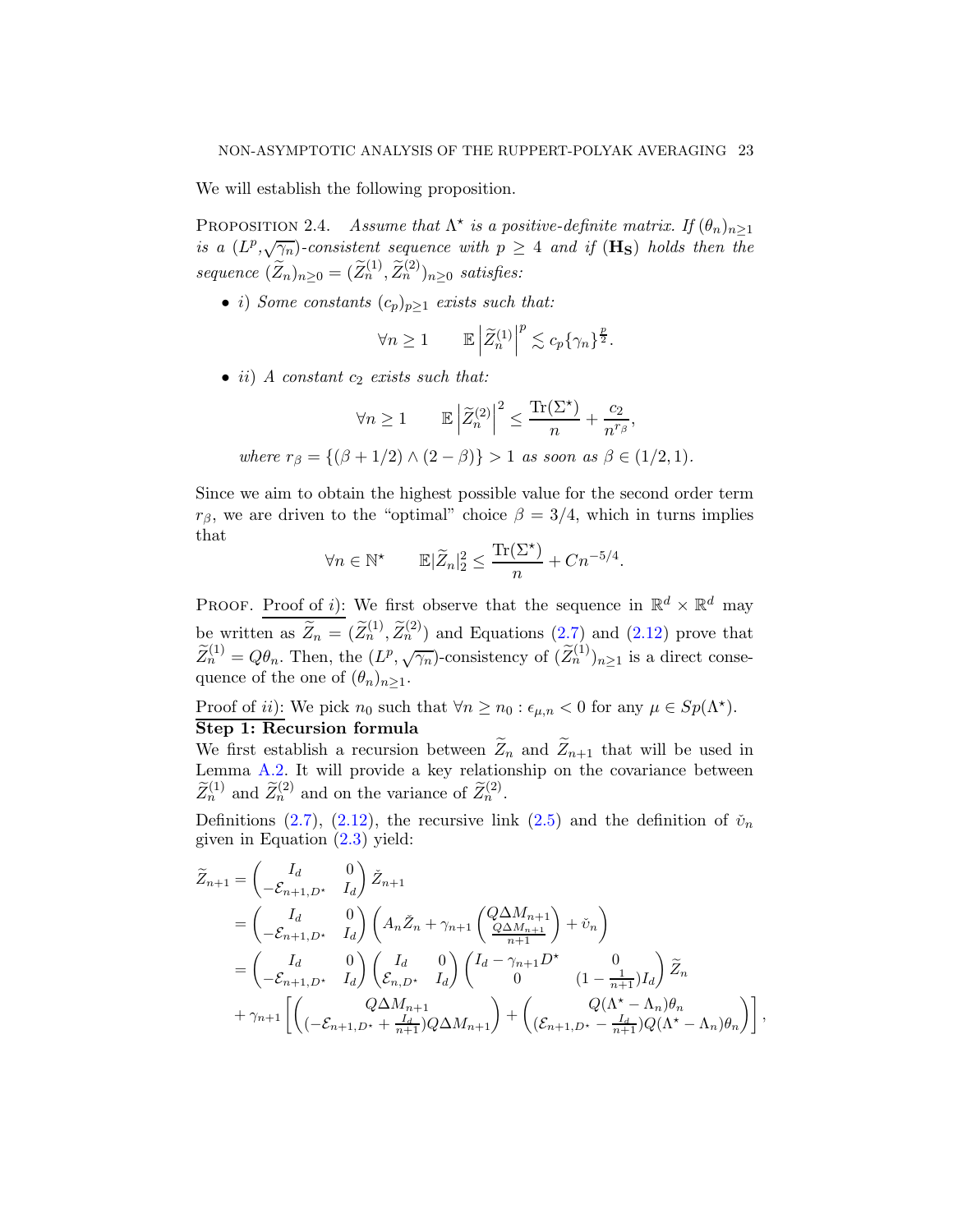where in the third line we used the spectral decomposition of  $A_n$  given by [\(2.11\)](#page-21-1). Since  $D^2 f$  is Lipschitz continuous,  $\|\Lambda^* - \Lambda_n\| = O(|\theta_n|)$ . Then, we deduce that:

<span id="page-23-1"></span>
$$
(2.13) \quad \begin{cases} \widetilde{Z}_{n+1}^{(1)} = (I_d - \gamma_{n+1} D^{\star}) \widetilde{Z}_n^{(1)} + \gamma_{n+1} \left( Q \Delta M_{n+1} + O\left(|\theta_n|^2\right) \right) \\ \widetilde{Z}_{n+1}^{(2)} = (1 - \frac{1}{n+1}) \widetilde{Z}_n^{(2)} + \Omega_n \widetilde{Z}_n^{(1)} + \gamma_{n+1} \Upsilon_n \left( Q \Delta M_{n+1} + O\left(|\theta_n|^2\right) \right), \end{cases}
$$

with

$$
\Omega_n = (\mathcal{E}_{n,D^*} - \mathcal{E}_{n+1,D^*})(I_d - \gamma_{n+1}D^*) \quad \text{and} \quad \Upsilon_n = \mathcal{E}_{n+1,D^*} - \frac{I_d}{n+1}.
$$

Step 2:  $\mathbb{E}[|\tilde{\mathbf{Z}}_{n}^{(2)}|^2] = O(n^{-1})$  The study of  $\mathbb{E}[|\theta_n|^2 \tilde{Z}_{n}^{(2)}]$  is rather intricated as pointed in Lemma [A.2.](#page-34-2) We introduce the covariance:

$$
(2.14) \quad \forall i \in \{1,\ldots,d\} \qquad \omega_n(i) = \mathbb{E}[(\widetilde{Z}_n)_i(\widetilde{Z}_n)_{d+i}] = \mathbb{E}[(\widetilde{Z}_n^{(1)})_i(\widetilde{Z}_n^{(2)})_i],
$$

and the useful coefficient:

<span id="page-23-0"></span>(2.15) 
$$
\forall i \in \{1,\ldots,d\} \qquad \alpha_n^i = 2\left(1 - \frac{1}{n+1}\right)\{\Omega_n\}_{i,i}.
$$

We can use the Young inequality  $ab \leq \frac{\epsilon}{2}$  $\frac{\epsilon}{2}a^2 + \frac{1}{2\epsilon}$  $\frac{1}{2\epsilon}b^2$  with some well-chosen  $\epsilon$ . More precisely, setting  $\epsilon = n^r$ , we obtain:

$$
\mathbb{E}[|\theta_n|^2|\tilde{Z}_n^{(2)}|] \lesssim n^r \mathbb{E}[|\theta_n|^4] + n^{-r} \mathbb{E}[|\tilde{Z}_n^{(2)}|^2] \leq n^{r-2\beta} + n^{-r} \mathbb{E}[|\tilde{Z}_n^{(2)}|^2].
$$

Since  $2\beta > 1$ , we know that a  $\delta > 0$  exists such that  $r = 2\beta - 1 - \delta > 0$  and

$$
\frac{\mathbb{E}[|\theta_n|^2|\tilde{Z}_n^{(2)}|]}{n} \le n^{-2-\delta} + n^{-2\beta+\delta} \mathbb{E}|\tilde{Z}_n^{(2)}|^2.
$$

Second, from Lemma [A.2,](#page-34-2) for every  $i \in \{1, ..., d\} : |\alpha_n^i| \lesssim \{n^2\gamma_n\}^{-1}$  and

$$
|\alpha_n^i \omega_n(i)| \lesssim \frac{1}{\gamma_n n^2} \left( n^{-\delta'} \mathbb{E} |\widetilde{Z}_n^{(1)}|^2 + n^{\delta'} \mathbb{E} |\widetilde{Z}_n^{(2)}|^2 \right) \le n^{-2-\delta'} + n^{\beta + \delta' - 2} \mathbb{E} |\widetilde{Z}_n^{(2)}|^2.
$$

Plugging the two previous controls into the second statement of Lemma [A.2,](#page-34-2) we get a positive  $\delta$  such that a  $n_0$  exists such that for all  $n \geq n_0$ :

$$
\mathbb{E}[|\widetilde{Z}_{n+1}^{(2)}|^2] \leq \left( \left(1 - \frac{1}{n+1}\right)^2 + C[n^{-2\beta+\delta} + n^{\beta+\delta'-2}] \right) \mathbb{E}[|\widetilde{Z}_n^{(2)}|^2] + \frac{\text{Tr}(\Sigma^*)}{(n+1)^2} + C\left(n^{-(2+\delta)} + n^{-(2+\delta')} + n^{-(2+\beta/2)} + n^{-3+\beta}\right).
$$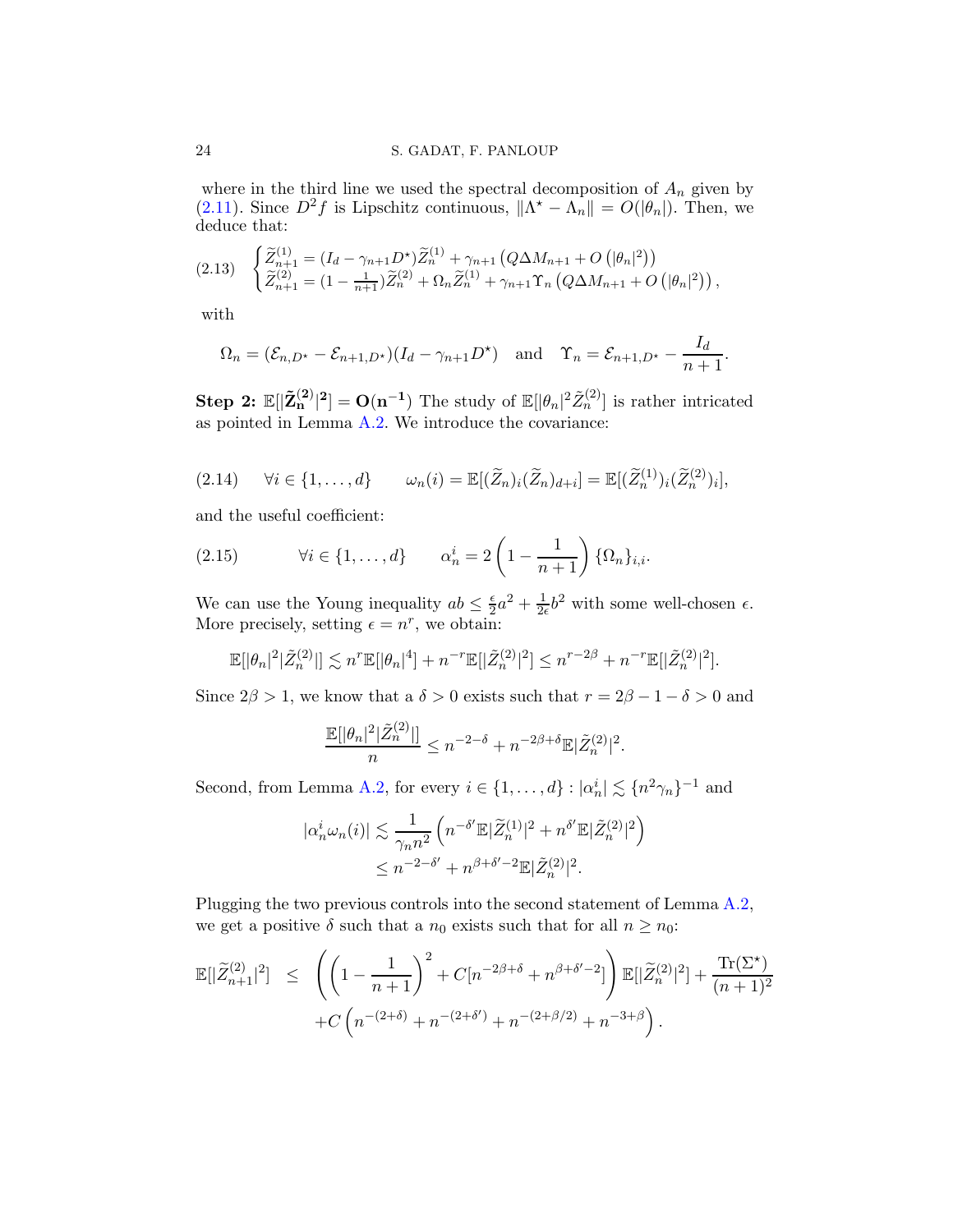We choose  $\delta = \beta - 1/2 > 0$  and  $\delta' = 1/2 - \beta/2 > 0$ . In the meantime, we also have  $2 + \delta \wedge 2 + \delta' \wedge 2 + \beta/2 \wedge 3 - \beta > 2$ . According to this choice, we can apply Lemma [A.4](#page-38-0) and deduce that a  $\eta > 0$  exists such that:

$$
\forall n \geq 1 \qquad \mathbb{E}[|\widetilde{Z}_{n+1}^{(2)}|^2] \leq \frac{\text{Tr}(\Sigma^\star)}{n+1} (1 + O(n^{-\eta})).
$$

Step 3: Control of the covariance Owing to the previous control of  $\mathbb{E}[|\tilde{Z}_n^{(2)}|^2]$ , one can deduce from Cauchy-Schwarz inequality that:

(2.16) 
$$
\mathbb{E}[|\theta_n|^2|\tilde{Z}_n^{(2)}|] \leq \sqrt{\mathbb{E}[|\theta_n|^4]} \sqrt{\mathbb{E}[|\tilde{Z}_n^{(2)}|^2]} \lesssim \frac{\gamma_n}{\sqrt{n}}.
$$

Plugging this control into Lemma [A.2](#page-34-2) i), we obtain that for all  $i \in \{1, ..., d\}$ :

<span id="page-24-1"></span>
$$
\omega_{n+1}(i) = \left(1 - \gamma_{n+1}\mu_i^*\right) \frac{n}{n+1} \omega_n(i) + O\left(\frac{\gamma_{n+1}}{n+1}\right) + O\left(\frac{\gamma_{n+1}^2}{\sqrt{n}}\right).
$$

Now, remark that  $\gamma_n \lesssim \sqrt{n}$  so that we can conclude that  $\mathbb{E}[|\theta_n|^2|\tilde{Z}_n^{(2)}|]$  shall be neglected in the evolution of  $(\omega_n(i))_{n\geq 1}$ :

<span id="page-24-0"></span>
$$
\omega_{n+1}(i) = (1 - \gamma_{n+1}\mu_i^*) \frac{n}{n+1}\omega_n(i) + O\left(\frac{\gamma_{n+1}}{n+1}\right).
$$

From Lemma  $A.3$  stated in Appendix  $A$ , we conclude that:

(2.17) 
$$
\forall i \in \{1, ..., d\} \qquad \omega_n(i) = O\left(\frac{1}{n}\right)
$$

Step 4: Expansion of the quadratic error We can conclude the proof of Proposition [2.4](#page-22-0) ii). From the previous upper bounds  $(2.17)$  and  $(2.16)$ , we have:

.

$$
\sum_{i=1}^d \alpha_n^i \omega_n(i) = O\left(\frac{1}{n^2 \gamma_n}\right) \times O\left(\frac{1}{n}\right) \quad \text{and} \quad \frac{\mathbb{E}[\lvert \theta_n \rvert^2 \lvert \tilde{Z}_n^{(2)} \rvert]}{n} = O\left(\frac{\gamma_n}{n\sqrt{n}}\right).
$$

We use these bounds in the statement of Lemma  $A.2$  ii) and deduce that:

$$
\mathbb{E}[|\tilde{Z}_{n+1}^{(2)}|^2] \leq \left(1 - \frac{1}{n+1}\right)^2 \mathbb{E}[|\tilde{Z}_n^{(2)}|^2] + O\left(\frac{1}{n^3\gamma_n}\right) + O\left(\frac{\gamma_n}{n^{\frac{3}{2}}}\right) + O\left(\frac{\sqrt{\gamma_n}}{n^2}\right) \leq \left(1 - \frac{1}{n+1}\right)^2 \mathbb{E}[|\tilde{Z}_n^{(2)}|^2] + O\left(\frac{1}{n^{\left(\frac{3}{2}+\beta\right)\wedge(3-\beta)}}\right)
$$

where we used that  $\gamma_n = \gamma n^{-\beta}$  so that  $\sqrt{\gamma_n} n^{-2} = o(\gamma_n n^{-3/2})$  regardless the value of  $\beta \in (1/2, 1)$ . Applying again Lemma [A.4](#page-38-0) with  $r = +\infty$  and  $q_{\beta} = (\frac{3}{2} + \beta) \wedge (3 - \beta)$ , one obtains the announced result.  $q_{\beta} = (\frac{3}{2} + \beta) \wedge (3 - \beta)$ , one obtains the announced result.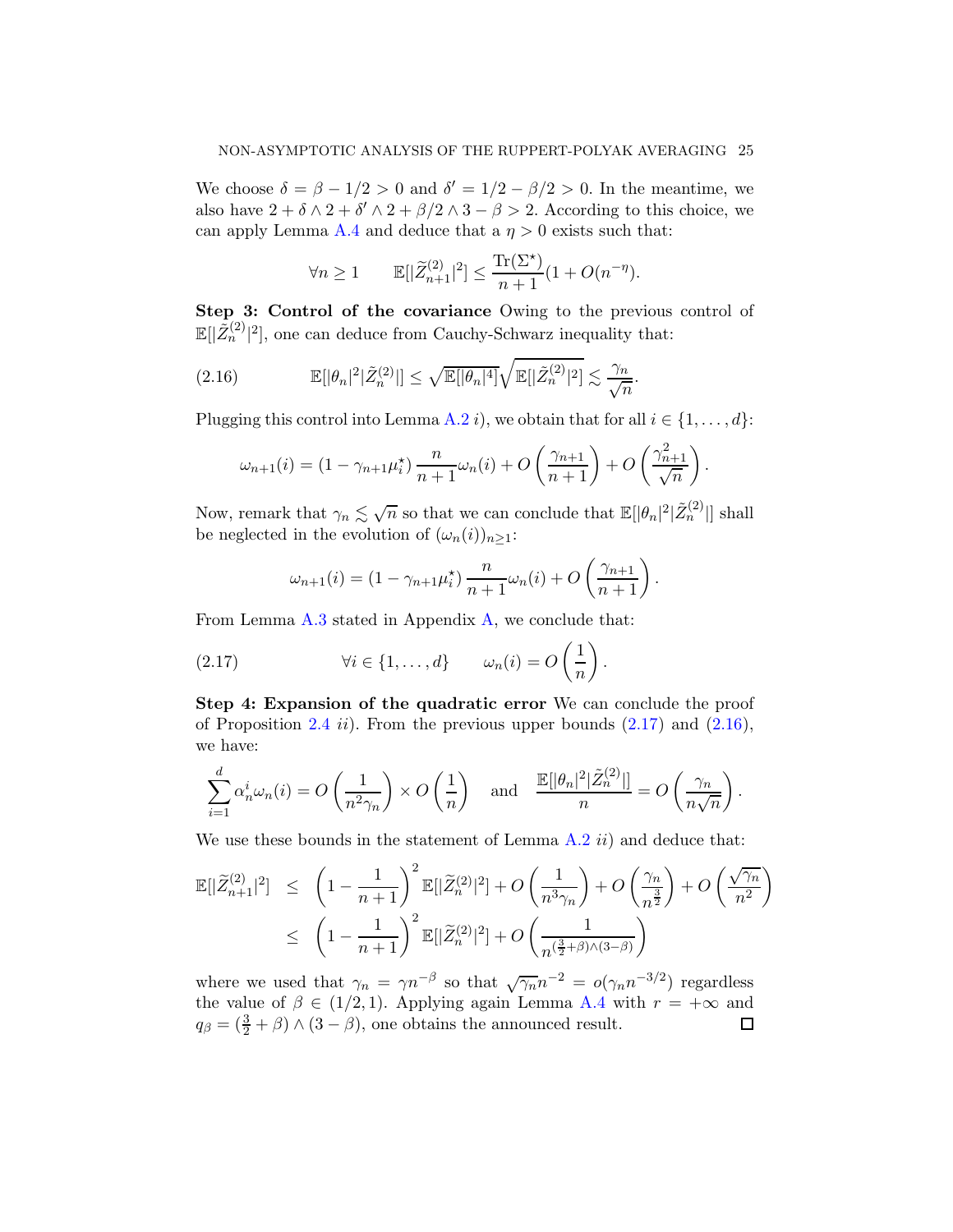<span id="page-25-1"></span>REMARK 2.2 (About the linear case). When  $x \mapsto D^2f(x)$  is constant (or also when the function  $f$  to minimize is  $\mathcal{C}^3$  with a third partial derivatives Lipschitz and null at  $\theta^*$ ), we can remark that  $\Lambda_n = \Lambda^*$  (or that  $\Lambda_n - \Lambda^* = O(|\theta_n|^2)$ . Following carefully the proof of Lemma [A.2,](#page-34-2) we can deduce that the error term  $n^{-1}O(\mathbb{E}[|\theta_n|^2|\tilde{Z}_n^{(2)}|])$  vanishes (or is replaced by  $n^{-1}O(\mathbb{E}[|\theta_n|^3|\tilde{Z}^{(2)}_n|]) \lesssim (n^{-1}\gamma_n)^{\frac{3}{2}}$  if the  $(L^6,\sqrt{\gamma_n})$ -consistency holds). Hence:

$$
\mathbb{E}[|\widetilde{Z}_{n+1}^{(2)}|^2] \le \left(1 - \frac{1}{n+1}\right)^2 \mathbb{E}[|\widetilde{Z}_n^{(2)}|^2] + O(n^{-3}\gamma_n^{-1}) + O\left(\frac{\sqrt{\gamma_n}}{n^2}\right).
$$

The rate is then optimized by choosing  $\beta = 2/3$ , leading to an exponent  $n^{-\frac{4}{3}}$ .

<span id="page-25-2"></span>3.  $(L^p, \sqrt{\gamma_n})$ -consistency - (Theorem [3\)](#page-9-0). The main objective of this section is to prove Theorem  $3$  iii). Our analysis is based on a Lyapunov-type approach with the help of  $V_p : \mathbb{R}^d \to \mathbb{R}$  defined for a given  $p \ge 1$  by:

$$
V_p(x) = f^p(x) \exp(\phi(f(x))).
$$

We have the following result:

<span id="page-25-0"></span>THEOREM 4 (Convergence rate of  $(\theta_n)_{n\geq 1}$  with  $\mathbf{H}_{\phi}$ ). Let  $p \geq 1$  and assume  $(\mathbf{H}_{\phi})$  and  $(\mathbf{H}_{\Sigma_{\mathbf{p}}}^{\phi})$ . Let  $(\gamma_n)_{n\to\phi}$  be a non-increasing sequence such that  $\gamma_n \to 0$ as  $n \to +\infty$ . Then,

i) An integer  $n_0 \in \mathbb{N}$  and some positive  $c_1$  and  $c_2$  exist such that

<span id="page-25-4"></span>
$$
(3.1) \quad \forall n \ge n_0, \quad \mathbb{E}[V_p(\theta_{n+1})] \le (1 - c_1 \gamma_{n+1}) \mathbb{E}[V_p(\theta_n)] + c_2 \gamma_{n+1}^{p+1}.
$$

ii) Furthermore, if  $\gamma_n - \gamma_{n+1} = o(\gamma_{n+1}^2)$  as  $n \to +\infty$ , then

 $\forall n \geq 1 \qquad \mathbb{E}\left[V_p(\theta_n)\right] \leq C_p \{\gamma_n\}^p.$ 

In particular,

$$
\forall n\geq 1 \qquad \mathbb{E}[f^p(\theta_n)] \leq C_p \{\gamma_n\}^p.
$$

Note that the condition  $\gamma_n - \gamma_{n+1} = o(\gamma_{n+1}^2)$  is satisfied when  $\gamma_n = \gamma n^{-\beta}$ with  $\beta \in (0, 1)$ . Therefore, Theorem [3](#page-9-0) *iii*) holds true.

To prove Theorem [4](#page-25-0) i), we need some technical results related to  $\phi$  and  $V_p$ . The first result is a simple sub-additive property on  $\phi$  that essentially relies on the concavity property on  $[x_0, +\infty)$ .

<span id="page-25-3"></span>LEMMA 3.1. Assume that  $\phi$  satisfies  $(\mathbf{H}_{\phi})(i)$ , then a constant  $c_{\phi}$  exists such that for all  $x, y \in \mathbb{R}_+$ :

$$
\phi(x+y) \le \phi(x) + \phi(y) + c_{\phi}.
$$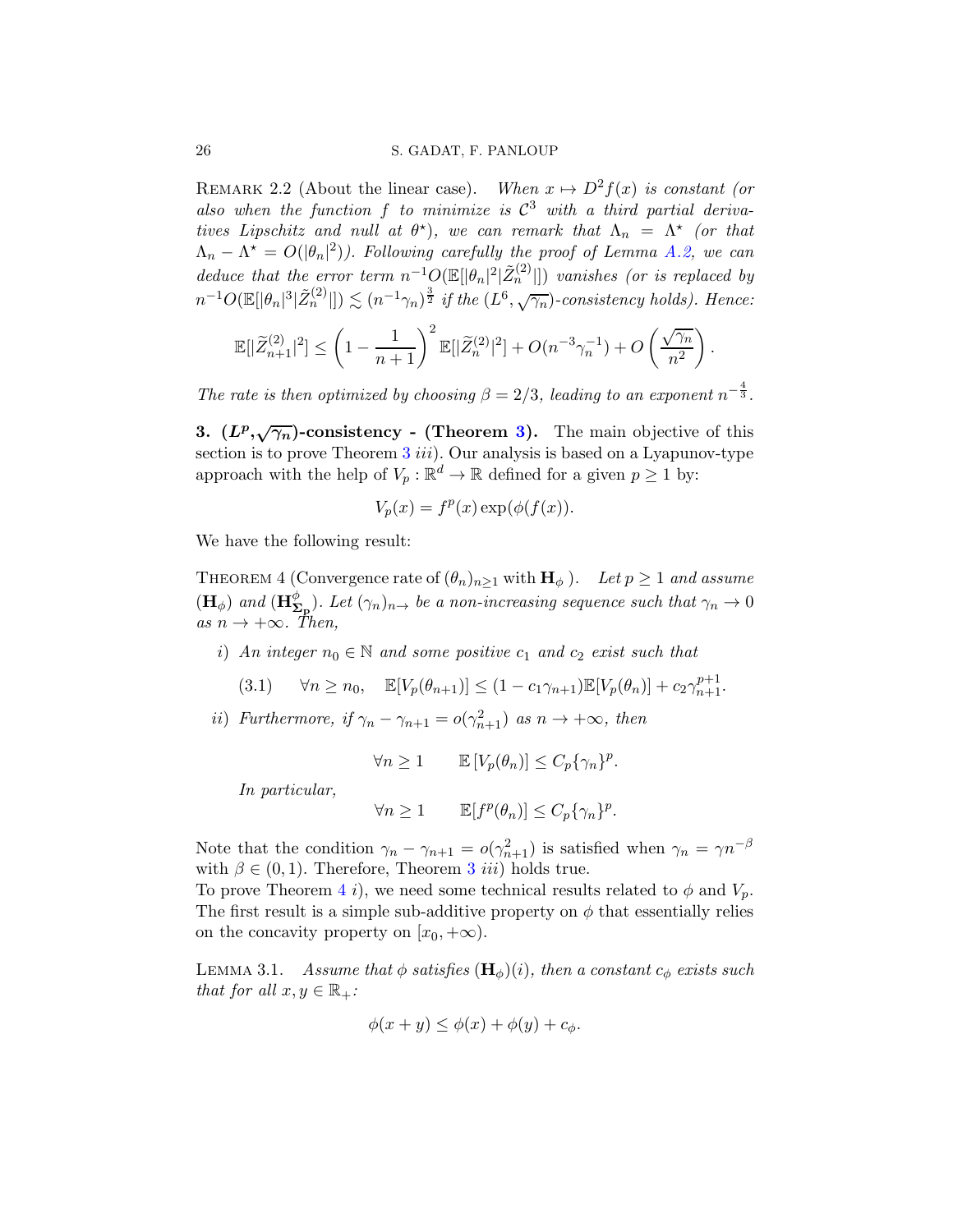PROOF. Since  $\phi'' \leq 0$  on  $[x_0, +\infty)$ , the function  $\phi$  is concave on  $[x_0, +\infty)$ . Hence, the function  $x \mapsto \phi(x + y) - \phi(x)$  is decreasing on  $[x_0, +\infty)$  and we deduce that:

$$
\forall x \ge x_0 \quad \phi(x+y) \le \phi(x) + \phi(x_0+y) - \phi(x_0).
$$

Since  $\phi'$  is decreasing on  $[x_0, +\infty)$ , then  $\phi'$  is upper-bounded and a constant  $C > 0$  exists such that  $\phi(y + x_0) \leq \phi(y) + Cx_0$ . We then deduce that:

<span id="page-26-0"></span>
$$
(3.2) \qquad \forall x \ge x_0 \quad \forall y \ge 0 \qquad \phi(x+y) \le \phi(x) + \phi(y) + Cx_0 - \phi(x_0).
$$

In the other situation when  $x \leq x_0$ , the fact that  $\phi$  is non-decreasing yields and Equation  $(3.2)$  applied at point  $x_0$  yields:

$$
\phi(x + y) \le \phi(x_0 + y) \le \phi(y) + Cx_0 \le \phi(x) + \phi(y) + Cx_0.
$$

 $\Box$ 

We then obtain the desired inequality for any value of x and y in  $\mathbb{R}_+$ .

The second key element of our study is a straightforward computation of the first and second derivatives of  $V_p$ .

<span id="page-26-1"></span>LEMMA 3.2. For any  $p \in \mathbb{N}^*$  and any  $x \in \mathbb{R}^d \setminus \{\theta^*\}$ , we have:

i)

$$
\nabla V_p(x) = V_p(x) \left( p \frac{\nabla f(x)}{f(x)} + \phi'(f(x)) \nabla f(x) \right).
$$

ii)

$$
D^{2}V_{p}(x) = V_{p}(x) \left[ \psi_{1}(x) \nabla f(x) \otimes \nabla f(x) + \psi_{2}(x) D^{2} f(x) \right],
$$

where  $\psi_1$  and  $\psi_2$  are given by:

$$
\psi_1(x) := \left(\frac{p}{f(x)} + \phi'(f(x))\right)^2 - \frac{p}{f^2(x)} + \phi''(f(x)) \quad and \quad \psi_2(x) := \frac{p}{f(x)} + \phi'(f(x)).
$$

<span id="page-26-2"></span>LEMMA 3.3. Assume that f satisfies  $(\mathbf{H}_{\phi})$ , then one has

i) A constant  $\alpha > 0$  exists such that:

$$
\inf_{x \in \mathbb{R}^d} \frac{\langle \nabla V_p(x), \nabla f(x) \rangle}{V_p(x)} \ge \alpha > 0.
$$

ii) For any matrix norm  $\| \cdot \|$ , a positive constant  $C > 0$  exists such that for any  $\xi \in \mathbb{R}^d$ ,

$$
||D^{2}V_{p}(\xi)|| \leq C\left(V_{p-1}(\xi) + \frac{V_{p}(\xi)}{1 + |\nabla f(\xi)|^{2}}\right).
$$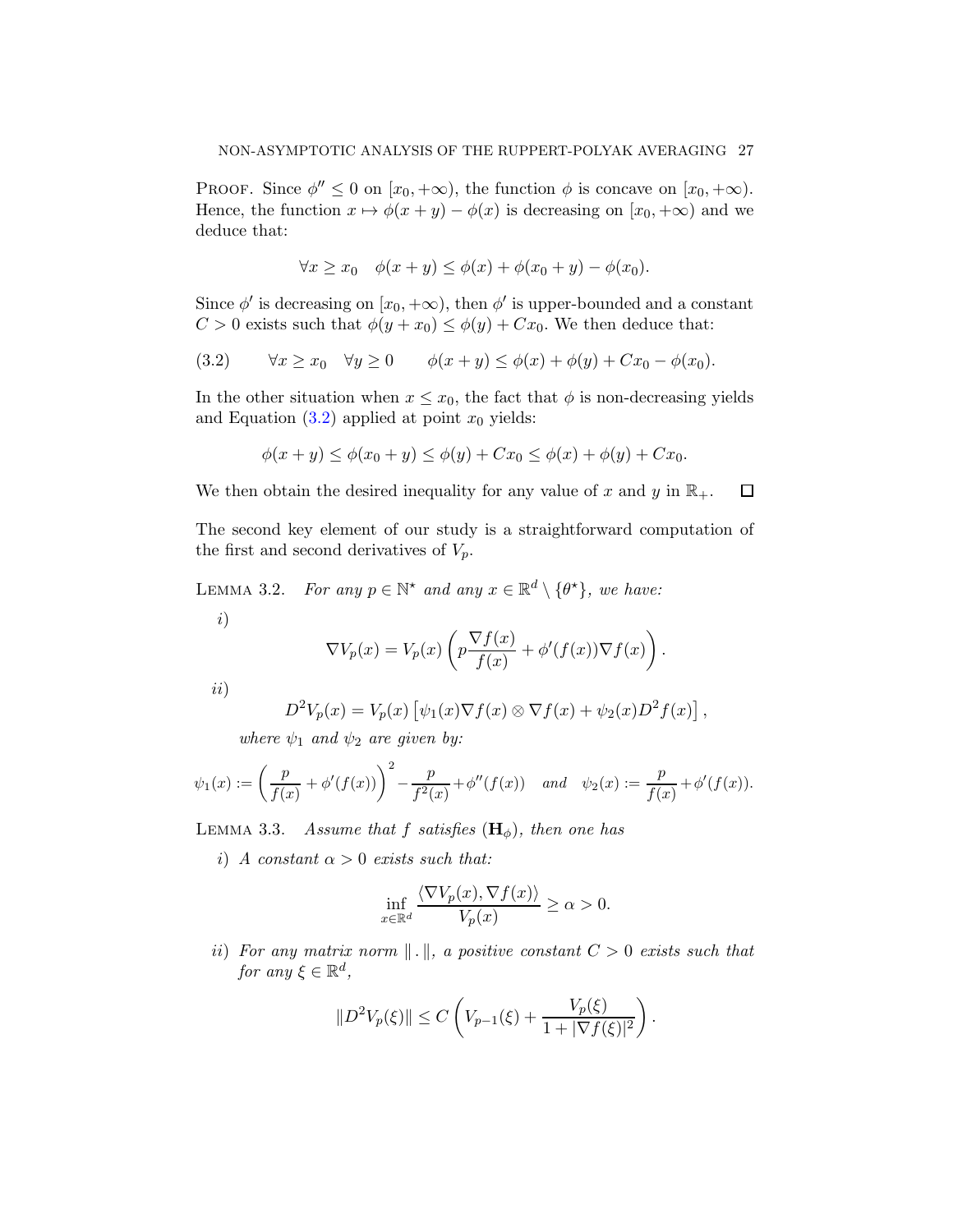PROOF. Below, C refers to a large enough constant independent of  $\xi$  whose value may change from line to line.

i) We apply Lemma  $3.2$  i) and obtain that:

$$
\forall x \in \mathbb{R}^d \setminus \{\theta^{\star}\} \qquad \frac{\langle \nabla V_p(x), \nabla f(x) \rangle}{V_p(x)} = p \frac{\|\nabla f(x)\|^2}{f(x)} + \phi'(f(x)) \|\nabla f(x)\|^2.
$$

The result then follows from Assumption  $(\mathbf{H}_{\phi})$ ii) and a continuity argument around  $\theta^*$ .

ii) We apply Lemma [3.2](#page-26-1) ii) and write that  $\forall y \in \mathbb{R}^d$ :

$$
\frac{\langle y, D^2 V_p(\xi) y \rangle}{\|y\|^2} = V_p(\xi) \left[ \psi_1(\xi) \langle y, \nabla f(\xi) \otimes \nabla f(\xi) y \rangle + \psi_2(\xi) \langle y, D^2 f(\xi) y \rangle \right]
$$
  

$$
\leq V_p(\xi) \left( \left[ \frac{2p^2}{f^2(\xi)} + 2 \{ \phi'(f(\xi)) \}^2 - \frac{p}{f^2(\xi)} + \phi''(f(\xi)) \right] \|\nabla f(\xi)\|^2
$$
  

$$
+ \left[ \frac{p}{f(\xi)} + \phi'(f(\xi)) \right] \|D^2 f(\xi)\| \right).
$$

We now apply assumption  $H_{\phi}$ : a large enough constant C exists such that:

$$
\frac{\|\nabla f(\xi)\|^2}{f^2(\xi)} \le \frac{C}{f(\xi)} \quad \text{and} \quad \phi'(f(\xi))^2 \|\nabla f(\xi)\|^2 \le C\phi'(f(\xi)).
$$

Since  $\xi \mapsto ||D^2f(\xi)||$  is bounded under Assumption  $H_{\phi}$  from the norm equivalence in any finite dimensional real vector space, we then have that:

$$
\frac{\langle y, D^2 V_p(\xi) y \rangle}{\|y\|^2} \leq CV_p(\xi) \left[ \frac{1}{f(\xi)} + \phi'(f(\xi)) + \phi''(f(\xi)) \right]
$$
  

$$
\leq CV_{p-1}(\xi) + \frac{CV_p(\xi)}{1 + \|\nabla f(\xi)\|^2} \left(1 + \|\nabla f(\xi)\|^2\right) \left(\phi'(f(\xi)) + \phi''(f(\xi))\right).
$$

Since  $\phi''(u)$  is negative for u large enough, that  $\phi'$  is bounded (it is a non-increasing function on  $[x_0, +\infty)$ ) and that Assumption  $\mathbf{H}_{\phi}$  implies that  $\lim \phi'(f(\xi))|\nabla f(\xi)|^2 < +\infty$ , we then deduce that:

$$
\sup_{\xi \in \mathbb{R}^d} (\phi'(f(\xi)) + \phi''(f(\xi))(1 + |\nabla f(\xi)|^2) < +\infty.
$$

Hence,

$$
\forall y \in \mathbb{R}^d \qquad \frac{\langle y, D^2 V_p(\xi) y \rangle}{\|y\|^2} \leq C \left( V_{p-1}(\xi) + \frac{V_p(\xi)}{1 + \|\nabla f(\xi)\|^2} \right)
$$

.

 $\Box$ 

The second assertion follows.

The next lemma will be useful to produce an efficient descent inequality.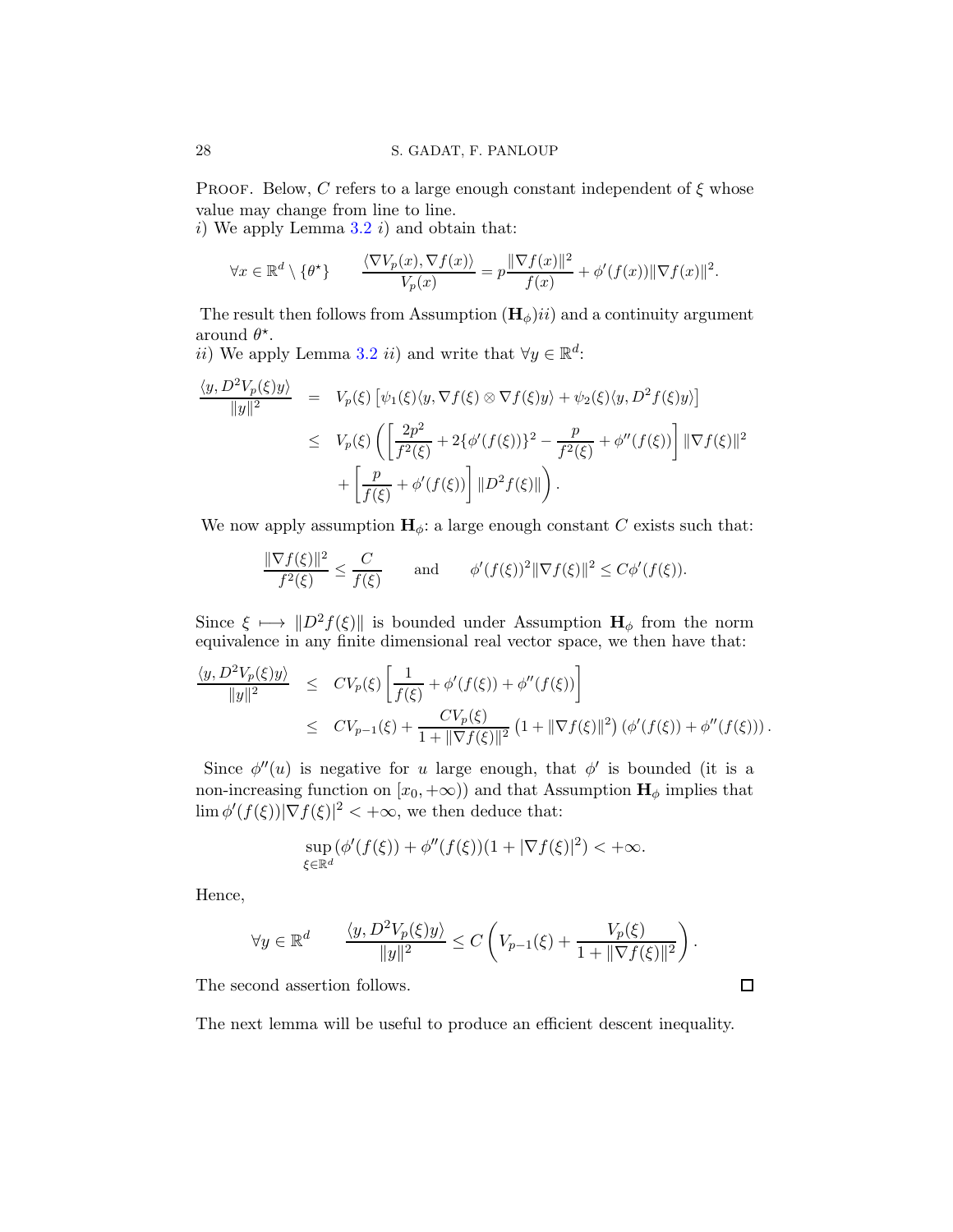<span id="page-28-0"></span>LEMMA 3.4. Suppose that  $H_{\phi}$  holds and consider  $\rho \in [0,1]$ . For any  $\gamma > 0$ ,  $\varepsilon > 0$  define  $\xi_{\gamma,\varepsilon,x} = x + \rho \gamma \left( -\nabla f(x) + \varepsilon \right)$ . Then,

i) A  $\gamma_0 > 0$ , a constant  $C > 0$  independent of  $\rho$  and  $\varepsilon > 0$  exist such that for any  $\gamma \in [0, \gamma_0]$  such that:

$$
f(\xi_{\gamma,\varepsilon,x}) \le f(x) + C\gamma |\varepsilon|^2.
$$

ii) If  $2\gamma \|D^2 f\|_{\infty} \leq 1$ , then  $\forall \rho > 0 : \exists c_{\rho} > 0 : \forall x \in \mathbb{R}^d$ :

$$
\gamma^2 D^2 V_p(\xi_{\gamma,\varepsilon,x}) \left(-\nabla f(x) + \varepsilon\right)^{\otimes 2}
$$
  
\$\leq C(1 + |\varepsilon|^{2(p+1)}) \exp(\phi(\gamma|\varepsilon|^2)) \left(\rho \gamma V\_p(x) + \gamma^2 V\_p(x) + (c\_\rho + 1)\gamma^{p+1}\right).

PROOF. C is a positive constant whose value may change from line to line. i) Using the Taylor formula, a  $\zeta$  exists on the segment  $[x, \xi_{\gamma,\varepsilon,x}]$  such that:

$$
f(\xi_{\gamma,\varepsilon,x}) = f(x) - \rho \gamma \|\nabla f(x)\|^2 + \rho \gamma \langle \nabla f(x), \varepsilon \rangle + \frac{\rho^2 \gamma^2}{2} D^2 f(\tilde{\xi}) \left( -\nabla f(x) + \varepsilon \right)^{\otimes 2}.
$$

 $\mathbf{H}_{\phi}$  implies that  $D^2 f$  is upper bounded and  $||a+b||^2 \le 2(||a||^2 + ||b||^2)$  yields:

$$
D^{2} f(\tilde{\xi}) \left( (-\nabla f(x) + \varepsilon)^{\otimes 2} \leq 2 \| D^{2} f \|_{\infty} \left( \| \nabla f(x) \|^{2} + \| \varepsilon \|^{2} \right) .
$$

By the elementary inequality  $|\langle u, v \rangle| \leq \frac{1}{2} (||u||^2 + ||v||^2)$  we deduce that:

$$
f(\xi_{\gamma,\varepsilon,x}) \leq f(x) - \rho \gamma \|\nabla f(x)\|^2 + \rho \gamma \langle \nabla f(x), \varepsilon \rangle + C \frac{\rho^2 \gamma^2}{2} \left( \|\nabla f(x)\|^2 + \|\varepsilon\|^2 \right)
$$
  

$$
\leq f(x) + \rho \gamma \left[ \frac{-1}{2} + \rho \gamma \|D^2 f\|_{\infty} \right] \|\nabla f(x)\|^2 + \left[ \frac{\rho \gamma}{2} + \|D^2 f\|_{\infty} \rho^2 \gamma^2 \right] \|\varepsilon\|^2
$$
  

$$
\leq f(x) + \rho \gamma \|\varepsilon\|^2 \leq f(x) + \gamma \|\varepsilon\|^2,
$$

where in the last line we use that  $\rho \leq 1$  and the condition  $\gamma ||D^2 f||_{\infty} \leq 1/2$ . The result follows by choosing  $\gamma_0 \leq C^{-1}$ .

ii) We divide the proof into 4 steps.

• Step 1: Comparison between  $V_r(\xi_{\gamma,\varepsilon,x})$  and  $V_r(x)$ . Let  $r \geq 0$ . Since  $\phi$  is non-decreasing, one first deduces from i) that a constant  $C > 0$  exists such that:

$$
V_r(\xi_{\gamma,\varepsilon,x}) \le (f(x) + C\gamma ||\varepsilon||^2)^r \exp (\phi(f(x) + \gamma ||\varepsilon||^2)).
$$

The sub-additivity property of Lemma [3.1](#page-25-3) associated with  $(|a| + |b|)^r \le$  $2^r(|a|^r+|b|^r)$  yields:

$$
V_r(\xi_{\gamma,\varepsilon,x}) \le 2^r \left( f^r(x) + (C\gamma)^r ||\varepsilon||^{2r} \right) e^{\phi(f(x)) + \phi(\gamma ||\varepsilon||^2) + c_\phi}.
$$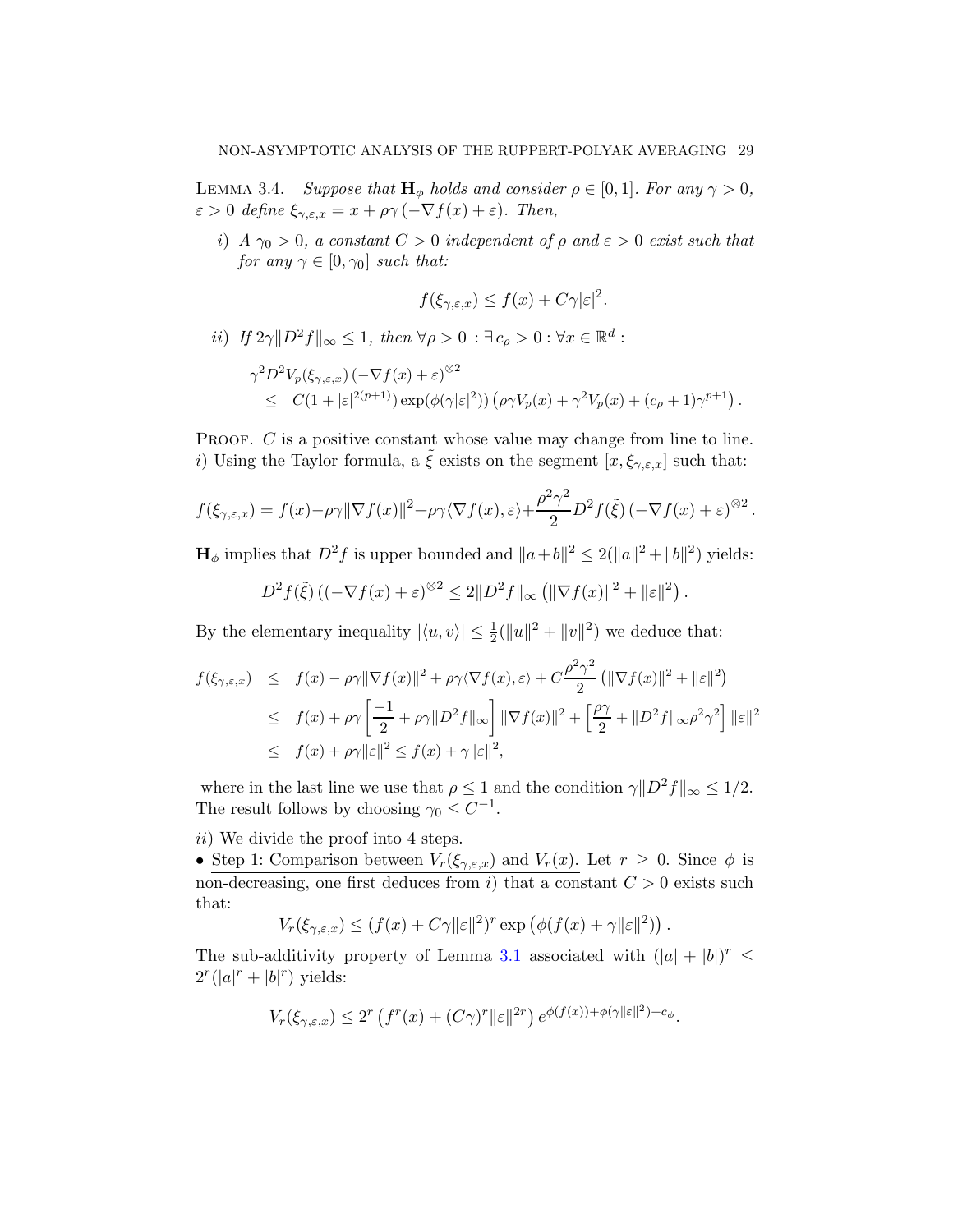<span id="page-29-1"></span>Setting  $T_{\varepsilon,\gamma,r} = (1 + ||\varepsilon||^{2r}) \exp(\phi(\gamma||\varepsilon||^{2}))$ , and using that  $V_0 = e^{\phi(f)}$ :  $\forall r \geq 0 \quad \exists C_r > 0 \qquad V_r(\xi_{\gamma,\varepsilon,x}) \leq C_r \exp(\phi(\gamma ||\varepsilon||^2) \left[ V_r(x) + \gamma^r ||\varepsilon||^{2r} V_0(x) \right]$  $\leq C_r \exp(\phi(\gamma ||\varepsilon||^2) \left[ (1 + ||\varepsilon||^{2r})V_r(x) + \gamma^r ||\varepsilon||^{2r} \right]$ (3.3)  $\leq C_r T_{\varepsilon,\gamma,r} [V_r(x) + \gamma^r].$ 

where in the second line, we used that  $V_0 \leq c(1 + V_r)$ . • Step 2: Upper bound of  $D^2 V_p(\xi_{\gamma,\varepsilon,x})$ ||.  $\|\nabla f(x)\|^2$ . We apply Lemma [3.3](#page-26-2) *ii*) with  $\xi = \xi_{\gamma,\varepsilon,x}$  and we obtain that:

$$
\|D^{2}V_{p}(\xi_{\gamma,\varepsilon,x})\|.\|\nabla f(x)\|^{2} \leq C\left(V_{p-1}(\xi_{\gamma,\varepsilon,x}) + \frac{V_{p}(\xi_{\gamma,\varepsilon,x})}{1 + \|\nabla f(\xi_{\gamma,\varepsilon,x})\|^{2}}\right) \|\nabla f(x)\|^{2}
$$
  

$$
\leq \left(T_{\varepsilon,\gamma,p-1}[V_{p-1}(x) + \gamma^{p-1}] + \frac{T_{\varepsilon,\gamma,p}[V_{p}(x) + \gamma^{p}]}{1 + \|\nabla f(\xi_{\gamma,\varepsilon,x})\|^{2}}\right) \|\nabla f(x)\|^{2}
$$
  

$$
\leq T_{\varepsilon,\gamma,p-1}V_{p-1}(x)[\|\nabla f(x)\|^{2} + \gamma^{p-1}\|\nabla f(x)\|^{2}]
$$
  

$$
+T_{\varepsilon,\gamma,p}\frac{\|\nabla f(x)\|^{2}}{1 + \|\nabla f(\xi_{\gamma,\varepsilon,x})\|^{2}}[V_{p}(x) + \gamma^{p}].
$$

Under Assumption  $(\mathbf{H}_{\phi}), V_{p-1}(x) \|\nabla f(x)\|^2 \le CV_p(x)$  and  $\gamma^{p-1} \|\nabla f(x)\|^2 \le$  $C\gamma^{p-1}f(x) \leq C\gamma^{p-1}(1+V_p(x))$ . From the boundedness of  $\gamma$  and the trivial inequality since  $T_{\epsilon,\gamma,p-1} \leq 2T_{\epsilon,\gamma,p}$ , we then deduce that

<span id="page-29-0"></span>
$$
||D^{2}V_{p}(\xi_{\gamma,\varepsilon,x})||.||\nabla f(x)||^{2} \leq T_{\varepsilon,\gamma,p-1}[V_{p}(x)+\gamma^{p-1}] + \frac{T_{\varepsilon,\gamma,p}[V_{p}(x)+\gamma^{p}||\nabla f(x)||^{2}}{1+||\nabla f(\xi_{\gamma,\varepsilon,x})||^{2}}
$$
  
(3.4) 
$$
\leq T_{\varepsilon,\gamma,p}\left[[V_{p}(x)+\gamma^{p-1}]+\frac{[V_{p}(x)+\gamma^{p}||\nabla f(x)||^{2}}{1+||\nabla f(\xi_{\gamma,\varepsilon,x})||^{2}}\right],
$$

and we are forced to produce an upper bound of  $\frac{\|\nabla f(x)\|^2}{1+\|\nabla f(x)\|^2}$  $\frac{\|\nabla f(x)\|}{1+|\nabla f(\xi_{\gamma,\varepsilon,x})|^2}$ . According to the Taylor formula, a  $\xi'$  exists in  $[x, \xi_{\gamma,\varepsilon,x}]$  such that:

$$
\nabla f(x) = \nabla f(\xi_{\gamma,\varepsilon,x}) - \rho \gamma D^2 f(\xi') \left( -\nabla f(x) + \varepsilon \right),
$$

and the triangle inequality yields:

$$
\|\nabla f(x)\| \le \|\nabla f(\xi_{\gamma,\varepsilon,x})\| + \|D^2 f\|_{\infty} \gamma(\|\nabla f(x)\| + \|\varepsilon\|),
$$

so that:

$$
\|\nabla f(x)\| \le (1 - \|D^2 f\|_{\infty} \gamma)^{-1} \left( \|\nabla f(\xi_{\gamma,\varepsilon,x})\| + \|\varepsilon\|\right).
$$

The elementary inequality  $(u + v)^2 \le 2(u^2 + v^2)$  leads to:

$$
\|\nabla f(x)\|^2 \le 8\|\nabla f(\xi_{\gamma,\varepsilon,x})\|^2 + \|\varepsilon\|^2).
$$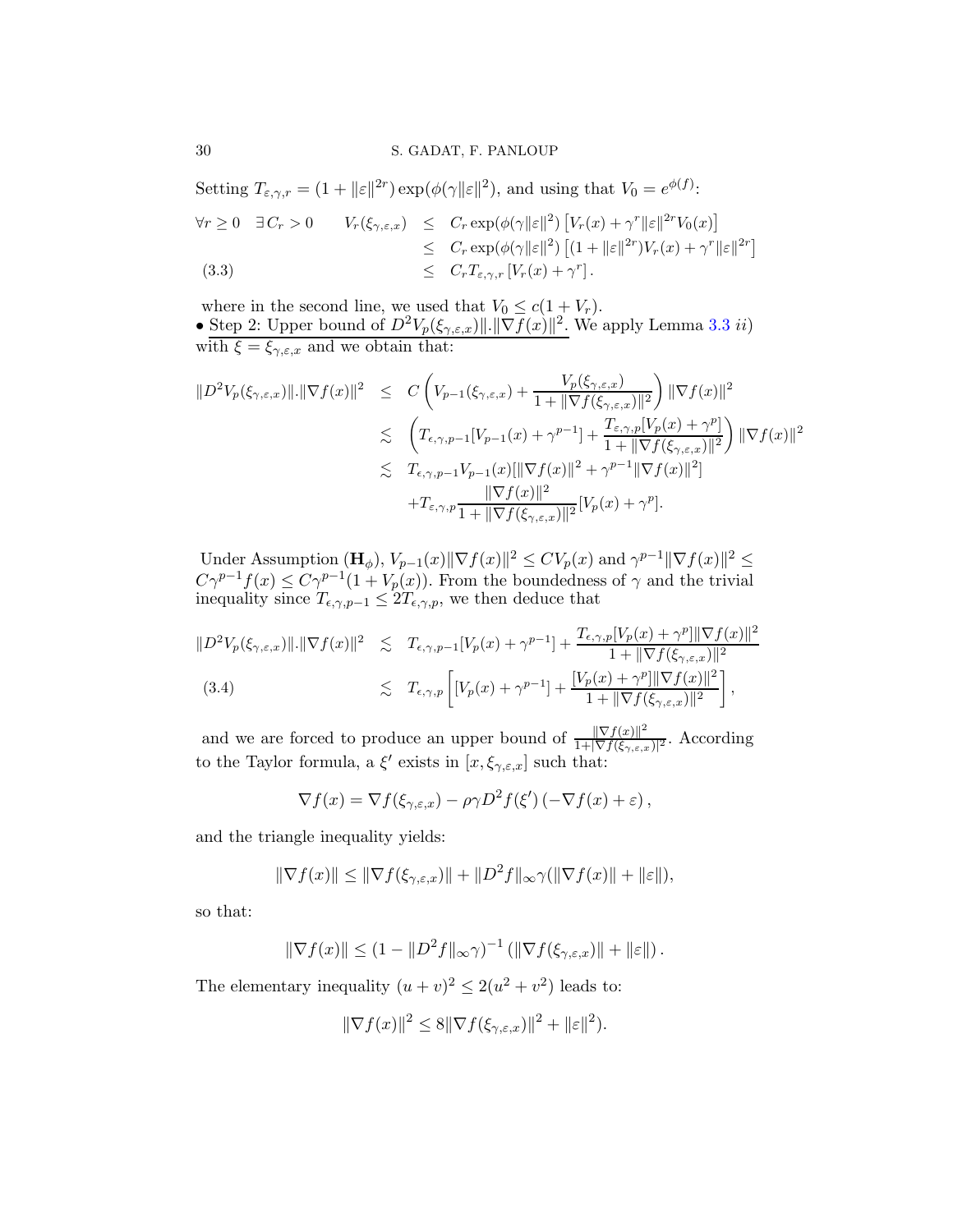As a consequence, for a large enough constant  $C$ , we have that:

$$
\left(\frac{\|\nabla f(x)\|^2}{1+\|\nabla f(\xi)\|^2}+|\varepsilon|^2\right)\leq C(1+\|\varepsilon\|^2).
$$

Plugging this inequality in [\(3.4\)](#page-29-0) yields:

<span id="page-30-0"></span>
$$
||D^2V_p(\xi_{\gamma,\varepsilon,x})||.||\nabla f(x)||^2 \lesssim T_{\varepsilon,\gamma,p}\left(\gamma^{p-1} + [V_p(x) + \gamma^p](1 + ||\varepsilon||^2)\right),
$$

and since  $T_{\varepsilon,\gamma,p}(1+\|\varepsilon\|^2) \le 3T_{\varepsilon,\gamma,p+1}$ , we then conclude that:

(3.5) 
$$
||D^2V_p(\xi_{\gamma,\varepsilon,x})||.||\nabla f(x)||^2 \lesssim T_{\varepsilon,\gamma,p+1}(\gamma^{p-1}+V_p(x)),
$$

• Step 3: Upper bound of  $D^2 V_p(\xi_{\gamma,\varepsilon,x}) ||.||\epsilon||^2$ . We focus on the noise part  $\varepsilon$ . Using  $(3.3)$  $(3.3)$  $(3.3)$  and Lemma 3.3 *ii*) once again, we have that:

<span id="page-30-1"></span>(3.6) 
$$
||D^{2}V_{p}(\xi_{\gamma,\varepsilon,x})||.||\varepsilon||^{2} \lesssim T_{\varepsilon,\gamma,p+1} (V_{p-1}(x) + V_{p}(x) + \gamma^{p-1}).
$$

• Step 4: Upper bound of  $D^2 V_p(\xi_{\gamma,\varepsilon,x}) \|(-\nabla f(x) + \varepsilon)^{\otimes 2}$ . We use Equations  $(3.5)$  and  $(3.6)$  and obtain:

$$
\gamma^2 D^2 V_p(\xi_{\gamma,\varepsilon,x})(-\nabla f(x)+\varepsilon)^{\otimes 2} \leq CT_{\varepsilon,\gamma,p+1}(\gamma^2 V_{p-1}(x)+\gamma^2 V_p(x)+\gamma^{p+1}).
$$

To obtain the result, it is now enough to prove for any  $\rho > 0$ , a constant  $c_{\rho}$ exists such that:

$$
\gamma^2 V_{p-1}(x) \le \rho \gamma V^p(x) + c_\rho \gamma^{p+1}.
$$

To derive this key comparison, we use the Young inequality  $uv \leq \frac{u^{\bar{p}}}{\bar{p}} + \frac{v^{\bar{q}}}{\bar{q}}$  $\bar{q}$ when  $1/\bar{p} + 1/\bar{q} = 1$ . In particular, we choose  $u = \tilde{\rho}\gamma^{\frac{p-1}{p}}V^{p-1}(x)$ ,  $v =$  $\gamma^{1+1/p} \tilde{\rho}^{-1}, \bar{p} = p/(p-1), \bar{q} = p$  and obtain that

$$
\gamma^2 V_{p-1}(x) = \exp(\phi(\gamma ||\epsilon||^2)) \gamma^2 f^p(x)
$$
  
\n
$$
\leq \exp(\phi(\gamma ||\epsilon||^2)) \left[ \frac{p-1}{p} \left( \tilde{\rho} \gamma^{(p-1)/p} f^{p-1}(x) \right)^{p/(p-1)} + \frac{\gamma^{p+1}}{p \tilde{\rho}^p} \right]
$$
  
\n
$$
\leq \frac{p-1}{p} \tilde{\rho}^{p/(p-1)} \gamma V_p(x) + p^{-1} \tilde{\rho}^{-p} \gamma^{p+1} \exp(\phi(\gamma ||\epsilon||^2))
$$
  
\n
$$
\leq \frac{p-1}{p} \tilde{\rho}^{p/(p-1)} \gamma V_p(x) + p^{-1} \tilde{\rho}^{-p} \gamma^{p+1} V_0(x)
$$

Using  $V_0 \leq C(1 + V_p)$  once again, we then deduce that for any  $\rho > 0$ , a constant  $c_{\rho}$  exists such that:

$$
\gamma^2 V_{p-1}(x) \le \rho \gamma V_p(x) + c_\rho \gamma^{p+1}.
$$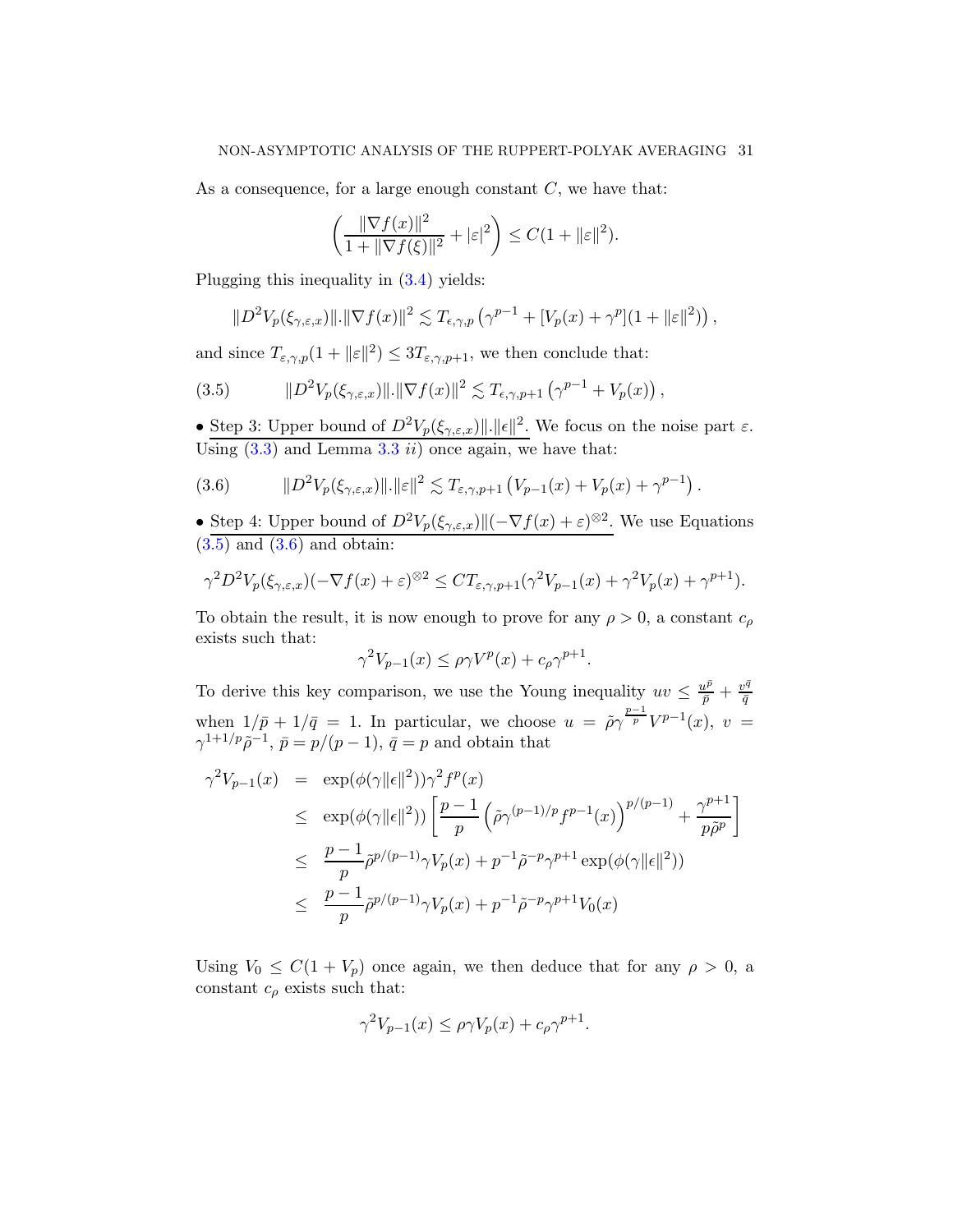### 32 S. GADAT, F. PANLOUP

We obtain the final upper bound: $\forall \rho > 0$ ,  $\exists c_{\rho} > 0$ ,  $\forall x \in \mathbb{R}^d$ :

$$
\gamma^2 D^2 V_p(\xi_{\gamma,\varepsilon,x}) \left(-\nabla f(x) + \varepsilon\right)^{\otimes 2} \leq CT_{\varepsilon,\gamma,p+1} \left(\rho \gamma V_p(x) + \gamma^2 V_p(x) + (c_\rho + 1)\gamma^{p+1}\right).
$$

We now focus on the proof of Theorem  $4i$  $4i$ .

PROOF OF THEOREM [4.](#page-25-0) i) We apply the second order Taylor formula to  $V_p$  and obtain that:

$$
V_p(\theta_{n+1}) = V_p(\theta_n) - \gamma_{n+1} \langle \nabla V_p(\theta_n), \nabla f(\theta_n) \rangle + \gamma_{n+1} \langle V_p(\theta_n), \Delta M_{n+1} \rangle
$$
  
+ 
$$
\frac{\gamma_{n+1}^2}{2} D^2 V_p(\xi_{n+1}) (-\nabla f(\theta_n) + \Delta M_{n+1})^{\otimes 2},
$$

where  $\xi_{n+1} = \theta_n + \rho \Delta \theta_{n+1}, \ \rho \in [0,1]$ . Using Lemma [3.3](#page-26-2) *i*), we obtain that a  $\alpha > 0$  exists such that:

<span id="page-31-0"></span>
$$
(3.7) \quad \forall n \in \mathbb{N}^{\star} \qquad V_p(\theta_n) - \gamma_{n+1} \langle \nabla V_p(\theta_n), \nabla f(\theta_n) \rangle \le V_p(\theta_n) (1 - \alpha \gamma_{n+1}).
$$

Moreover, we have that  $\mathbb{E}[\gamma_{n+1}\langle V_p(\theta_n), \Delta M_{n+1}\rangle | \mathcal{F}_n] = 0$ . Finally, Lemma [3.4](#page-28-0) *ii*) shows that a constant  $C > 0$  exists such that for any  $\rho > 0$ , for all  $n \in \mathbb{N}^*$ ,  $c_\rho$  exists such that:

$$
\frac{\gamma_{n+1}^2}{2} D^2 V_p(\xi_{n+1}) (-\nabla f(\theta_n) + \Delta M_{n+1})^{\otimes 2} \leq CT_{\Delta M_{n+1},\gamma_{n+1},p+1} \left( \rho \gamma_{n+1} V_p(\theta_n) + \gamma_{n+1}^2 V_p(\theta_n) + (c_\rho + 1) \{ \gamma_{n+1} \}^{p+1} \right).
$$

This last upper bound associated with  $(3.7)$  and Assumption  $(\mathbf{H}_{\Sigma_{\mathbf{p}}}^{\phi})$  yields:

$$
\mathbb{E}\left[V_p(\theta_{n+1})\big|\mathcal{F}_n\right] \n\leq (1 - \alpha \gamma_{n+1})V_p(\theta_n) +\nC\left(\rho \gamma_{n+1}V_p(\theta_n) + \gamma_{n+1}^2V_p(\theta_n) + (c_\rho + 1)\{\gamma_{n+1}\}^{p+1}\right) \mathbb{E}\left[T_{\Delta M_{n+1},\gamma_{n+1},p+1}\big|\mathcal{F}_n\right] \n\leq (1 - \alpha \gamma_{n+1})V_p(\theta_n) + C\Sigma_p\left(\rho \gamma_{n+1}V_p(\theta_n) + \gamma_{n+1}^2V_p(\theta_n) + (c_\rho + 1)\{\gamma_{n+1}\}^{p+1}\right) \n\leq (1 - (\alpha - \rho C\Sigma_p)\gamma_{n+1} + C\Sigma_p\gamma_{n+1}^2)V_p(\theta_n) + (1 + c_\rho)C\Sigma_p\{\gamma_{n+1}\}^{p+1}.
$$

We now choose  $\rho$  such that  $\rho C \Sigma_p = \frac{\alpha}{2}$  $\frac{\alpha}{2}$  and determine that two non-negative constants  $c_1$  and  $c_2$  exist such that  $\forall n \in \mathbb{N}^*$ :

$$
(3.8) \qquad \mathbb{E}\left[V_p(\theta_{n+1})\,|\,\mathcal{F}_n\right] \leq \left(1 - \frac{\alpha}{2}\gamma_{n+1} + c_1\gamma_{n+1}^2\right)V_p(\theta_n) + c_2\{\gamma_{n+1}\}^{p+1}.
$$

Theorem  $4\hat{i}$  $4\hat{i}$  easily follows by taking the expectation and by using that  $c_1\gamma_{n+1} \leq \alpha/4$  for *n* large enough.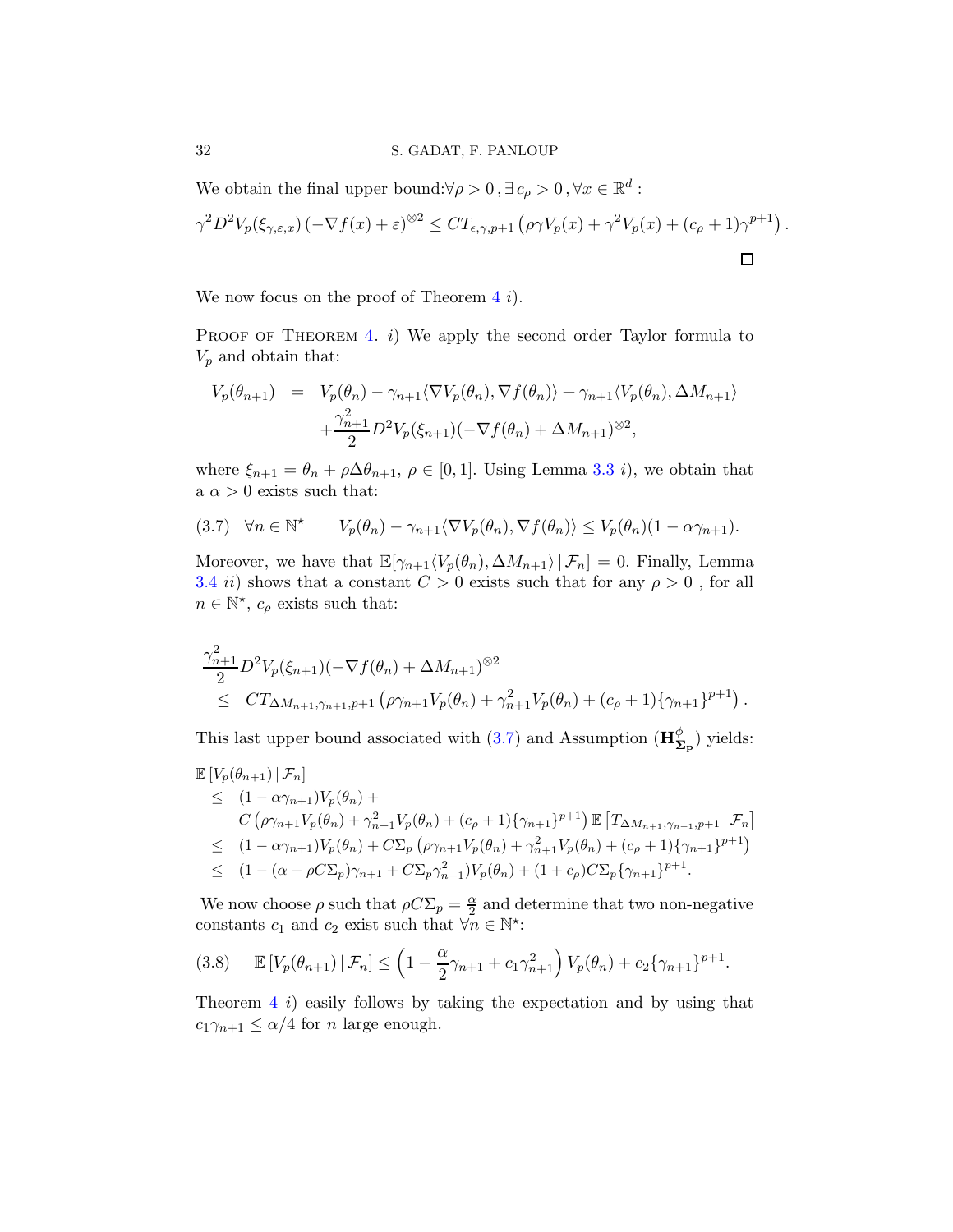ii) We prove by induction that a large enough  $C > 0$  exists such that:

(3.9) 
$$
\forall n \in \mathbb{N}^* \qquad \mathbb{E}\left[V_p(\theta_n)\right] \leq C \left\{\gamma_n\right\}^p.
$$

Since  $\gamma_n - \gamma_{n+1} = o(\gamma_{n+1}^2)$  as  $n \to +\infty$ 

<span id="page-32-3"></span>
$$
\left(\frac{\gamma_n}{\gamma_{n+1}}\right)^p \le 1 + o(\gamma_{n+1}) \quad \text{as } n \to +\infty,
$$

a sufficiently large  $n_1$  exists such that

<span id="page-32-4"></span>(3.10) 
$$
\forall n \ge n_1 \qquad 0 \le (1 - c_1 \gamma_{n+1}) \left(\frac{\gamma_n}{\gamma_{n+1}}\right)^p \le 1 - \frac{c_1}{2} \gamma_{n+1}.
$$

We can choose  $C_1$  large enough such that Equation [\(3.9\)](#page-32-3) holds true for any  $n \leq n_1$  with  $C \geq C_1$ . For any  $n_1 \in \mathbb{N}$ , the result holds for any  $n \leq n_1$ . Assuming that the property holds at a given rank  $n \geq n_1$ , we then have:

$$
\mathbb{E}[V_p(\theta_{n+1})] \leq (1 - c_1 \gamma_{n+1}) \mathbb{E}[V_p(\theta_n)] + c_2 \{\gamma_{n+1}\}^{p+1}.
$$
  
\n
$$
\leq (1 - c_1 \gamma_{n+1}) C \gamma_n^p + c_2 \{\gamma_{n+1}\}^{p+1}.
$$
  
\n
$$
\leq C \{\gamma_{n+1}\}^p \left[ \left(\frac{\gamma_n}{\gamma_{n+1}}\right)^p (1 - c_1 \gamma_{n+1}) + \frac{c_2}{C} \gamma_{n+1} \right]
$$
  
\n
$$
\leq C \{\gamma_{n+1}\}^p \left[ 1 - \left(\frac{c_1}{2} - \frac{c_2}{C}\right) \gamma_{n+1} \right]
$$

where we used Equation  $(3.1)$ , the induction property  $(3.9)$  and Inequality [\(3.10\)](#page-32-4). If we choose  $C \geq C_2 = \frac{c_2}{2c_1}$  $\frac{c_2}{2c_1}$ , then  $\mathbb{E}[V_p(\theta_n)] \leq C\gamma_n^p \Longrightarrow \mathbb{E}[V_p(\theta_{n+1})] \leq$  $C\left\{\gamma_{n+1}\right\}^p$ . This ends the proof of *ii*).

Acknowledgments. The authors gratefully acknowledge Jérôme Bolte and Gersende Fort for stimulating discussions on the Kurdyka-Lojasiewicz inequality and averaged stochastic optimization algorithms.

# References.

- <span id="page-32-1"></span>[ABRW12] A. Agarwal, P. L. Bartlett, P. Ravikumar, and M. J. Wainwright. Informationtheoretic lower bounds on the oracle complexity of stochastic convex optimization. *IEEE Transactions on Information Theory*, 58(5):3235–3249, May 2012.
	- [Bac14] F. Bach. Adaptivity of averaged stochastic gradient descent to local strong convexity for logistic regression. *J. Mach. Learn. Res.*, 15:595–627, 2014.
- <span id="page-32-2"></span><span id="page-32-0"></span>[BDL06] J. Bolte, A. Daniilidis, and A. Lewis. The lojasiewicz inequality for nonsmooth subanalytic functions with applications to subgradient dynamical systems. *SIAM J. Optim.*, 17(4):1205–1223, 2006.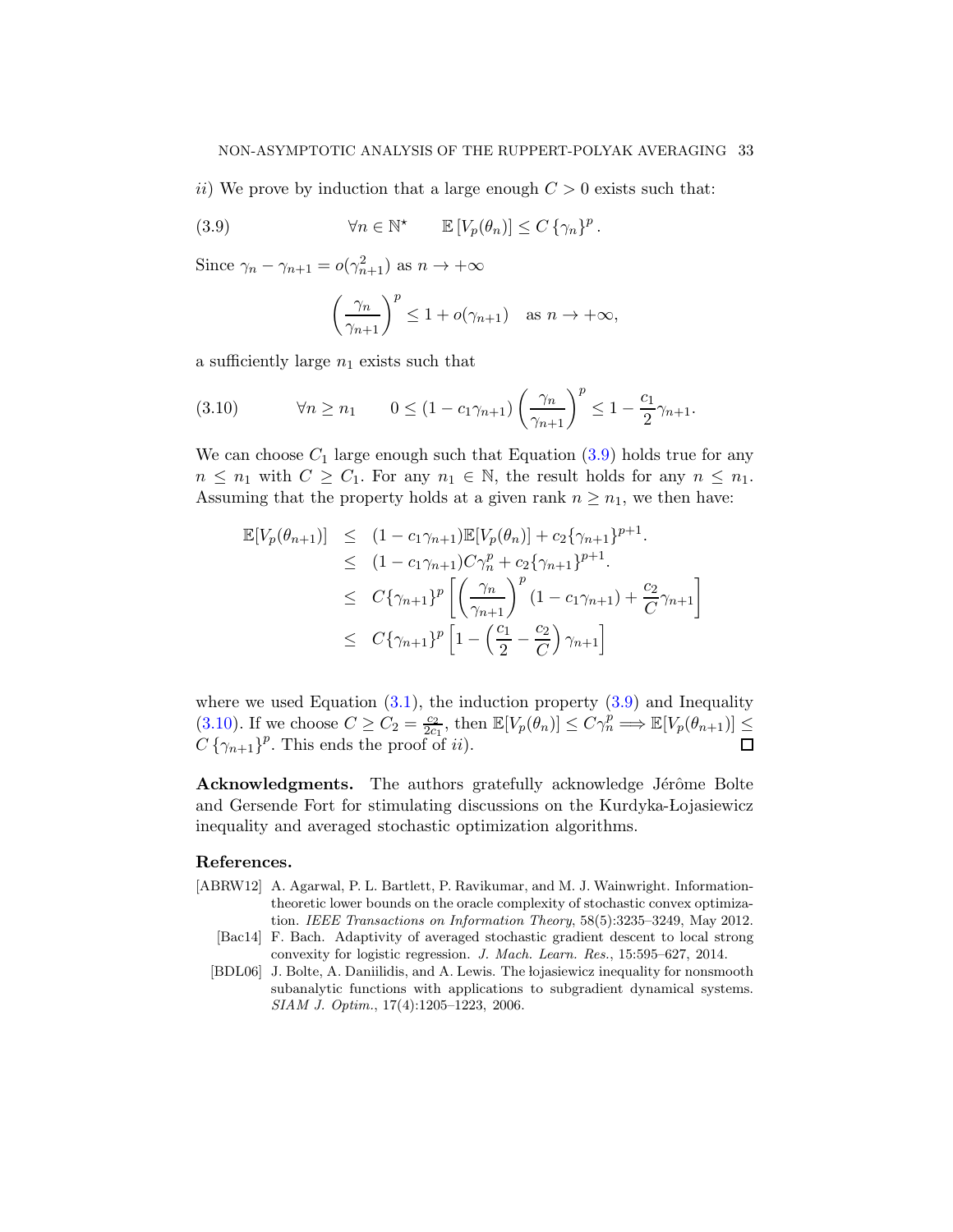- <span id="page-33-14"></span><span id="page-33-13"></span>[BDLM10] J. Bolte, A. Daniilidis, O. Ley, and L. Mazet. Characterizations of lojasiewicz inequalities: subgradient flows, talweg, convexity. *Trans. Amer. Math. Soc.*, (362):3319–3363, 2010.
	- [Ber99] D. P. Bertsekas. *Nonlinear programming*. Athena Scientific Optimization and Computation Series. Athena Scientific, Belmont, MA, second edition, 1999.
	- [BM11] F. Bach and E. Moulines. Non-asymptotic analysis of stochastic approximation algorithms for machine learning. *Advances in Neural Information Processing Systems*, 2011.
- <span id="page-33-15"></span><span id="page-33-6"></span>[BNPS16] J. Bolte, P. Nguyen, J. Peypouquet, and B. W. Suter. From error bounds to the complexity of first-order descent methods for convex functions. *Math. Program. (A), to appear*, pages 1–37, 2016.
- <span id="page-33-10"></span>[CB01] G. Casella and R.L. Berger. *Statistical Inference*. Duxbury Press, 2001.
- <span id="page-33-20"></span><span id="page-33-19"></span><span id="page-33-18"></span><span id="page-33-17"></span><span id="page-33-16"></span><span id="page-33-12"></span><span id="page-33-11"></span><span id="page-33-9"></span><span id="page-33-8"></span><span id="page-33-7"></span><span id="page-33-5"></span><span id="page-33-4"></span><span id="page-33-3"></span><span id="page-33-2"></span><span id="page-33-1"></span><span id="page-33-0"></span>[CCGB17] H. Cardot, P. Cénac, and A. Godichon-Baggioni. Online estimation of the geometric median in Hilbert spaces: Nonasymptotic confidence balls. *Ann. Statist.*, 45(2):591–614, 2017.
	- [CCZ13] H. Cardot, P. Cenac, and P.A. Zitt. Efficient and fast estimation of the geometric median in hilbert spaces with an averaged stochastic gradient algorithm. *Bernoulli*, 19:18–43, 2013.
	- [CEG09] A. Cabot, H. Engler, and S. Gadat. On the long time behavior of second order differential equations with asymptotically small dissipation. *Trans. Amer. Math. Soc.*, 361(11):5983–6017, (2009).
	- [Duf97] M. Duflo. *Random Iterative Models, Adaptive algorithms and stochastic approximations*. Applications of Mathematics. Springer-Verlag, New-York, 1997.
	- [For15] G. Fort. Central limit theorems for stochastic approximation with controlled Markov chain dynamics. *ESAIM Probab. Stat.*, 19:60–80, 2015.
	- [GM13] S. Gadat and L. Miclo. Spectral decompositions and l2-operator norms of toy hypocoercive semi-groups. *Kinetic and Related Models*, 6:317–372, 2013.
	- [Kem87] J.H.B. Kemperman. The median of a finite measure on a banach space. *Statistical data analysis based on the* L 1 *-norm and related methods (Neuchtel, 1987)*, pages 217–230, 1987.
	- [Kur98] K. Kurdyka. On gradients of functions definable in o-minimal structures. *Ann. Inst. Fourier (Grenoble)*, 48(3):769–783, 1998.
	- [Loj63] S. Lojasiewicz. Une propriété topologique des sous-ensembles analytiques r´eels. *Editions du centre National de la Recherche Scientifique, Paris, Les*  $Équations aux Dérivées Partielles, pages 87–89, 1963.$
	- [Nes83] Y. Nesterov. A method of solving a convex programming problem with convergence rate  $o(1/k^2)$ . *Soviet Mathematics Doklady*, 27(2):372-376, 1983.
	- [Nes04] Y. Nesterov. *Introductory Lectures on Convex Optimization. A basic course.* Applied Optimization. Kluwer Academic Publishers, Boston, MA, 2004.
	- [NY83] A. Nemirovski and D. Yudin. Problem complexity and method efficiency in optimization. *Wiley-Interscience Series in Discrete Mathematics.*, John Wiley, XV, 1983.
	- [PJ92] B. T. Polyak and A. Juditsky. Acceleration of stochastic approximation by averaging. *SIAM Journal on Control and Optimization*, 30:838–855, 1992.
	- [RM51] H. Robbins and S. Monro. A stochastic approximation method. *Ann. Math. Statist.*, 22:400–407, 1951.
	- [Rup88] D. Ruppert. Efficient estimations from a slowly convergent robbins-monro process. *Technical Report, 781, Cornell University Operations Research and Industrial Engineering*, 1988.
	- [Vil09] C. Villani. Hypocoercivity. *Mem. Amer. Math. Soc.*, 202(950), 2009.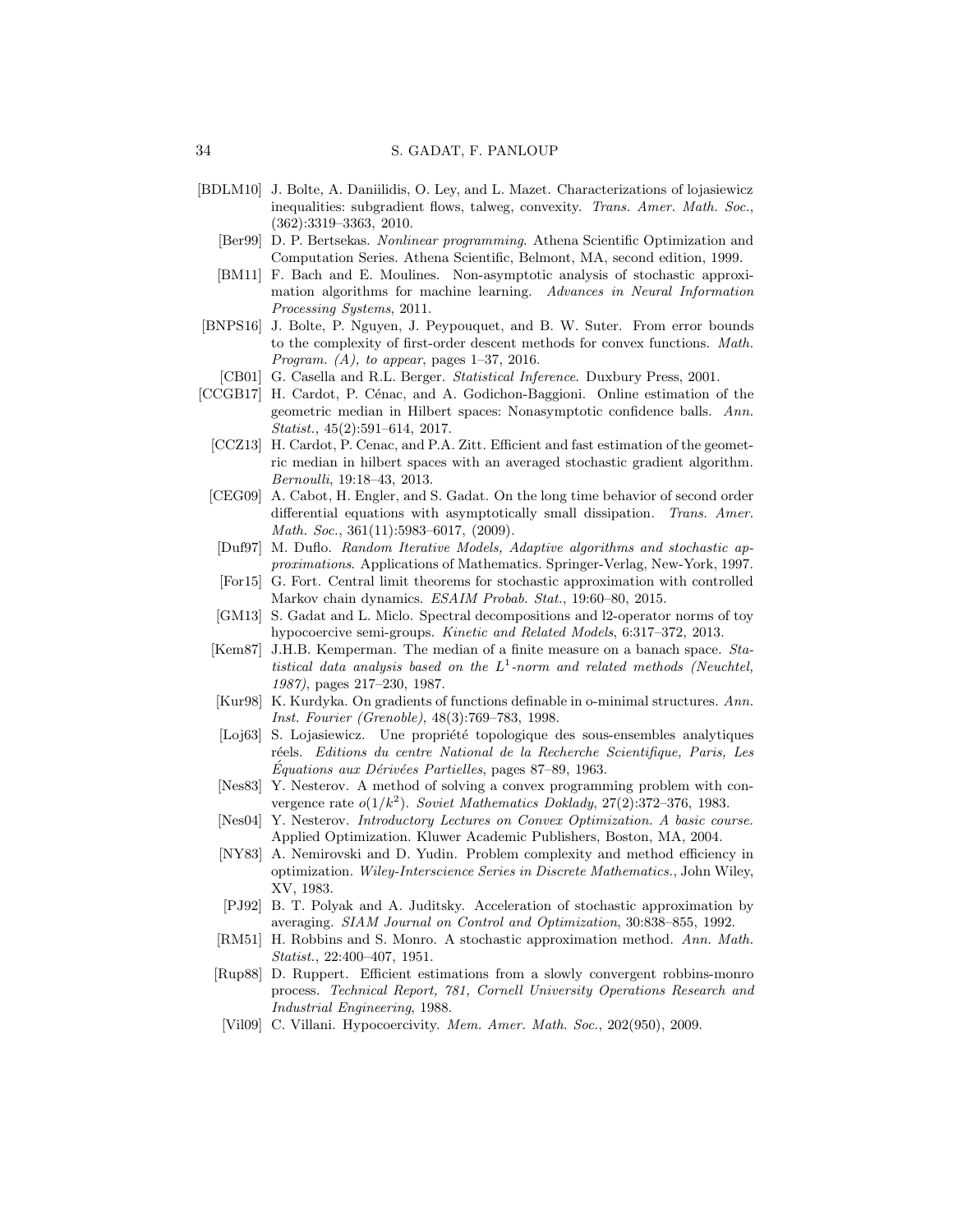# APPENDIX A: TECHNICAL LEMMAS FOR THEOREM 2

<span id="page-34-1"></span>The next lemma is important to obtain the stability of the change of basis from one iteration to another in our spectral analysis of  $(\hat{\theta}_n)_{n>1}$ .

<span id="page-34-0"></span>LEMMA A.1. Assume that  $\gamma_n = \gamma n^{-\beta}$  with  $\beta \in (0,1)$ . Let  $\mu > 0$ . Then, a constant  $C$  and an integer  $n_0$  exist such that

 $\forall n \geq n_0, \qquad |\epsilon_{\mu,n} - \epsilon_{\mu,n+1}| \leq C n^{\beta - 2}$ 

PROOF. We choose  $n_0$  such that  $1 - \mu \gamma_n n < 0$  for all  $n \geq n_0$ . Then, the desired inequality comes from a direct computation:

$$
\epsilon_{\mu,n} - \epsilon_{\mu,n+1} = \frac{1 - \mu \gamma_n}{1 - \mu \gamma_n n} - \frac{1 - \mu \gamma_{n+1}}{1 - \mu \gamma_{n+1}(n+1)}
$$
  
= 
$$
\frac{(1 - \mu \gamma_n)(1 - \mu \gamma_{n+1}(n+1)) - (1 - \mu \gamma_{n+1})(1 - \mu \gamma_n n)}{(1 - \mu \gamma_n n)(1 - \mu \gamma_{n+1}(n+1))}
$$
  
= 
$$
\mu \frac{(\gamma_{n+1} - \gamma_n) + (n \gamma_n - (n+1) \gamma_{n+1}) + \mu \gamma_n \gamma_{n+1}}{(1 - \mu \gamma_n n)(1 - \mu \gamma_{n+1}(n+1))}
$$

Now, if C denotes a constant that only depends on  $\mu$  and  $\beta$  (whose value may change from line to line), we then have the following inequalities:

$$
|\gamma_{n+1} - \gamma_n| \le Cn^{-(1+\beta)}, \ |\n\eta_n - (n+1)\gamma_{n+1}| \le Cn^{-\beta} \text{ and } \gamma_n \gamma_{n+1} \le Cn^{-2\beta}.
$$

 $\Box$ 

Since  $\beta$  < 1, the denominator is equivalent to  $n^{2-2\beta}$  and we obtain that

<span id="page-34-3"></span>(A.1) 
$$
|\epsilon_{\mu,n} - \epsilon_{\mu,n+1}| \le C \frac{n^{-\beta}}{n^{2-2\beta}} = C n^{\beta - 2},
$$

which ends the proof.

<span id="page-34-2"></span>LEMMA A.2. Under the assumptions of Proposition  $2.4$ , we have: i) For any  $i \in \{1, ..., d\}$ ,  $\omega_n(i) = \mathbb{E}[(\widetilde{Z}_n^{(1)})_i(\widetilde{Z}_n^{(2)})_i]$  satisfies  $\forall n \ge n_0$ ,

$$
\omega_{n+1}(i) = (1 - \gamma_{n+1}\mu_i^*) \frac{n}{n+1}\omega_n(i) + O\left(\frac{\gamma_{n+1}}{n+1}\right) + O(\gamma_{n+1}\mathbb{E}[\|\theta_n\|^2|\widetilde{Z}_n^{(2)}|]).
$$

ii) The following recursion holds for any  $n \geq n_0$ ,

$$
\mathbb{E}[|\widetilde{Z}_{n+1}^{(2)}|^2] = \left(1 - \frac{1}{n+1}\right)^2 \mathbb{E}[|\widetilde{Z}_n^{(2)}|^2] + \sum_{i=1}^d \alpha_n^i \omega_n(i) + \frac{\mathbb{E}[|\theta_n|^2|\widetilde{Z}_n^{(2)}|]}{n} + \frac{\text{Tr}(\Sigma^*)}{(n+1)^2} + O\left(\frac{\sqrt{\gamma_n}}{n^2} \vee \frac{1}{n^3 \gamma_n}\right),
$$

where  $\alpha_n^i$  is defined in [\(2.15\)](#page-23-0) and satisfies  $|\alpha_n^i| \lesssim \gamma_n^{-1} n^{-2}$ ,  $i = 1, ..., d$ .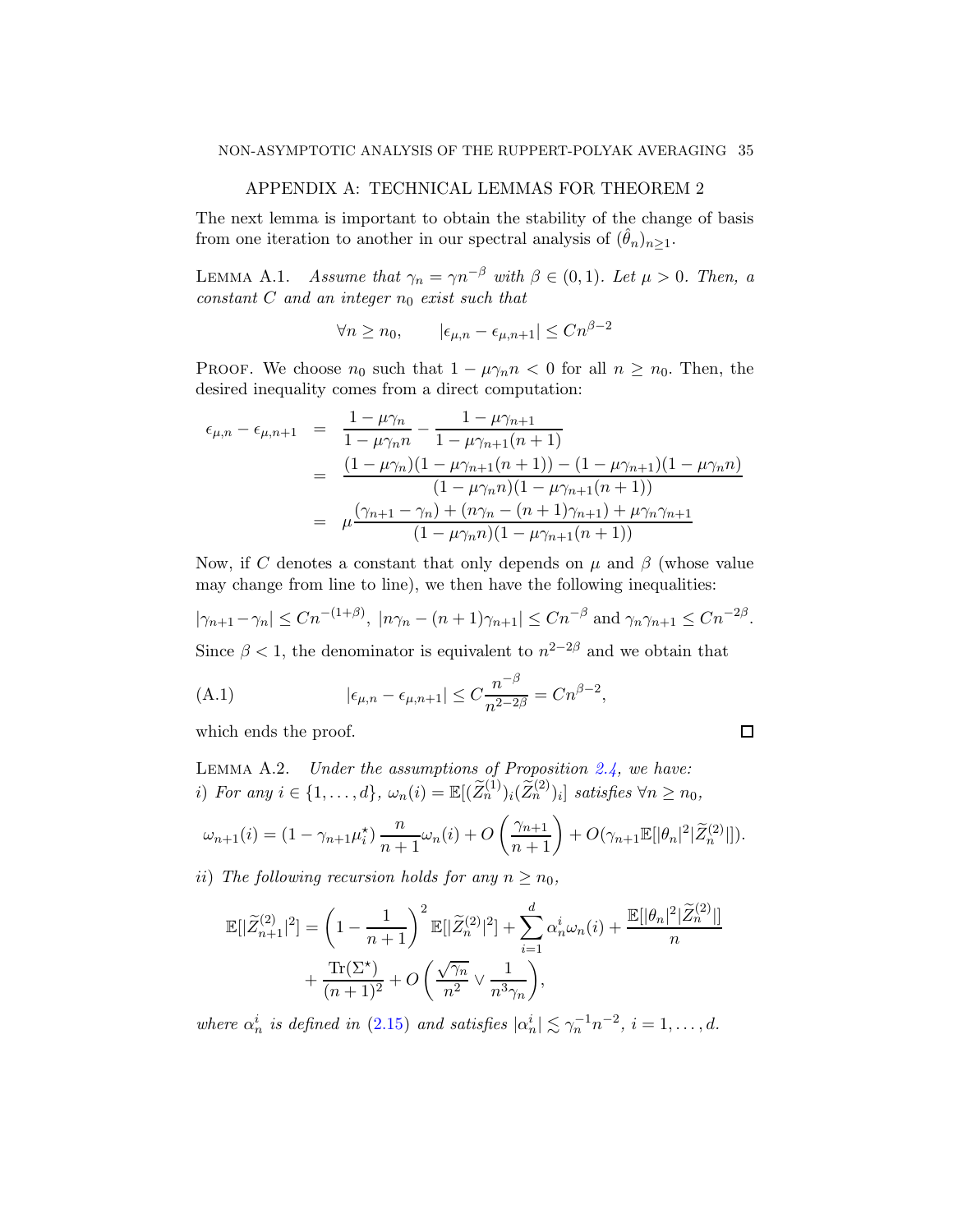PROOF. Set  $\underline{\mu} = \min\{\mu_i^*, i = 1, \ldots, d\} > 0$ . Recall that  $n_0 \in \mathbb{N}$  is such that i  $1 - \mu \gamma_n n < 0$  for all  $n \geq n_0$ . For all  $n \geq n_0$ ,  $\Upsilon_n$  and  $\Omega_n$  are well-defined deterministic matrices and since for a given  $\mu > 0$ ,  $\epsilon_{\mu,n} \sim (n\gamma_n)^{-1}$  and  $\epsilon_{\mu,n} - \epsilon_{\mu,n+1} = O(n^{-2}\gamma_n^{-1})$  (see [\(A.1\)](#page-34-3)), we have

<span id="page-35-0"></span>(A.2) 
$$
\gamma_{n+1} \|\Upsilon_n\| = O\left(\frac{1}{n}\right)
$$
 and  $\gamma_{n+1} \|\Omega_n\| = O\left(\frac{1}{n^2}\right)$ .

Now, let us prove the first statement.

i) Using  $(2.13)$ , we have

$$
\omega_{n+1}(i) = (1 - \gamma_{n+1}\mu_i^*) \left(1 - \frac{1}{n+1}\right) \omega_n(i) + O(\gamma_{n+1} \mathbb{E}[|\theta_n|^2 | \widetilde{Z}_n^{(2)}|])
$$

$$
+ \gamma_{n+1}^2 \mathbb{E}[\{Q\Delta M_{n+1}\}_i \{\Upsilon_n Q\Delta M_{n+1}\}_i] + O(\gamma_{n+1} r_n^{(1)})
$$

where

$$
r_n^{(1)} = \|\Omega_n\| \left( \frac{\mathbb{E}|\widetilde{Z}_n^{(1)}|^2}{\gamma_{n+1}} + \mathbb{E}[\|\theta_n|^2|\widetilde{Z}_n^{(1)}|\] \right) + \|\Upsilon_n\| \left( \mathbb{E}[\|\widetilde{Z}_n^{(1)}| \cdot |\theta_n|^2] + \gamma_{n+1} \mathbb{E}|\theta_n|^4 \right).
$$

The Cauchy-Schwarz inequality, the fact that  $|\widetilde{Z}_n^{(1)}| = |\theta_n|$  and the consistency condition lead to

$$
\mathbb{E}[\|\theta_n|^2|\widetilde{Z}_n^{(1)}\|] \leq \left\{\mathbb{E}[\|\theta_n|^4|\right\}^{1/2} \left\{\mathbb{E}[\|\widetilde{Z}_n^{(1)}|^2]\right\}^{1/2} \leq \gamma_{n+1}^{3/2}.
$$

Therefore, [\(A.2\)](#page-35-0) yields:

$$
\gamma_{n+1} r_n^{(1)} \lesssim \frac{1}{n^2} \left( 1 + \gamma_{n+1}^{\frac{3}{2}} \right) + \frac{1}{n} \left( \gamma_{n+1}^{\frac{3}{2}} + \gamma_{n+1}^3 \right) = o \left( \frac{\gamma_n}{n} \right).
$$

In the meantime, under  $(\mathbf{H}_\mathbf{S})$  and because  $Q \in O_d(\mathbb{R})$ , we have:

$$
\forall i \in \{1, ..., d\} \qquad |\mathbb{E}[\{Q\Delta M_{n+1}\}_i \{ \Upsilon_n Q \Delta M_{n+1}\}_i]| \leq \|\Upsilon_n \|\mathbb{E}[\Delta M_{n+1}]^2] \leq \|\Upsilon_n \|\mathbb{E}[\Delta M_{n+1}]^2 \leq \|\Upsilon_n \|\mathbb{E}||S(\theta_n)\| \leq \|\Upsilon_n \|(1 + \mathbb{E}|\theta_n|) \leq \|\Upsilon_n\|.
$$

We therefore deduce from  $(A.2)$  and from the previous lines that

$$
\forall i \in \{1, \ldots, d\} \qquad \gamma_{n+1}^2 \left| \mathbb{E}[\{Q\Delta M_{n+1}\}_i \{ \Upsilon_n Q \Delta M_{n+1}\}_i] \right| \lesssim \frac{\gamma_n}{n}.
$$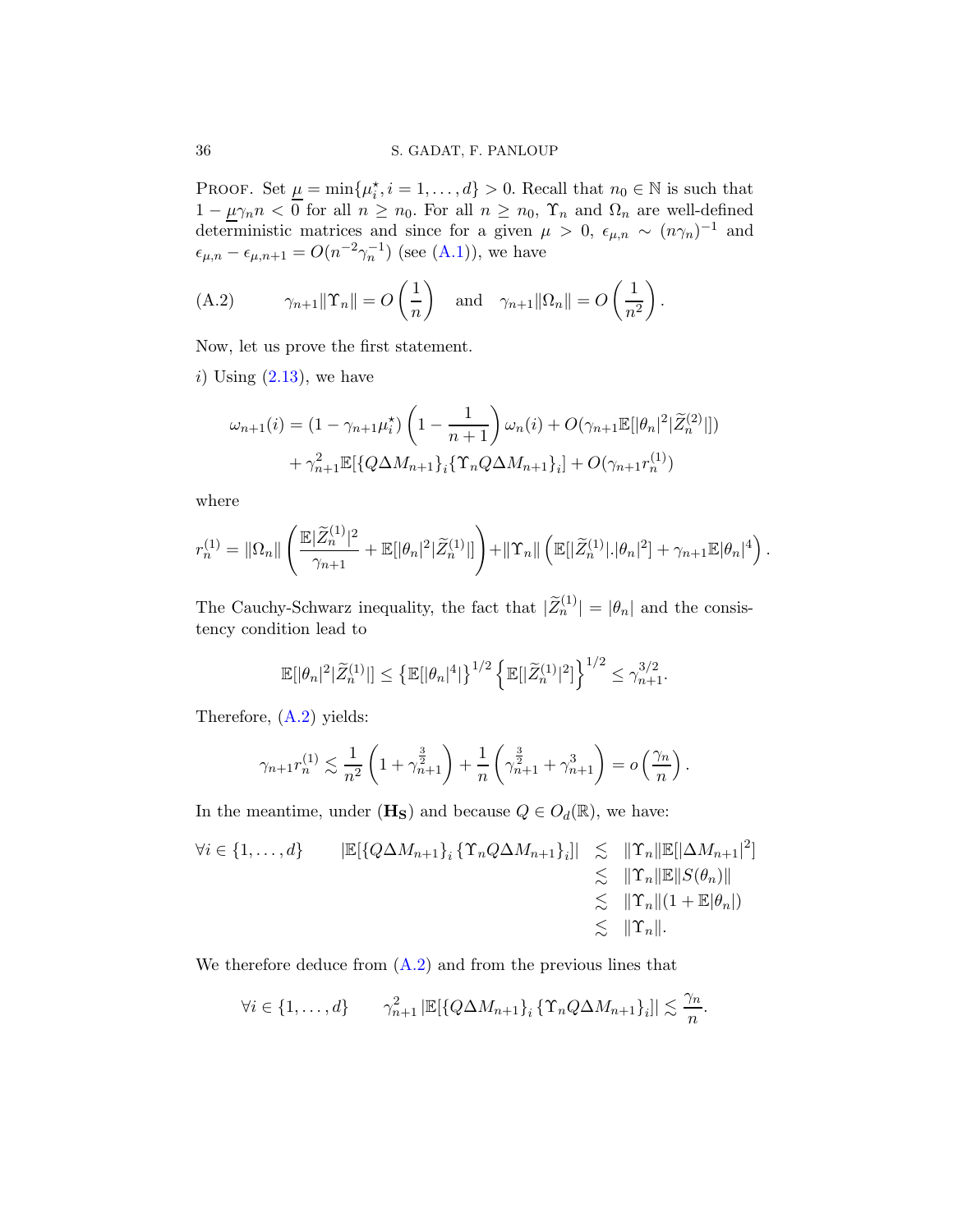*ii*) We define  $\Delta N_{n+1} = \Upsilon_n Q \Delta M_{n+1}$  and recall that  $\alpha_n^i$  is defined in [\(2.15\)](#page-23-0) by  $\alpha_n^i = 2(1 - (n+1)^{-1})(\Omega_n)_{i,i}$ . Starting from  $(2.13)$  and  $|\widetilde{Z}_n^{(1)}| = |\theta_n|$ , we use that  $\Omega_n$  is a diagonal matrix so that

$$
\mathbb{E}[|\widetilde{Z}_{n+1}^{(2)}|^2] = \left(1 - \frac{1}{n+1}\right)^2 \mathbb{E}[|\widetilde{Z}_n^{(2)}|^2] + \sum_{i=1}^d \alpha_n^i \omega_n(i) + \gamma_{n+1}^2 \mathbb{E}|\Delta N_{n+1}|^2
$$
  
+  $O\left(\gamma_{n+1} ||\Upsilon_n|| \mathbb{E}[|\theta_n|^2|\widetilde{Z}_n^{(2)}|]\right) + O(\gamma_{n+1}r_n^{(2)}),$ 

where  $r_n^{(2)}$  is defined by

$$
r_n^{(2)} = \frac{\|\Omega_n\|^2 \mathbb{E}|\theta_n|^2}{\gamma_{n+1}} + \|\Omega_n\| \|\Upsilon_n\| \mathbb{E}|\theta_n|^3 + \gamma_{n+1} \|\Upsilon_n\|^2 \mathbb{E}|\theta_n|^4.
$$

The  $(L^4, \sqrt{\gamma_n})$ -consistency, the Jensen inequality and  $(A.2)$  yield

<span id="page-36-1"></span>
$$
\gamma_{n+1} r_n^{(2)} = O\left(\frac{1}{\gamma_n n^4} + \frac{\sqrt{\gamma_n}}{n^3} + \frac{\gamma_n^2}{n^2}\right) = O\left(\frac{1}{n^3}\right)
$$

since  $\gamma_n \leq c n^{-\frac{1}{2}}$ . To achieve the proof, it remains to show that

(A.3) 
$$
\mathbb{E}|\Delta N_{n+1}|^2 = \frac{\text{Tr}(\Sigma^*)}{n^2} + O\left(\frac{\sqrt{\gamma_n}}{n^2} \vee \frac{1}{n^3 \gamma_n}\right)
$$

First, set  $B_n = Q^T \Upsilon_n^2 Q$ . Using that  $\Upsilon_n$  is a diagonal matrix, we have

$$
|\Delta N_{n+1}|^2 = \text{Tr}(|\Delta N_{n+1}|^2) = \text{Tr}(\Delta N_{n+1}^T \Delta N_{n+1})
$$
  
= 
$$
\text{Tr}(\Delta M_{n+1}^T B_n \Delta M_{n+1})
$$
  
= 
$$
\text{Tr}(B_n \Delta M_{n+1} \Delta M_{n+1}^T)
$$

Since the trace is a linear application and  $B_n$  is a deterministic matrix,

<span id="page-36-0"></span>(A.4) 
$$
\mathbb{E}[\left|\Delta N_{n+1}\right|^2|\mathcal{F}_n] = \text{Tr}(B_n \mathbb{E}[\Delta M_{n+1} \Delta M_{n+1}^T|\mathcal{F}_n]) = \text{Tr}(B_n S(\theta_n))
$$

where we applied Assumption (**H<sub>S</sub>**). We also have  $S(\theta_n) = S(\theta^*) + O(|\theta_n|)$ . For  $B_n$ , we first remark that

$$
\gamma_{n+1}\Upsilon_n = (n+1)^{-1} \{D^*\}^{-1} + \Delta_{n+1}
$$

where  $(\Delta_n)_{n\geq 0}$  is a sequence of matrices defined by:

$$
\Delta_n = \text{Diag}\left\{\frac{1-(n+1)\{\mu_i^*\}^2\gamma_{n+1}^2}{(n+1)\mu_i^*\left((n+1)\gamma_{n+1}\mu_i^*-1\right)} + \frac{\gamma_{n+1}}{n+1}, i=1,\ldots,d\right\}.
$$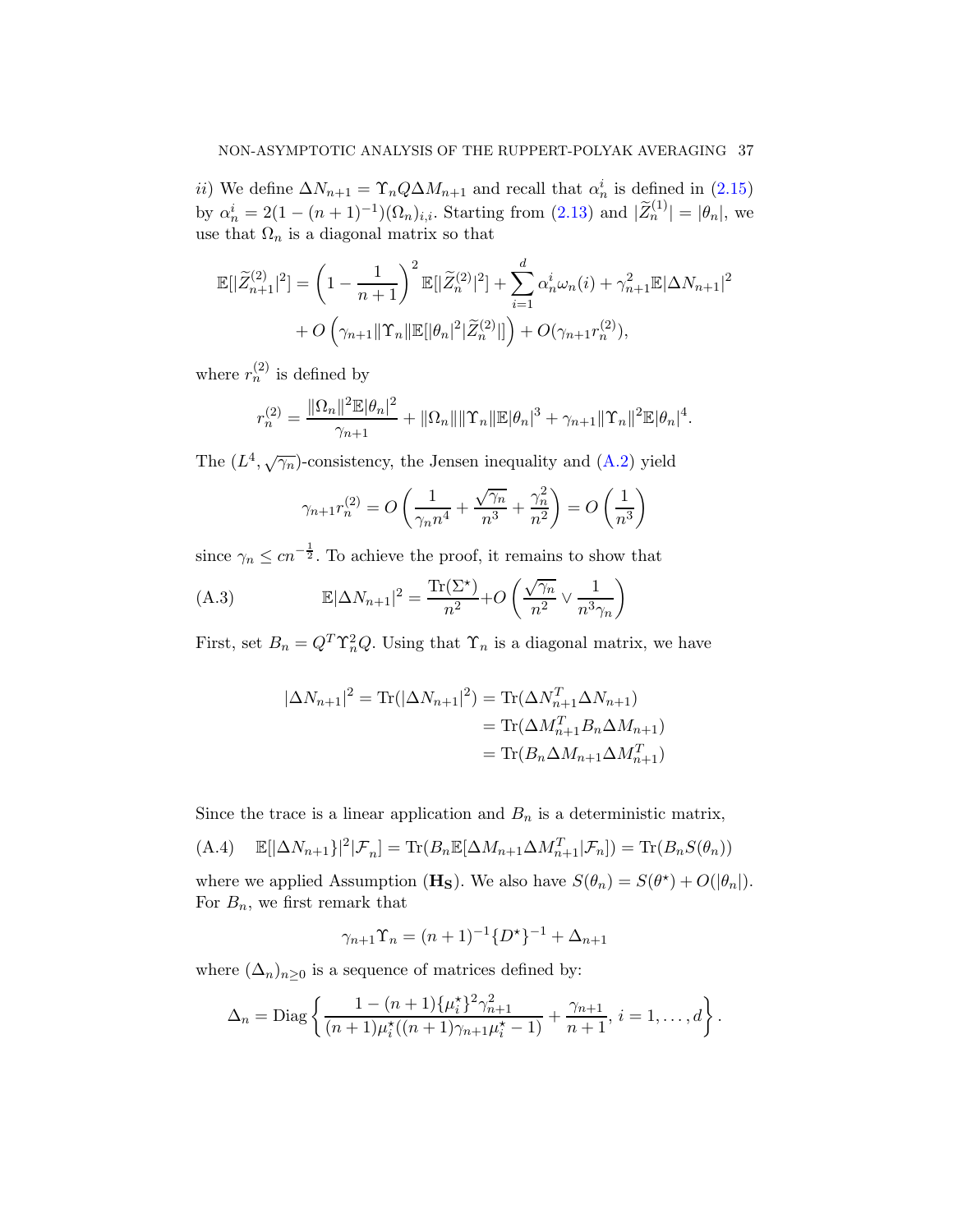Using that  $n\gamma_n^2 \to 0$  as  $n \to +\infty$ , one easily checks that

$$
\|\Delta_n\| \lesssim \frac{1}{n^2\gamma_n} + \frac{\gamma_n}{n} \lesssim \frac{1}{n^2\gamma_n}.
$$

As a consequence,

$$
\gamma_{n+1}^2 B_n = Q^T \{ \gamma_{n+1} \Upsilon_n \}^2 Q
$$
  
=  $Q^T \{ (n+1)^{-1} D^* + \Delta_{n+1} \}^2 Q$   
=  $(n+1)^{-2} Q^T \{ D^* \}^{-2} Q + O \left( \frac{1}{n^3 \gamma_n} \right).$ 

It follows from [\(A.4\)](#page-36-0) that

$$
\gamma_{n+1}^{2} \mathbb{E}[\vert \Delta N_{n+1} \vert^{2} \vert \mathcal{F}_{n}] = \gamma_{n+1}^{2} \text{Tr}(B_{n} \Delta M_{n+1} \Delta M_{n+1}^{T})
$$
  
\n
$$
= \frac{\text{Tr}(\{\Lambda^{*}\}^{-2} S(\theta^{*}))}{(n+1)^{2}} + O\left(\frac{\mathbb{E}|\theta_{n}|}{n^{2}} \vee \frac{1}{n^{3} \gamma_{n}}\right)
$$
  
\n
$$
= \frac{\text{Tr}(\{\Lambda^{*}\}^{-2} S(\theta^{*}))}{(n+1)^{2}} + O\left(\frac{\sqrt{\gamma_{n}}}{n^{2}} \vee \frac{1}{n^{3} \gamma_{n}}\right)
$$

because which leads to  $(A.3)$  and achieves the proof.

 $\Box$ 

<span id="page-37-0"></span>LEMMA A.3. Assume that  $(u_n)_{n\geq 0}$  is a sequence which satisfies for all  $n\geq n_0$  and for a given  $\mu>0$  :

$$
u_{n+1} = (1 - \gamma_{n+1}\mu) \frac{n}{n+1}u_n + \beta_{n+1}
$$

with  $\beta_n \lesssim \gamma_n n^{-1}$ . Then,  $u_n = O(n^{-1})$ .

PROOF. With the convention  $\prod_{\emptyset} = 1$  and  $\sum_{\emptyset} = 0$ , we have for every  $n \ge n_0$ :

$$
u_n = \left(\prod_{k=n_0+1}^n (1-\gamma_k \mu) \frac{k}{k+1}\right) u_{n_0} + \sum_{k=n_0+1}^n \beta_k \prod_{\ell=k+1}^n (1-\gamma_\ell \mu) \frac{\ell}{\ell+1}.
$$

Using that for any  $x > -1$ ,  $\log(1 + x) \le x$ , we obtain for every  $n \ge n_0 + 1$ 

$$
\prod_{k=n_0+1}^{n} (1 - \gamma_k \mu) \frac{k}{k+1} \le \frac{n_0}{n+1} e^{-\mu (\Gamma_n - \Gamma_{n_0})} \le C_{n_0} \frac{e^{-\Gamma_n}}{n+1} = O(n^{-1})
$$

and,

$$
\sum_{k=n_0+1}^{n} \beta_k \prod_{\ell=k+1}^{n} (1 - \gamma_{\ell}\mu) \frac{\ell}{\ell+1} \le \frac{1}{n+1} \left( e^{-\mu \Gamma_n} \sum_{k=n_0+1}^{n} \beta_k (k+1) e^{\mu \Gamma_k} \right).
$$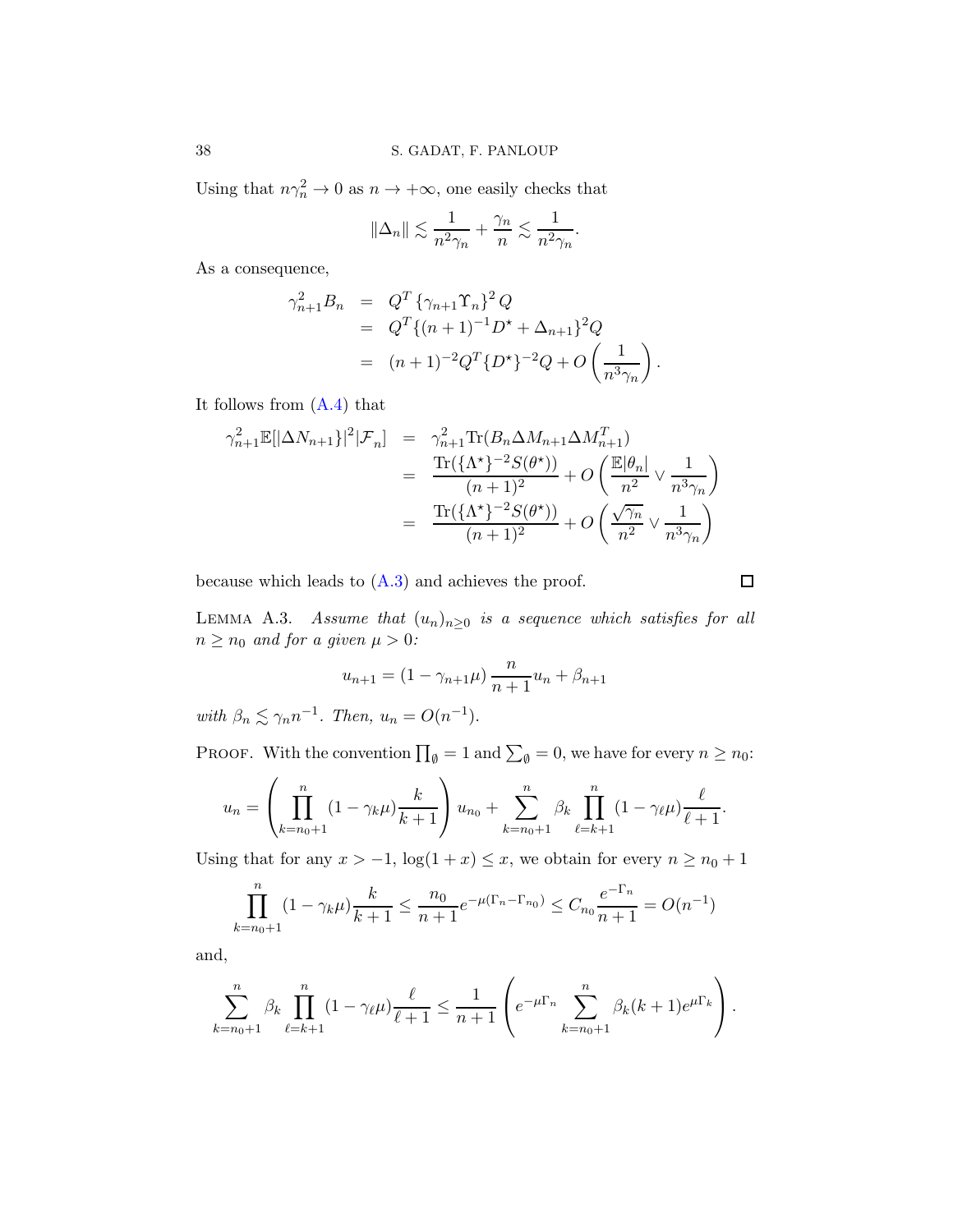But  $\beta_k(k+1) \lesssim \gamma_{k+1}$ . Thus, since  $x \mapsto xe^{\mu x}$  is increasing on  $\mathbb{R}_+$ ,

$$
\sum_{k=n_0+1}^{n} \beta_k (k+1) e^{\mu \Gamma_k} \lesssim \sum_{k=n_0+1}^{n} \gamma_{k+1} e^{\mu \Gamma_k} \le \int_{\Gamma_{n_0+1}}^{\Gamma_{n+1}} e^{\mu x} dx
$$

and hence,

$$
\frac{1}{n+1} \left( e^{-\mu \Gamma_n} \sum_{k=n_0+1}^n \beta_k (k+1) e^{\mu \Gamma_k} \right) \le \frac{C_{n_0}}{n+1}.
$$

The result follows.

REMARK A.1. By the expansion  $\log(1+x) = x + c(x)x^2$  where c is bounded on  $[-1/2, 1/2]$ , a slight modification of the proof leads to  $\liminf_{n\to+\infty}nu_n$ 0 when  $\sum \gamma_k^2 < +\infty$ .

<span id="page-38-0"></span>LEMMA A.4. For any sequence  $(u_n)_{n\geq 0}$  that satisfies

$$
\forall n \ge 0 \qquad u_{n+1} \le u_n \left(1 - \frac{1}{n+1}\right)^2 (1 + 2n^{-r}) + \frac{V}{(n+1)^2} + \bar{c}n^{-q},
$$

with  $r \geq 1$  and  $q \geq 2$ , then a large enough constant C independent of n exists such that

$$
\forall n \ge 1 \qquad u_n \le \frac{V}{n} + C n^{-\{r \wedge (q-1)\}}.
$$

PROOF. We establish the result using an induction and denote by  $\alpha = r \wedge q$ The statement of the lemma is obvious for  $n = 1$  by choosing a large enough  $C$ . Assuming now that the result holds for the integer  $n$ , we write

$$
u_{n+1} \leq \left(\frac{n}{n+1}\right)^2 (1+2n^{-r}) \left[\frac{V}{n} + Cn^{-\alpha}\right] + \frac{V}{(n+1)^2} + \bar{c}n^{-q}
$$
  

$$
\leq V \left[\frac{n}{(n+1)^2} + \frac{1}{(n+1)^2}\right] + 2V \left(\frac{n}{n+1}\right)^2 n^{-(r+1)}
$$
  

$$
+ Cn^{-\alpha} \left(\frac{n}{n+1}\right)^2 + 2Cn^{-(\alpha+r)} \left(\frac{n}{n+1}\right)^2 + \bar{c}n^{-q}
$$
  

$$
= \frac{V}{n+1} + C(n+1)^{-\alpha} \mathcal{A}_n
$$

where

$$
\mathcal{A}_n := \frac{2Vn^{1-r}(n+1)^{\alpha-2}}{C} + \left(\frac{n}{n+1}\right)^{2-\alpha} + 2\frac{n^{2-\alpha-r}}{(n+1)^{2-\alpha}} + \frac{\bar{c}}{C}n^{-q}(n+1)^{\alpha}
$$

 $\Box$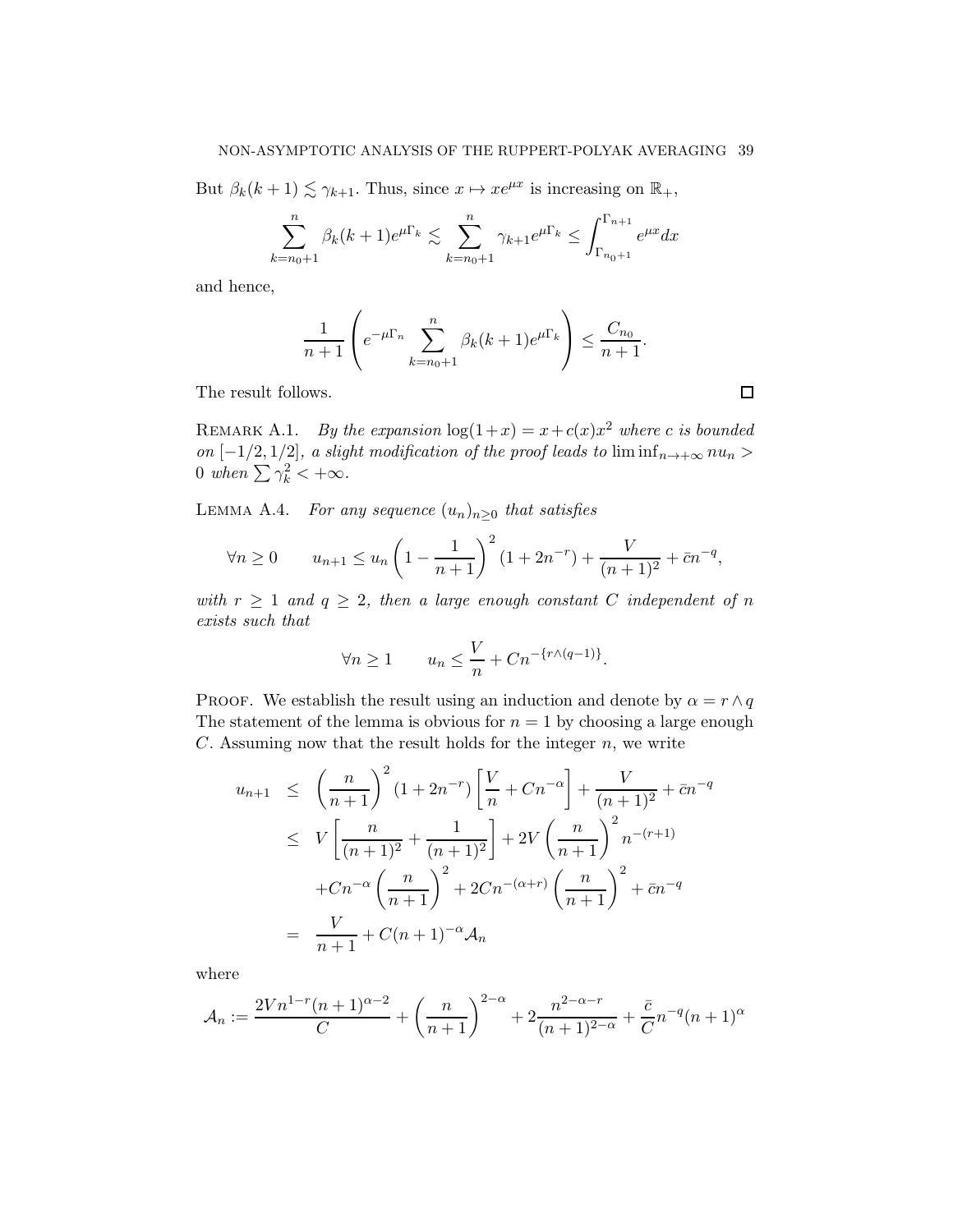### 40 S. GADAT, F. PANLOUP

We now choose  $\alpha < 2$  and use the first order approximations:

$$
\mathcal{A}_n = 1 - (2 - \alpha)n^{-1} + C^{-1} \left[ 2Vn^{\alpha - (1+r)} + 2n^{-r} + \bar{c}n^{\alpha - q} \right] + o(n^{-1}).
$$

Then, a large enough C exists such that  $A_n \leq 1$  for any  $n \geq 1$  as soon as the powers of  $n$  are lower than 1 inside the brackets on the right hand side of the equality above. Hence,  $\alpha$  should be chosen such that  $\{(1 + r) - \alpha\}\wedge$  ${r} \wedge {\alpha - q} \ge 1$  and the largest possible value of  $\alpha$  corresponds to the choice

$$
\alpha = (q-1) \wedge r.
$$

For such a choice, a large enough  $C$  exists such that the recursion holds, which ends the proof of Lemma [A.4.](#page-38-0)  $\Box$ 

# <span id="page-39-0"></span>APPENDIX B: GROWTH AT INFINITY UNDER THE KL GRADIENT INEQUALITY

In this section, we prove the property  $(1.7)$  of Proposition [1.2.](#page-8-2) Without loss of generality, we can assume that  $\theta^* = f(\theta^*) = 0$ .

PROOF. Consider  $0 \le t \le s$  and  $x \in \mathbb{R}^d$ . We then associate the solution of the differential equation associated to the flow  $-\nabla f$  initialized at x:

$$
\chi_x(0) = x
$$
 and  $\dot{\chi}_x = -\nabla f(\chi_x)$ .

The length of the curve  $L(\chi_x, t, s)$  is defined by

$$
L(\chi_x, t, s) = \int_t^s \|\dot{\chi}_x(\tau)\| d\tau.
$$

Under Assumption ( $\mathbf{H}_{KL}^{r}$ ), we can consider  $\varphi(a) = \frac{a^{1-r}}{1-r}$  $\frac{a^{1-r}}{1-r}$  and we have that

$$
\varphi'(f(x)) \|\nabla f(x)\| \ge m > 0.
$$

We now observe that  $e : s \longmapsto \varphi(f(\chi_x(s)))$  satisfies:

$$
e'(\tau) = \varphi'(f(\chi_x(\tau))) \langle \nabla f(\chi_x(\tau)), \dot{\chi}_x(\tau) \rangle
$$
  
=  $-\varphi'(f(\chi_x(\tau))) \|\nabla f(\chi_x(\tau))\|^2$   
 $\leq -m \|\dot{\chi}_x(\tau)\|$ 

We deduce that:

<span id="page-39-1"></span>(B.1) 
$$
e(t) - e(s) = \int_s^t e'(\tau) d\tau \ge m \int_t^s \|\dot{\chi}_x(\tau)\| d\tau \ge mL(\chi_x, t, s)
$$